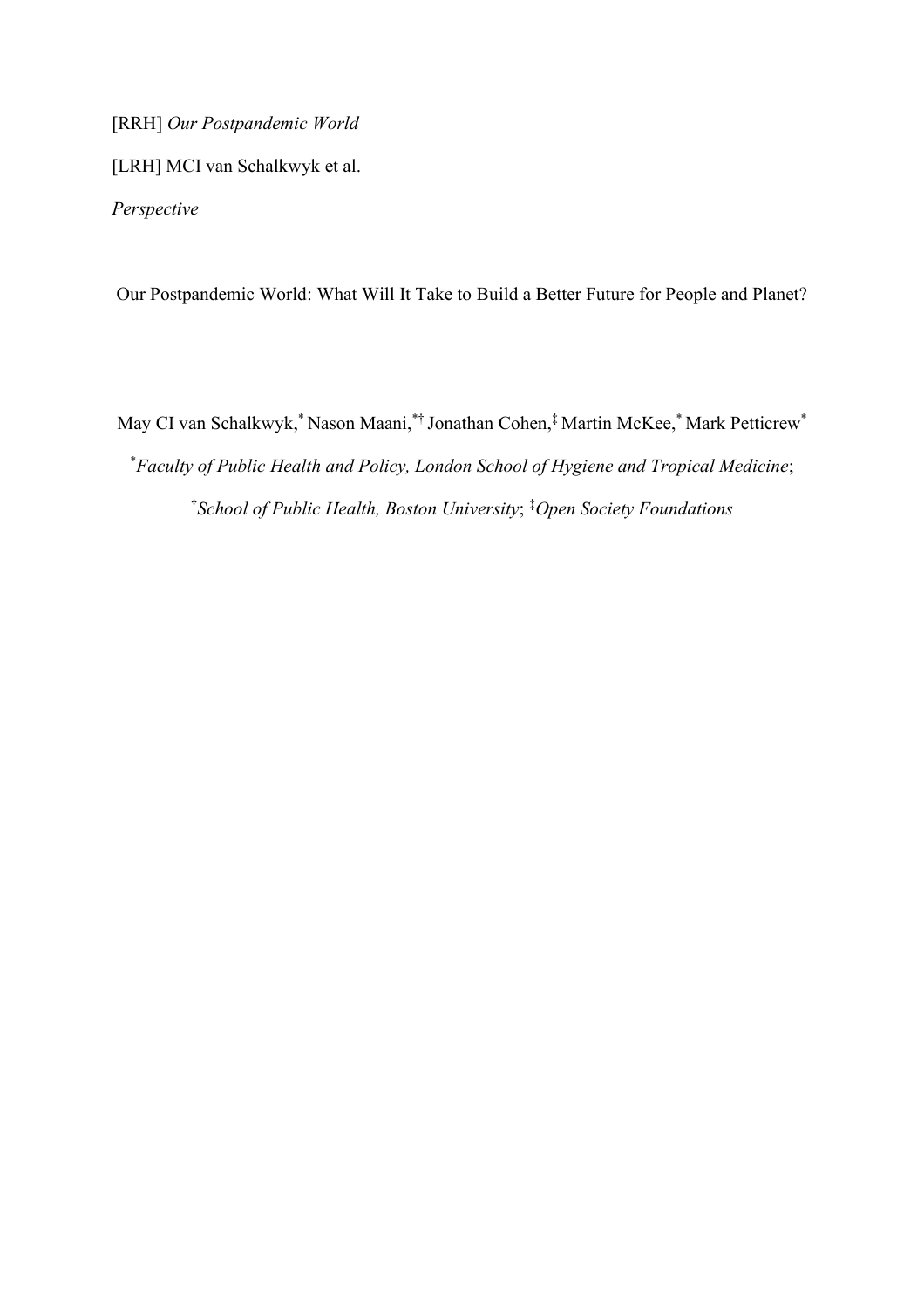## **Policy Points:**

- Despite the pandemic's ongoing devastating impacts, it also offers the opportunity and lessons for building a better, fairer, and sustainable world.
- Transformational change will require new ways of working, challenging powerful individuals and industries who worsened the crisis, will act to exploit it for personal gain, and will work to ensure that the future aligns with their interests.
- A flourishing world needs strong and equitable structures and systems, including strengthened democratic, research, and educational institutions, supported by ideas and discourses that are free of opaque and conflicted influence and that challenge the status quo and inequitable distribution of power.

**Keywords:** COVID-19, public health, planetary health, climate crisis, commercial determinants of health, disaster capitalism, surveillance capitalism, health equity, democracy, conflicts of interest, social justice, neoliberalism, ideologies, critical pedagogy, corporate welfare, global governance.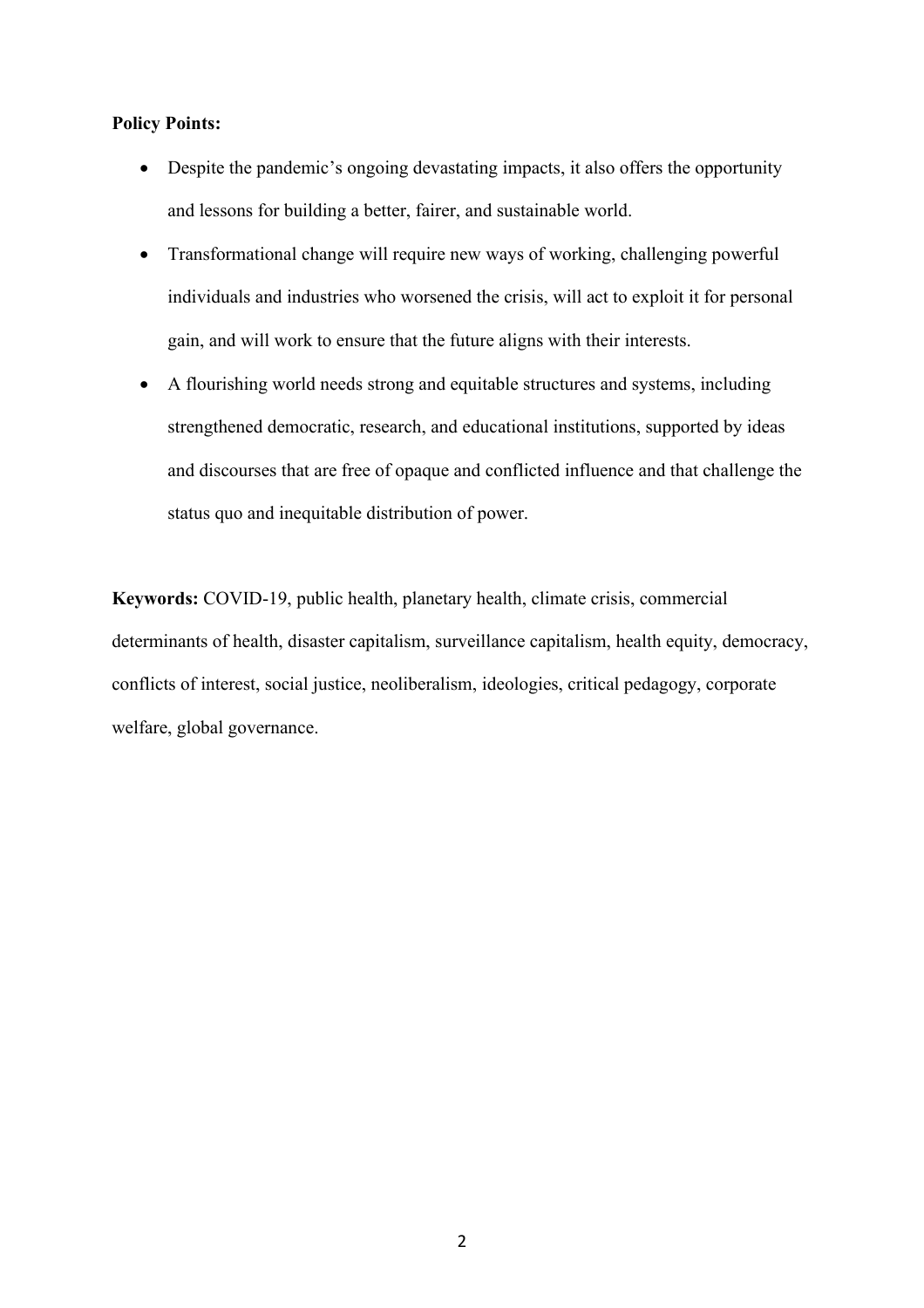A crisis forces us back to the questions themselves and requires from us either new or old answers, but in any case direct judgment. A crisis becomes a disaster only when we respond to it with preformed judgments, that is, with prejudices. Such an attitude not only sharpens the crisis but makes us forfeit the experience of reality and the opportunity for reflection it provides.

Hannah Arendt, *Between Past and Future*<sup>1</sup>

The Covid-19 pandemic has claimed more than one million lives. Continued morbidity and mortality, combined with the social and economic consequences, threaten many more. Far from being a "great leveler," the most deprived have incurred the greatest burden of harm, and the pandemic has exposed existing, but too often overlooked, weaknesses and injustices in our societies. Yet it has also created hope. Global media coverage of the pandemic has been accompanied by a surge of commentary on the opportunities that the events of 2020 offer humanity, contemplating new kinds of societies and ways of governing in the postpandemic era (see the Appendix for additional reading). Organizations representing more than 40 million health professionals worldwide have called upon the G20 leaders to recognize recovery plans as opportunities to "come back stronger, healthier and more resilient."<sup>2</sup> Furthermore, current and former central bankers believe that the "crisis offers us a once-in-alifetime opportunity to rebuild our economy in order to withstand the next shock coming our way: climate breakdown." They have called for a green recovery agenda centered on the aim to "build back better,"<sup>3</sup> and the head of an advocacy group, The Climate Mobilization, said, "We can't think we're going to go 'back to normal,' because things weren't normal."<sup>4</sup> We cannot, and *should* not, return to our "normal" state of affairs, which bred unacceptable injustices and ecological destruction. Considerable power resides in this wave of hope, and it must be harnessed to capture this moment in the interests of people and the planet.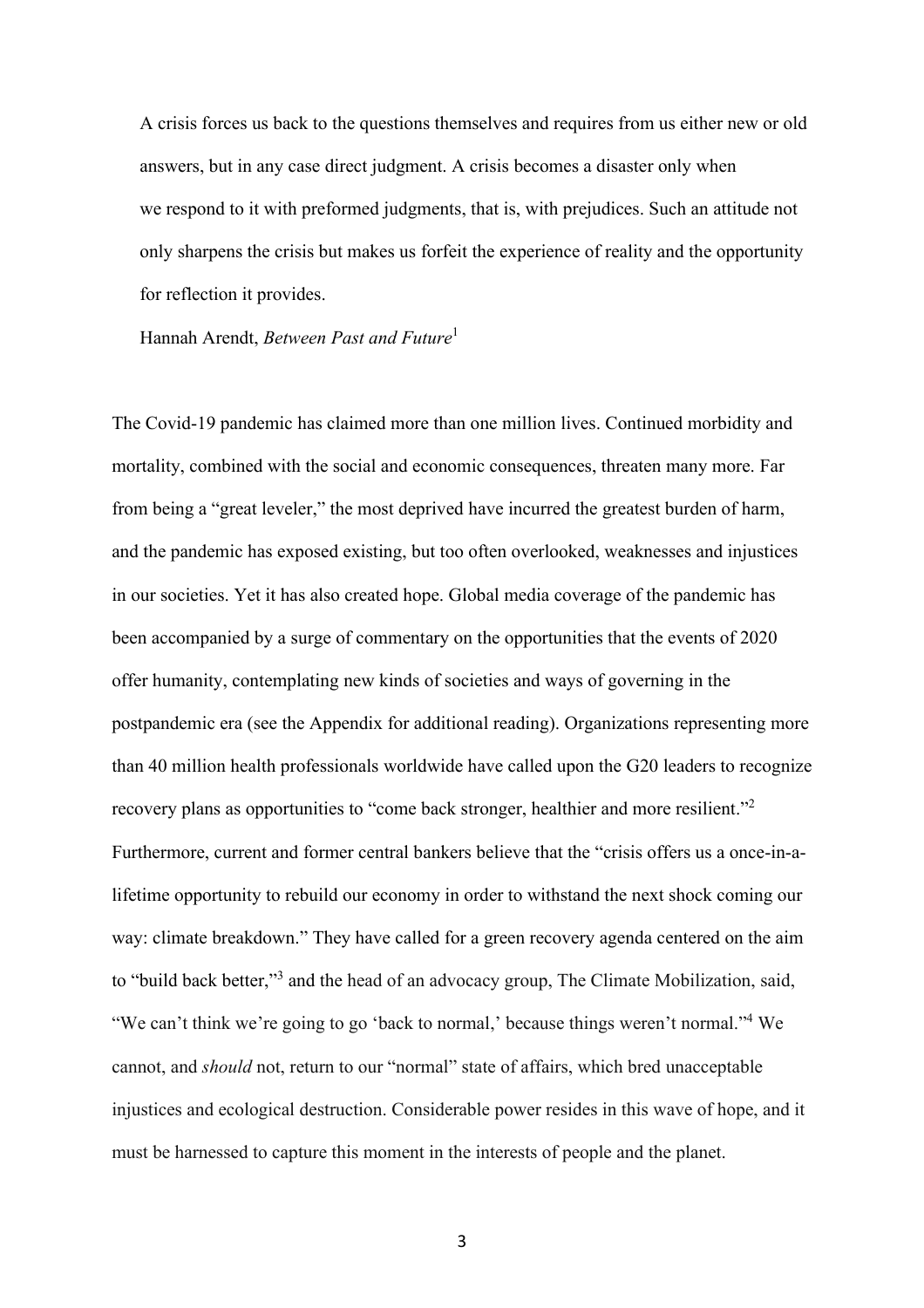This sense of opportunity has historical resonance. Crises such as earthquakes, hurricanes, economic recessions, epidemics, and wars have previously been catalysts for change and have led to advances in public health, medicine, and political thinking, as well as shifts in geopolitical power. 5-7 Solnit described how "disasters provide an extraordinary window into social desire and possibility, and what manifests there matters elsewhere, in ordinary times and in other extraordinary times."<sup>7(p6)</sup> She also noted that "armed with compassion," people mobilize in crises to help strangers, to rebuild communities and that the "positive emotions that arise in those unpromising circumstances demonstrate that social ties and meaningful work are deeply desired, readily improvised, and intensely rewarding." $7(p7)$ 

It is not predetermined that change will be beneficial or detrimental for all. Nor is radical change inevitable. This crisis, like others before it, has been influenced by many factors. Who is harmed, who survives, and who benefits are all shaped by existing structures of governance and power and the distribution of resources during and in the aftermath of the crisis. Government policies shape the pandemic's course and consequences. Societies may simply revert to the status quo, stimulating economic recovery by returning to an old world order of polluting industries and consumption-based growth.<sup>8</sup>

Early in the pandemic, it was suggested that the speed of government responses left little time for political lobbying and that their did not appear to be evidence of powerful vested interests that could gain from a worsening of the crisis.<sup>9</sup> Subsequently, however, serious abuses have come to light.<sup>10</sup> As advocates for human and environmental health and justice, we must reject a return to the old ways of working. To galvanize action in ways favorable to people and the planet, we must not only propose new ways but also understand the substantial forces that will oppose change, or seek to "own" it for their personal ends, as well as the circumstances under which favorable changes can prevail. Here we expand on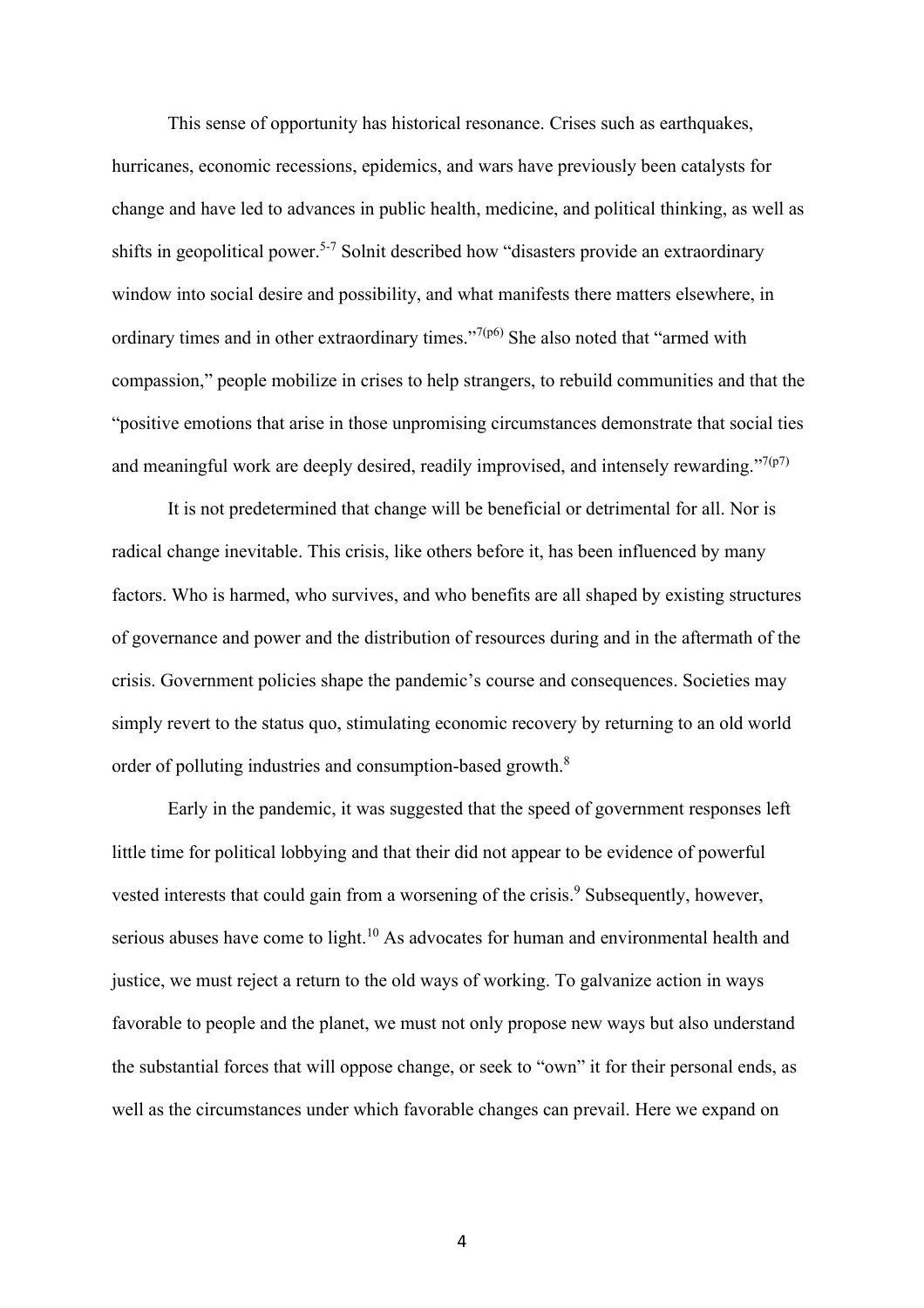these considerations and explore what systems, ideas, and institutions are needed to build a healthier and fairer future.

## **Crises and Vested Interests**

There are always those who seek to benefit from a crisis. This time, some individuals and organizations mobilized swiftly to seize advantage and dissipate the threat posed to their interests, regardless of the detriment to society and the environment. For example, a US senator is reported to have used his privileged knowledge to unload stocks and warn political funders about the anticipated severity of the pandemic while at the same time publicly endorsing the Trump administration's downplaying of the likely impacts.<sup>11</sup> In addition, major corporations like airlines acted swiftly to influence government responses, lobbying for bailouts and threatening job cuts despite years of buying back their own shares instead of investing in long-term resilience. <sup>11</sup> Conservative US think tanks exploited fear of the virus to counter or repeal bans on plastic bags by claiming that reusable bags posed a greater risk of viral spread. 12,13 Even the US Environmental Protection Agency, following lobbying by the energy industry, announced that it would forgive violations of pollution regulations if they could be proved to be due to the pandemic.<sup>14</sup> Finally, many free-market think tanks and foundations with links to harmful industries issued statements on how governments should respond to the pandemic and economic recovery in line with their deregulatory agendas. One US think tank, The Heritage Foundation, sent a "gentle reminder" to the Irish government to be aware that its spending could get out of control and that it needed to "go away as quickly as possible."<sup>15</sup> Australia appears to be set on a course for a "gas-led recovery" informed by the recommendations of a controversial recovery commission with links to mining and fossil fuel industries.<sup>16-18</sup>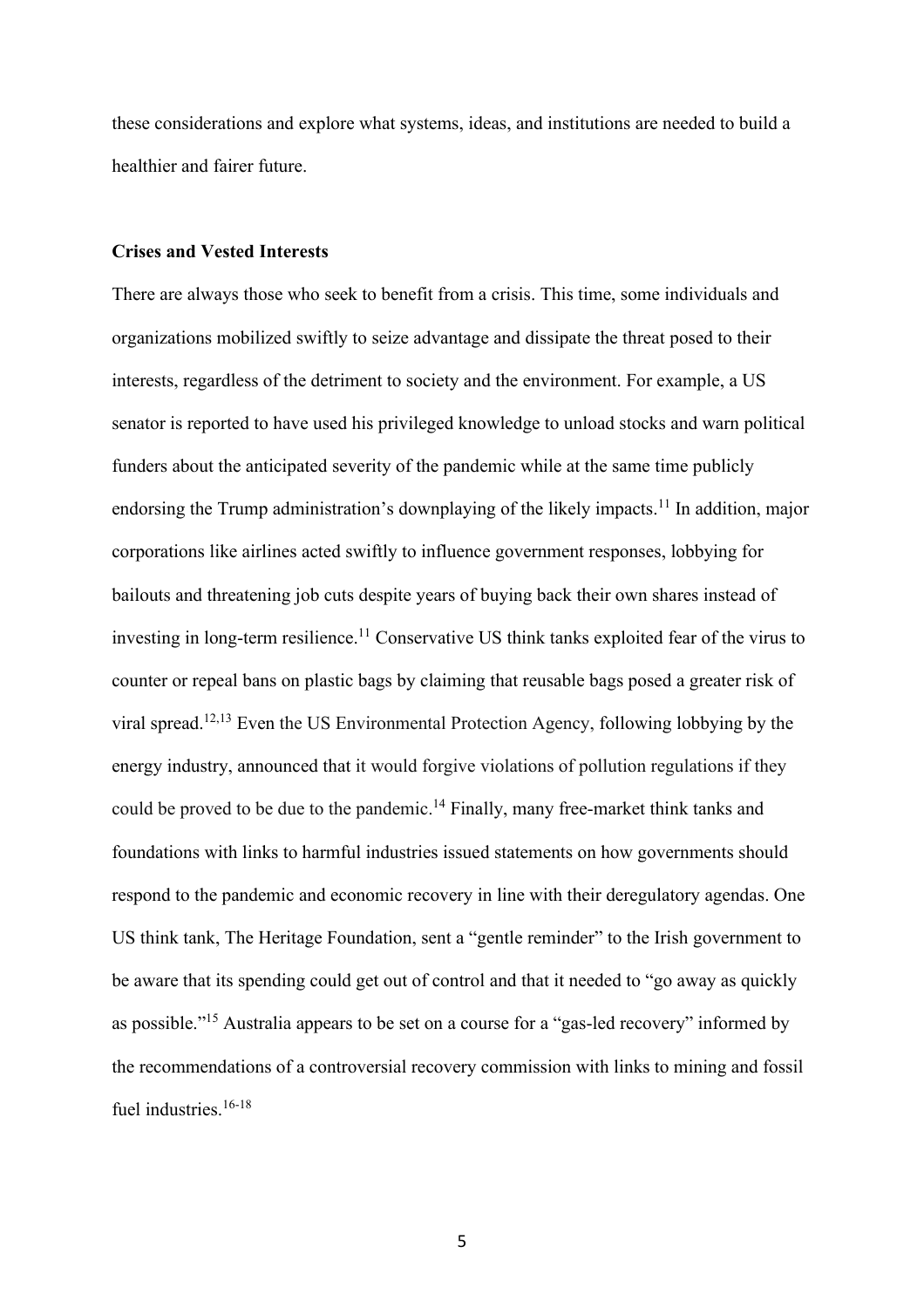Powerful actors who establish, maintain, and benefit from the status quo typically act to influence "change moments" like those created by the pandemic. Both the problem definition and the proposed solutions—whose vision of the future should guide our actions will be highly contested.<sup>19</sup> Klein documented the dark politics behind disasters, in which a first disaster (e.g., Covid-19) is often followed by a second disaster when those with power and resources act to capitalize on the first.<sup>20</sup> Solnit similarly described how "at large in disaster are two populations: a great majority that tends toward altruism and mutual aid and a minority whose callousness and self-interest often become a second disaster. The majority often act against their own presumptive beliefs in selfishness and competition, but the minority sticks to its ideology."<sup>7(p131)</sup> History teaches us that harmful industries act to benefit from crises, with many examples of how those in high-income countries export, create, or capitalize on crises in other countries or regions, often in the context of their weaker regulatory systems. The tobacco industry, for example, has benefited significantly from exploitation of crises, often with support from governments, with the two world wars playing a crucial role in the growth of smoking.<sup>21,22</sup> Tobacco interests were even served by the Marshall Plan to "rebuild" Europe.<sup>22</sup> "Big Alcohol" benefited from the daily provisions of beer to the Rwandan army in the early 1990s and from the widespread consumption of beer by the perpetrators during the Rwandan genocide.<sup>23</sup> The oil industry has benefited from crisis and instability,<sup>24</sup> with one analysis demonstrating that every crisis in the Middle East over the 50 years before 2004 was followed by periods in which the major oil companies outperformed the Fortune 500 average.<sup>25</sup> "Big Oil" lobbied both the US and UK governments on the importance of Iraq's oil fields to its interests. Then, following the invasion, the largest contracts in the history of the oil industry were signed. 26,27 Hinnebusch's historical analysis argues that the Iraq invasion served the interests of the US oil-arms-construction complex.<sup>26</sup>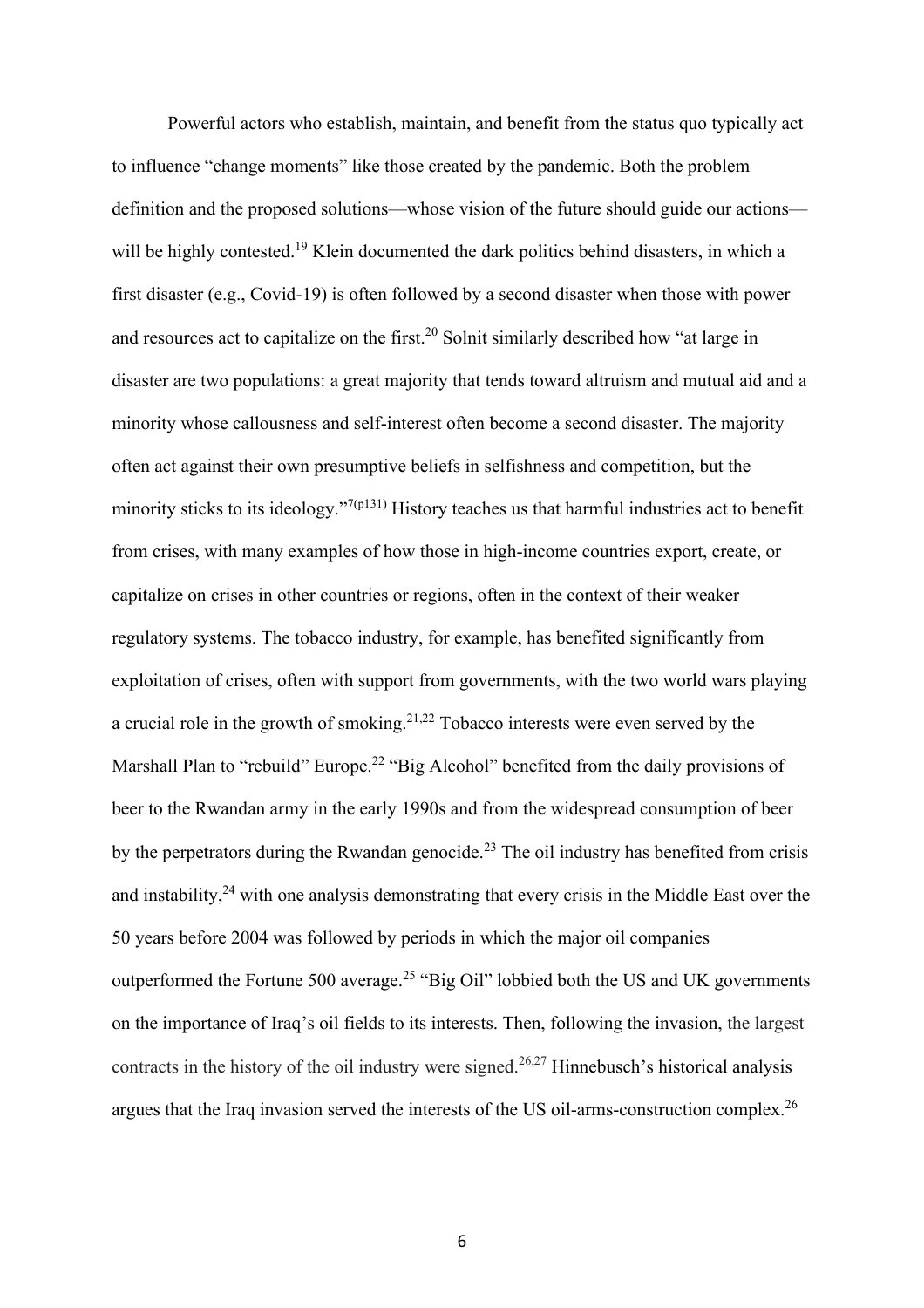As advocates for a healthier future make their case, they can expect powerful opposition. Producers of harmful products are adept at navigating threats to their profits, such as stricter regulation of their activities, and have developed a playbook of tactics to spread doubt and delay change. 28-37 The precise strategies may differ. ExxonMobil adopted a dual strategy. Its own climate change research was distributed among "private" fora seeking to "provide Exxon with the credentials required to speak with authority in this area" while simultaneously publishing public-facing advertorials in the mainstream media intended to "emphasize the uncertainty in scientific conclusions regarding the potential enhanced Greenhouse effect." quoted in 38(p15) These tactics come together in the phenomenon of denialism, which in the case of the alcohol industry, like the tobacco industry before it, includes cancer denialism.<sup>39-41</sup> In other cases, silence may be the chosen approach, contrary to the well-established tobacco industry practice of "creating doubt about the health charges without having to deny it." <sup>quoted in 42(p1648)</sup> When confronted by evidence that tobacco smoke contains the radioactive substance polonium-210 (P-210), the tobacco industry remained silent, despite their own researchers' belief that they could make a case that the levels present posed little risk of lung cancer. <sup>42</sup> Indeed, the tobacco industry's own lawyers advised that their work on P-210 should be suppressed for fear of "waking a sleeping giant" in the public mind.<sup>42</sup>

In a crisis, industries may try to preempt restrictions. Although meat-processing plants have emerged as foci of Covid-19 transmission, Tyson (the second-largest meat processor globally, with an estimated worth of \$22 billion and numerous prior violations of work safety regulations) placed advertisements in major US newspapers warning readers that plant closures would threaten meat supplies.<sup>43,44</sup> Within hours of their publication, the then US president invoked the Defense Production Act (DPA), ordering these plants to remain open, essentially declaring meat production an essential service.<sup>44</sup> The order also contained further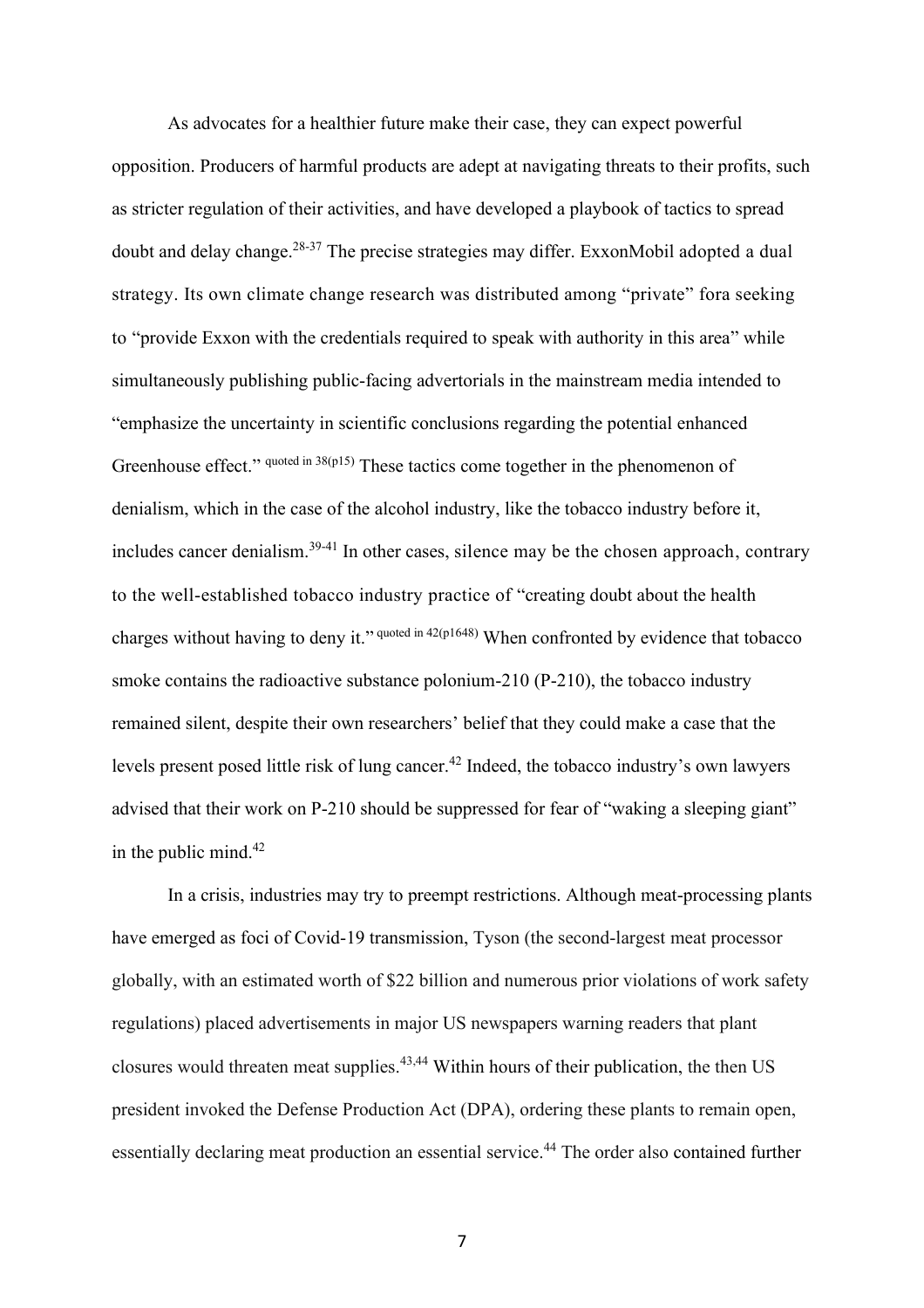provisions shielding the industry from legal liability in the event that more workers contracted the virus<sup>44</sup> while at the same time perpetuating confusion about who was responsible for the workers' safety.<sup>45</sup> The sector already was known for its dangerous work conditions,<sup>43</sup> exacerbated by the relaxation of workplace safety regulations in January 2020 by the Occupational Safety and Health Administration, part of the Trump administration's wider agenda to weaken workers' rights.<sup>46</sup>

These practices are especially reprehensible given that many powerful individuals and industries have often played a significant role in creating the very problems on which they then seek to capitalize.<sup>20</sup> They have also contributed to, and profited from, the weakening of societal structures and environmental protections, thereby increasing susceptibility to the harmful impacts of crises and diminishing the public resources needed to respond and protect the most vulnerable. In the United States, they have been carried out in highly racialized terms, converging with austerity budgets and the collapse of the welfare state to deepen racial health disparities.<sup>47</sup> The global pandemic of noncommunicable diseases, which has widened inequities and overwhelmed health systems, has also contributed to excess Covid-19 deaths and has been largely created by and perpetuated through the actions of unhealthy commodity industries, including the tobacco, alcohol, and ultra-processed food and beverage industries, as well as the neoliberal ideologies and structures that support them.<sup>48</sup>

The lessons learned from these lost opportunities should provide important insights and define our discourse and actions. The 2008 Global Financial Crisis (GFC) was similarly framed as providing the opportunity for a paradigm shift away from neoliberal policies and rising inequity. But transformational change did not materialize.<sup>49</sup> Farnsworth and Irving argue that instead, "neoliberalism survived, reinvigorated through an alliance with a new form of austerity that emboldened claims for the residualization of state welfare and safeguarded the power of economic elites" and that while the GFC "could have provided a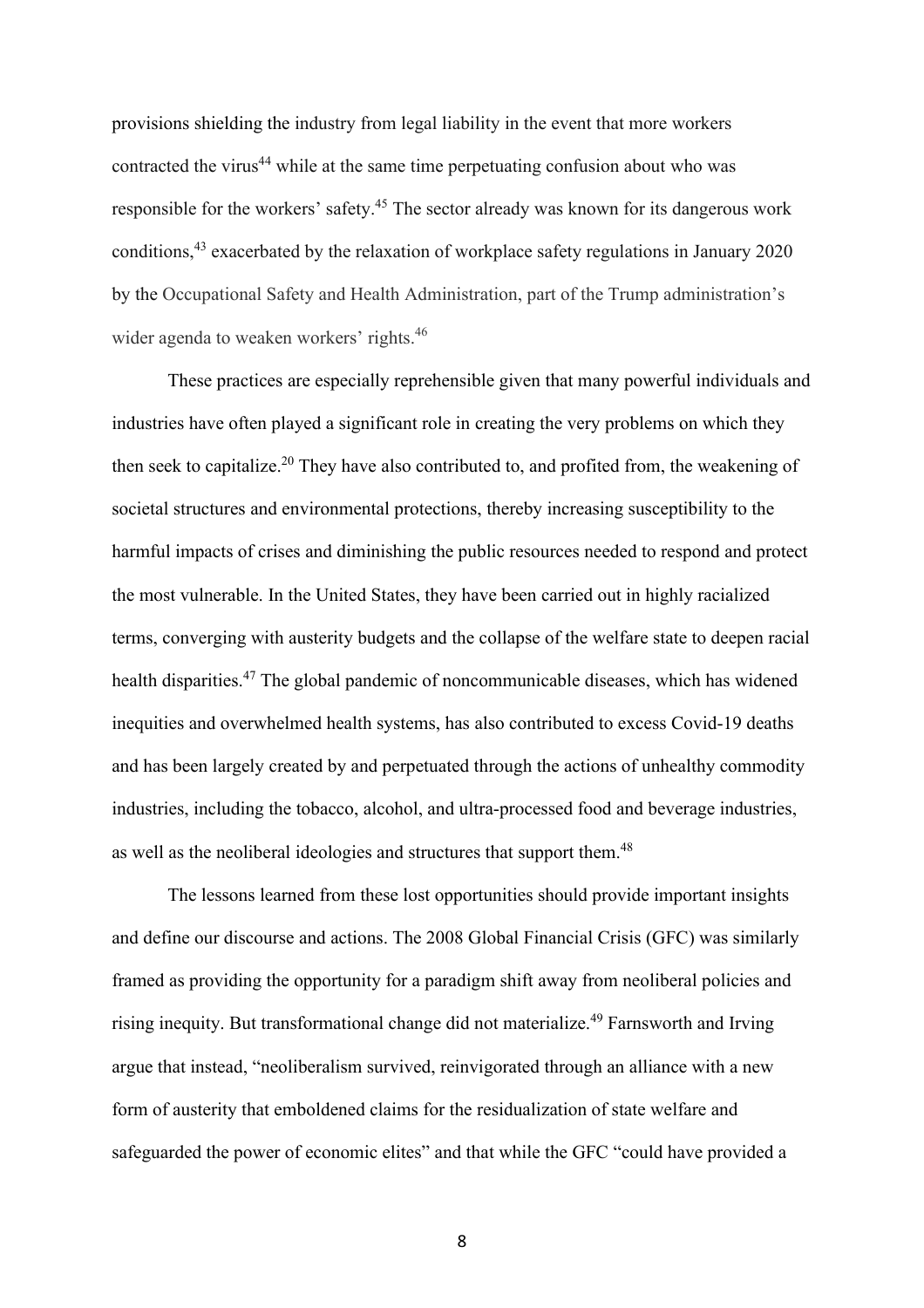window of opportunity to strengthen resistance to both the overt and more covert marketization of everyday life, neoliberalism's devaluing of 'mystical' politics by economic rationality [...] has enabled its persistence."<sup>50(p5)</sup> The problem was framed as too much government spending, labeled by one commentator as Wall Street's "big lie,"<sup>51</sup> and was used in multiple jurisdictions to justify policies that would go on to have devastating impacts on those least responsible for the crisis, thus further widening inequities and undermining efforts to address impending ecological crises.<sup>52</sup>

Change will require challenging vested interests while building systems and structures that will create and maintain policies supportive of health, just societies, racial equality, and environmental protection and also while dismantling those that have resisted change, enabled damaging policies and industries, and sustained entrenched global injustices.<sup>53,54</sup> Rising up in times of disaster "means understanding the forces that obscure, oppose, and sometimes rub out that possibility."<sup>7(p8)</sup> We must challenge the status quo and reject the discourses of inevitability. In Zuboff's words, "only 'we the people' can reverse this course, first by naming the unprecedented, then by mobilizing new forms of collaborative action: the crucial friction that reasserts the primacy of a flourishing human future as the foundation of our information civilization." $55(p21)$ 

## **A New Path**

Harnessing this opportunity calls for substantial changes in *our* ideas, beliefs, and frames, 56 moving beyond a dominant biomedical focus that has undoubtedly led to significant benefits but, arguably, for only a small minority.<sup>53,56</sup> The biomedical model has sometimes been used to attribute racial health disparities to biological or behavioral deficiencies in Black communities, thereby concealing the social, political, and economic determinants of individual and population health.57,58 We must instead broaden our view from solely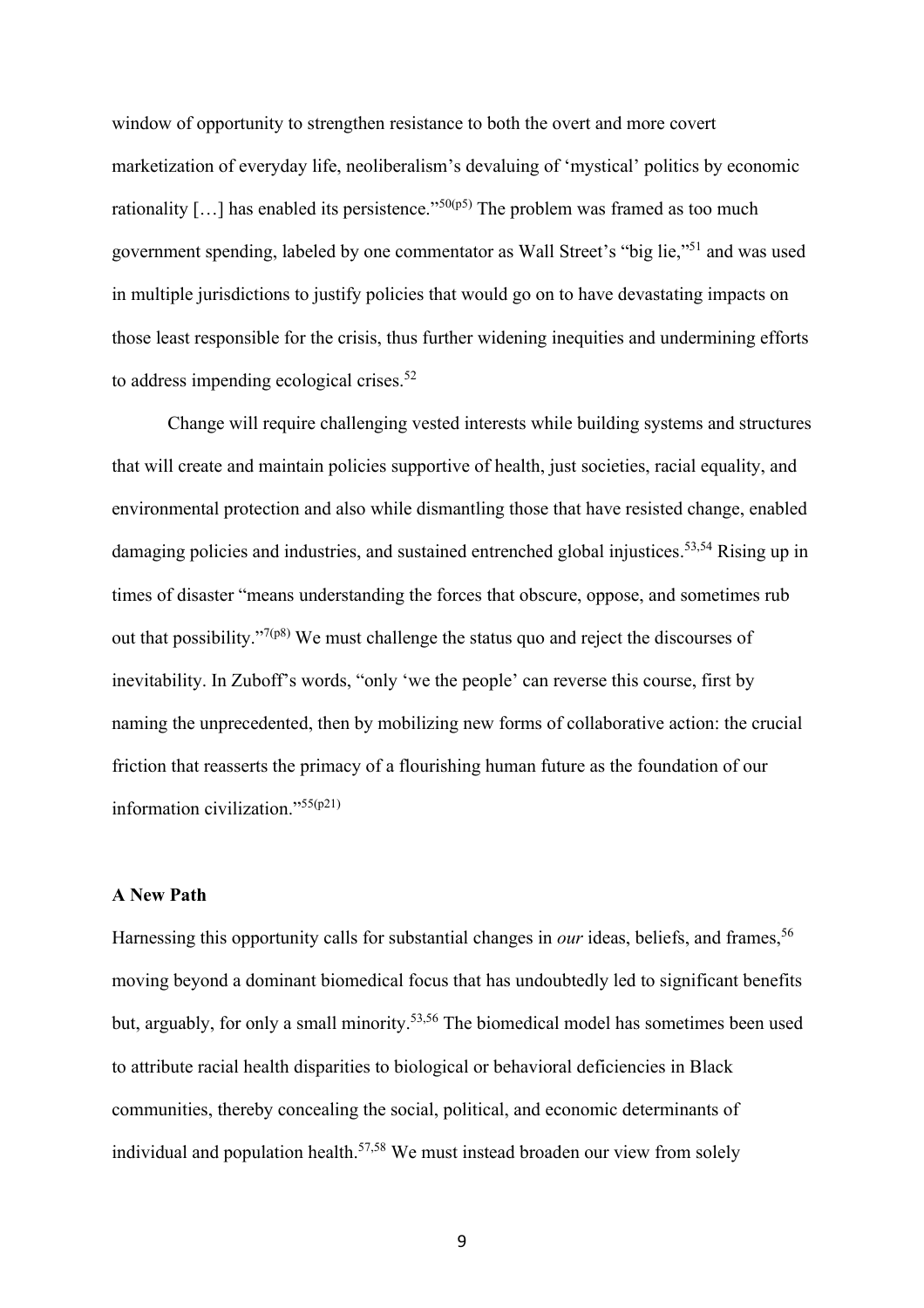measuring harms to examining the commercial and political systems, discourses, and ideologies that combine to create those harms.<sup>53,56,59</sup> While a focus on wider determinants aligns with the foundational values and principles of global and public health, on many occasions this is replaced by "lifestyle drift" as the vision is drawn "downstream" to ideas founded on "the individualization of responsibility for health," personal "choice," and behavior change.<sup>60,61</sup> As a consequence, policymakers often ignore how little control many individuals have over their life circumstances, their exposure to risk factors, and the powerful influence exerted by macrolevel forces such as the activities of multinational corporations and trade liberalization,<sup>60</sup> the political determinants of health,<sup>59</sup> and the power of the consumerist economy in which we live.<sup>62</sup>

Many scholars argue that health has been "depoliticized by the disciplinary orthodoxies of medicine and public health."53,59,63,64 Scholarly research on health policy and governance often remains guided by an orthodoxy of positivistic scientific inquiry, in which ill health is defined as an individual biological fault to which the answer is a technological solution.<sup>53,59</sup> This model discourages and devalues any critical interrogation of the power structures and political ideologies that influence health policymaking, and it therefore "serves powerful interests by delegitimizing analysis that might reveal and question those interests."<sup>59</sup> Bambra and colleagues argue that this process "does not occur by chance: both the masking of the political nature of health, and the forms of the social structures and processes that create, maintain and undermine health, are determined by the individuals and groups that wield the greatest political power." $64(p192)$  They demonstrate the need for recognition of, and engagement with, the political nature of health if we are to strengthen public health and policy.<sup>64</sup>

As Krieger advocates, we will need to embrace the evidence that receives less attention among health communities but that is inextricably linked to health, equity, and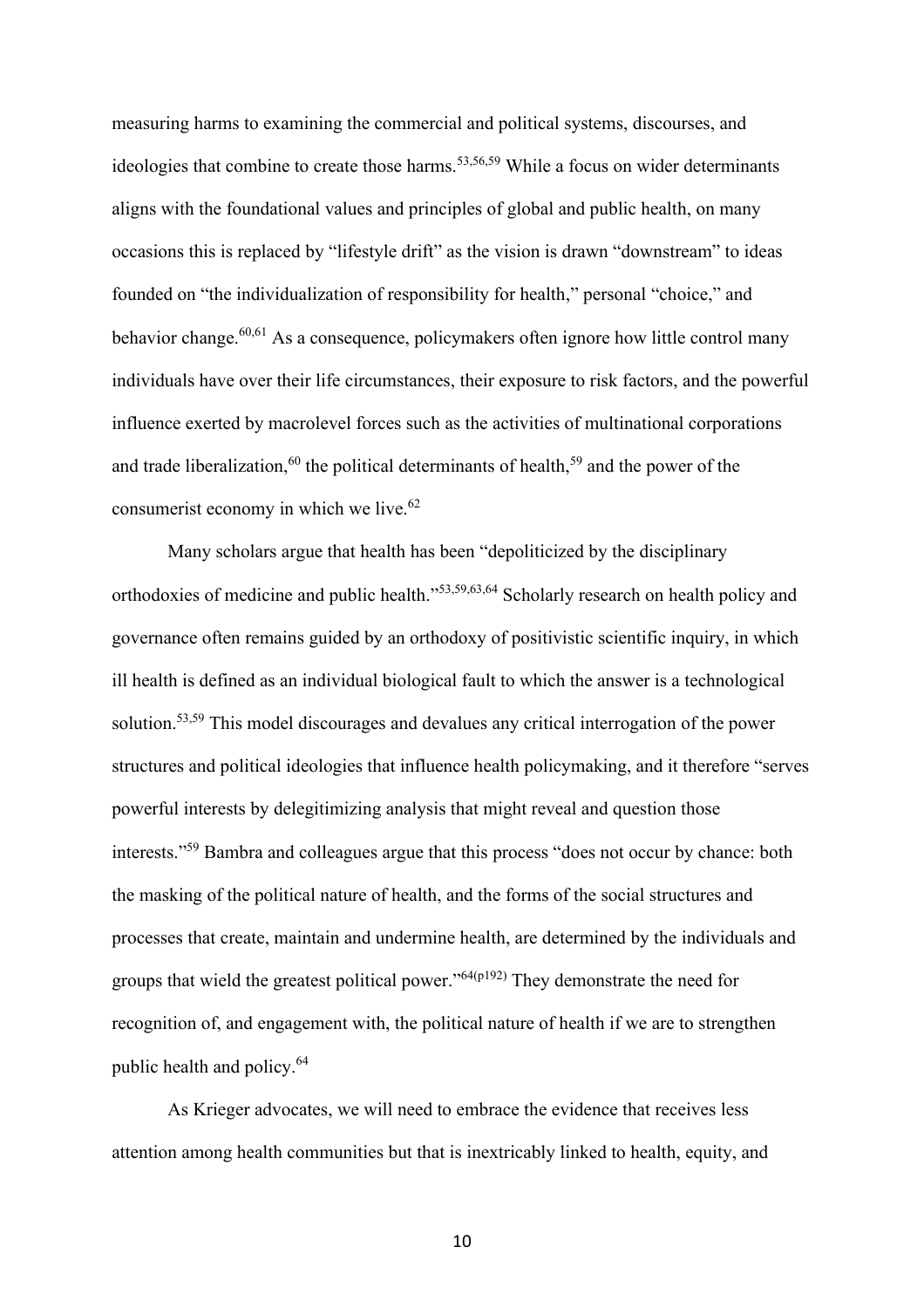environmental integrity.<sup>65</sup> This type of evidence documents the strategies used by those who benefit from the current order to ensure that particular interests are served and outcomes are achieved, including at times of change, and that the structures and systems are established or realigned to enable such practices and benefit a chosen few.

In this Perspective, building on the increasingly loud voices of countermovements, we set out an agenda for action that challenges the structures, institutions, and ideas that must be reclaimed, rebuilt, and strengthened to achieve just and flourishing societies living in partnership with a thriving planet. Our agenda has four elements: (1) creating new and better ways of making decisions, (2) reclaiming ideas and institutions for the common good, (3) challenging the discourses defined by the powerful, and (4) rebuilding global solidarity.

## **Better Ways of Making Decisions**

Ultimately it is for people, represented by their governments and equal in their inherent dignity, to shape and implement the changes needed to create a healthy, just, and sustainable world.<sup>66</sup> Indeed, at the heart of the most ambitious and progressive proposals for a Green New Deal are the pursuit of social justice *and* sweeping democratic reform.<sup>67</sup> We must focus on building and strengthening systems of decision making and deliberative democratic debate, drawing on the traditions of emancipation, social justice, and human rights and supporting community empowerment to address the structural drivers of health inequities. 53,54,68 These are equally important to ongoing pandemic responses and recovery.69,70 We must widen the public's and policymakers' understanding of issues that sit on the health and environment nexus, supported by growing the evidence base for planetary health solutions.<sup>71</sup> But sharing evidence is not enough. For this to translate into positive change, we must have systems of governance that encourage public engagement, contestation, and scrutiny of the status quo. Access to information can empower the public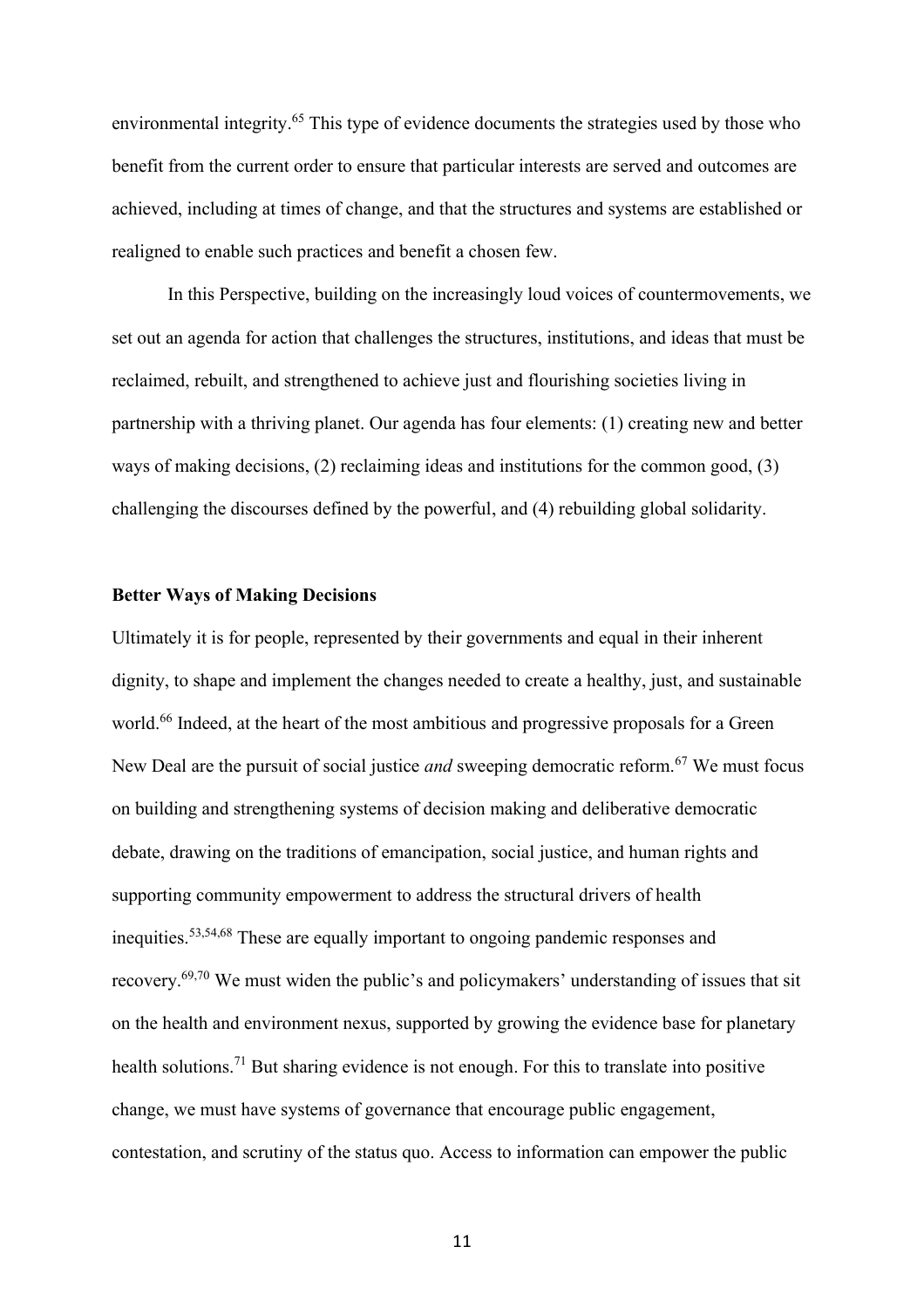and civil society organizations to act as watchdogs, but again, this requires that they have the tools to scrutinize the actions of elected leaders. Although the public must have faith in science and in democracy if they are to be motivated to take part, recent analyses suggest that globally many are losing faith in the democratic process.<sup>72</sup> The public must be able to have their voice heard, racial and ethnic minorities must have equal access to the democratic process and their political rights must be fiercely protected. The public's voice is to be welcomed, not drowned out by more influential voices with privileged access to policymakers. Some spend eye-watering sums on political contributions tied to crucial decisions.<sup>73</sup> Indeed, as Hancock pointed out,

the block is not lack of information, but ideology and interest, and what has been called a "culture war," which leads politicians and others with a particular ideology or a strong financial and power interest to willfully ignore the evidence, an act that has been called "ignore-ance." So we will need to employ economic, legal and political tools to address the power imbalances that lie at the heart of the problem.<sup>74(p10)</sup>

Engaging with policymakers on issues related to health and equity requires that those in power are receptive to public health and environmental issues, scientific evidence, and values of social justice. Krieger summarized the evidence of tactics used to exclude citizens, particularly racial minorities, such as voter suppression, political gerrymandering, and the undermining of the integrity of the US census, promoted by extremely wealthy and politically influential individuals who use their resources to "change the rules of the game to undermine the democratic majority […], thereby making it increasingly difficult to protect people's health and have a thriving democracy."65(p5) Many of these actors are affiliated with the petrochemical and fossil fuel industries and energy markets,<sup>65</sup> and as Mayer documented,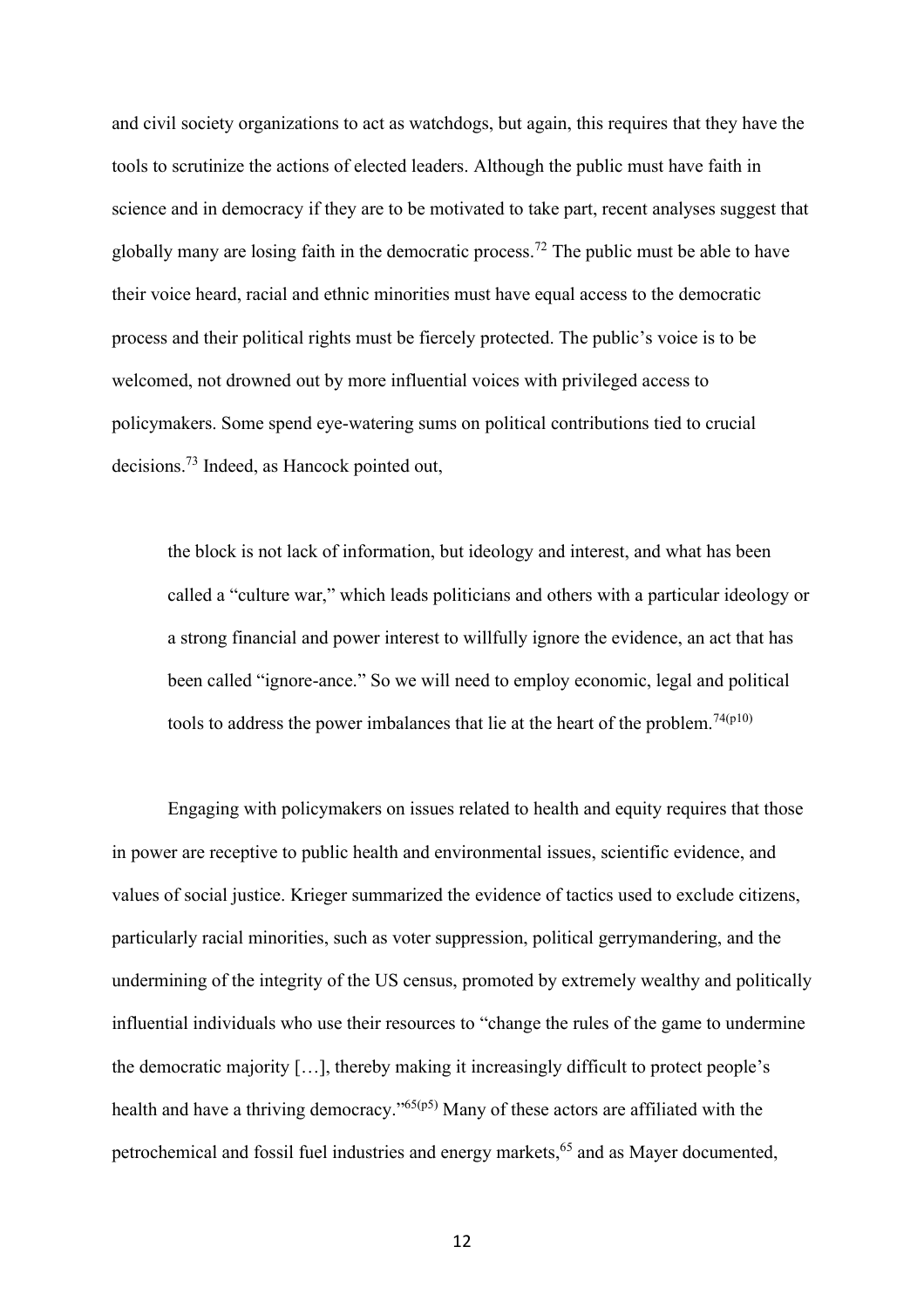they have orchestrated a decades-long crusade of promoting free-market, antigovernment messages, deregulation ideologies, and a political establishment that serves this paradigm through the creation of an opaque web of foundations, think tanks, and front groups funded by "dark money."<sup>75</sup> Krieger calls on us to document the health- and climate-related harms of efforts to subvert democratic governance and counter these forces: "For the health of current and future generations, of people and of the other species with whom our lives are interdependent, we can afford no less." $65(p7)$  Wiist similarly impressed on the public health community the need to engage with issues like campaign financing law, corporate reform, and corporate tax evasion, arguing that they have significant implications for healthy policymaking and public health.<sup>76-78</sup> Both Wiist and Krieger call for greater engagement with the social movements that confront these injustices, providing examples of many initiatives that health and academic communities can support.<sup>65,76</sup>

Youth-led global climate strikes, Extinction Rebellion, Black Lives Matter, the Poor People's Campaign, and other social justice movements are important examples of public outrage, contestation, and passion.<sup>47,65</sup> Social justice movements have been fundamental in achieving change, for example, by exposing and seeking justice against egregious practices, including human rights abuses and environmental damage, and in advocating for workers' rights, health care reform, and the right to vote. These movements are a source of hope and a signal of transformation, offering a vision of how to build societies in which everyone can thrive, based on new global paradigms. $47,79$  We must do much more to protect and support such movements.

As a matter of public health, we also must confront examples of the curbing of public voices, such as China's national security law that threatens to restrict political expression in Hong Kong,<sup>80</sup> and resistance to public scrutiny. One report claims that adherence by the UK government to the Freedom of Information Act 2000 "is on the verge of collapse, with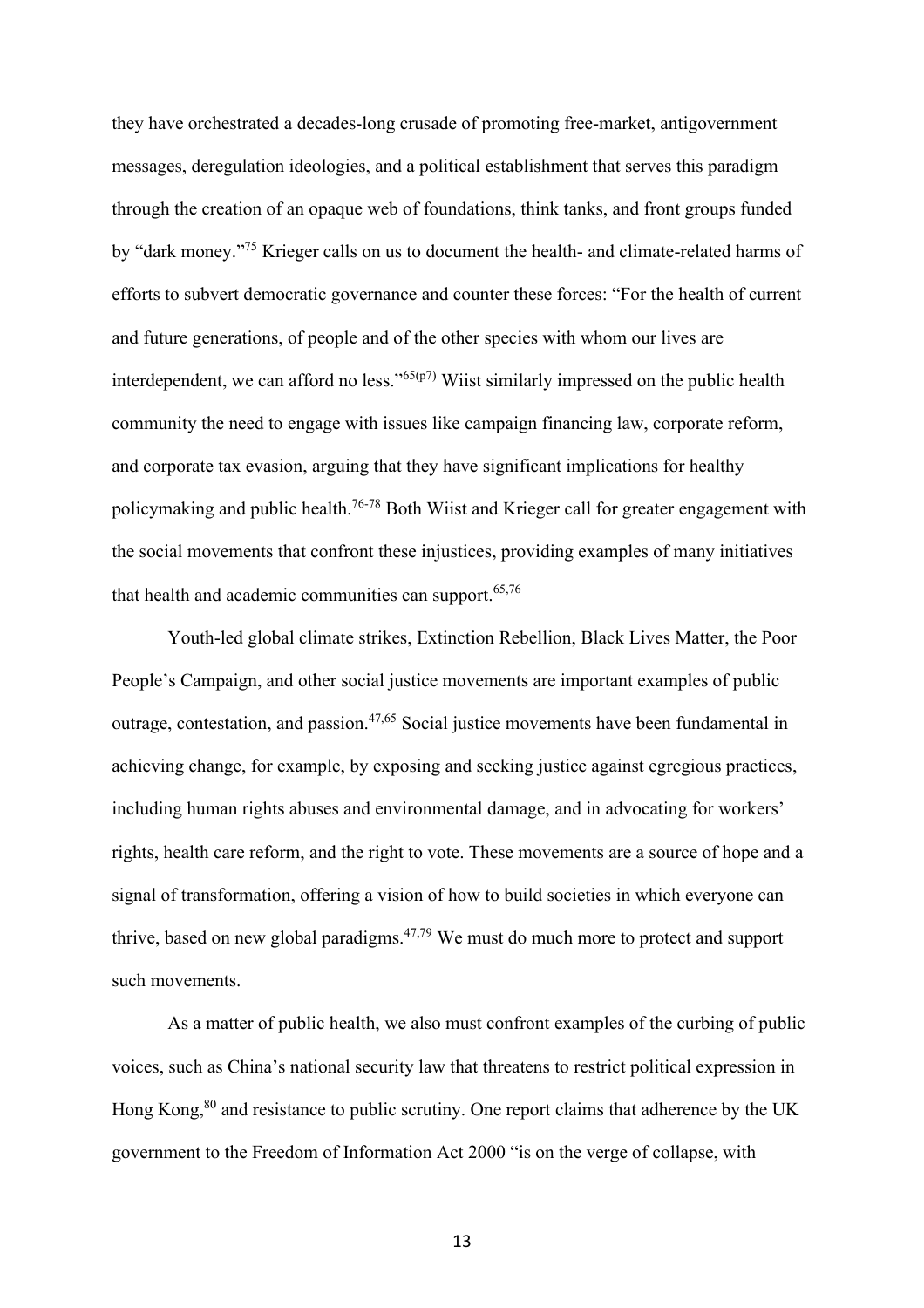departments ignoring their legal duties to supply information." <sup>81</sup> In his reflections on the pandemic, Žižek asserts that "there should be more than one voice in a healthy society" and that without "an open space for citizens' critical reactions to circulate," trust between people and their state is unsustainable.<sup>82</sup>

Klein revealed another threat: how giant tech companies have mobilized to capitalize on the pandemic and to rebrand prepandemic lobbying efforts as benevolent solutions to the crisis, with artificial intelligence (AI) laying the path to a better future.<sup>83</sup> The risks of escalating unregulated digital health technology in the wake of Covid-19 are many, including further encoding racially biased algorithms, infringing on privacy, blurring boundaries between police and health surveillance, and marketing expensive products for treating everything from mental health to disease prevention with little proven efficacy. Yet little space has been afforded to public discussions about who should benefit from reforms of, for example, education and health care systems—the public or the private companies?<sup>83</sup> We should listen to Stiglitz, who maintains that AI could offer a significant public benefit, but only if it is strongly regulated by a publicly determined regulatory structure.<sup>84</sup> Others go further, calling for investment in design solutions that are led and driven by communities' needs. 85,86

Democracy is intimately linked to health and environmental sustainability and is threatened by what Zuboff refers to as "Surveillance Capitalism," epitomized by, but not exclusive to, the conduct of big tech giants like Facebook and Google.<sup>55</sup> Based on her detailed account of the provenance and rise of surveillance capitalism, Zuboff explains that it "unilaterally claims human experience as free raw material for translation into behavioral data" and that despite "the democratic promise of its rhetoric and capabilities, it contributed to a new Gilded Age of extreme wealth inequality, . . . and new sources of social inequality that separate the tuners from the tuned." $55(p518)$  Accumulating unprecedented power at a time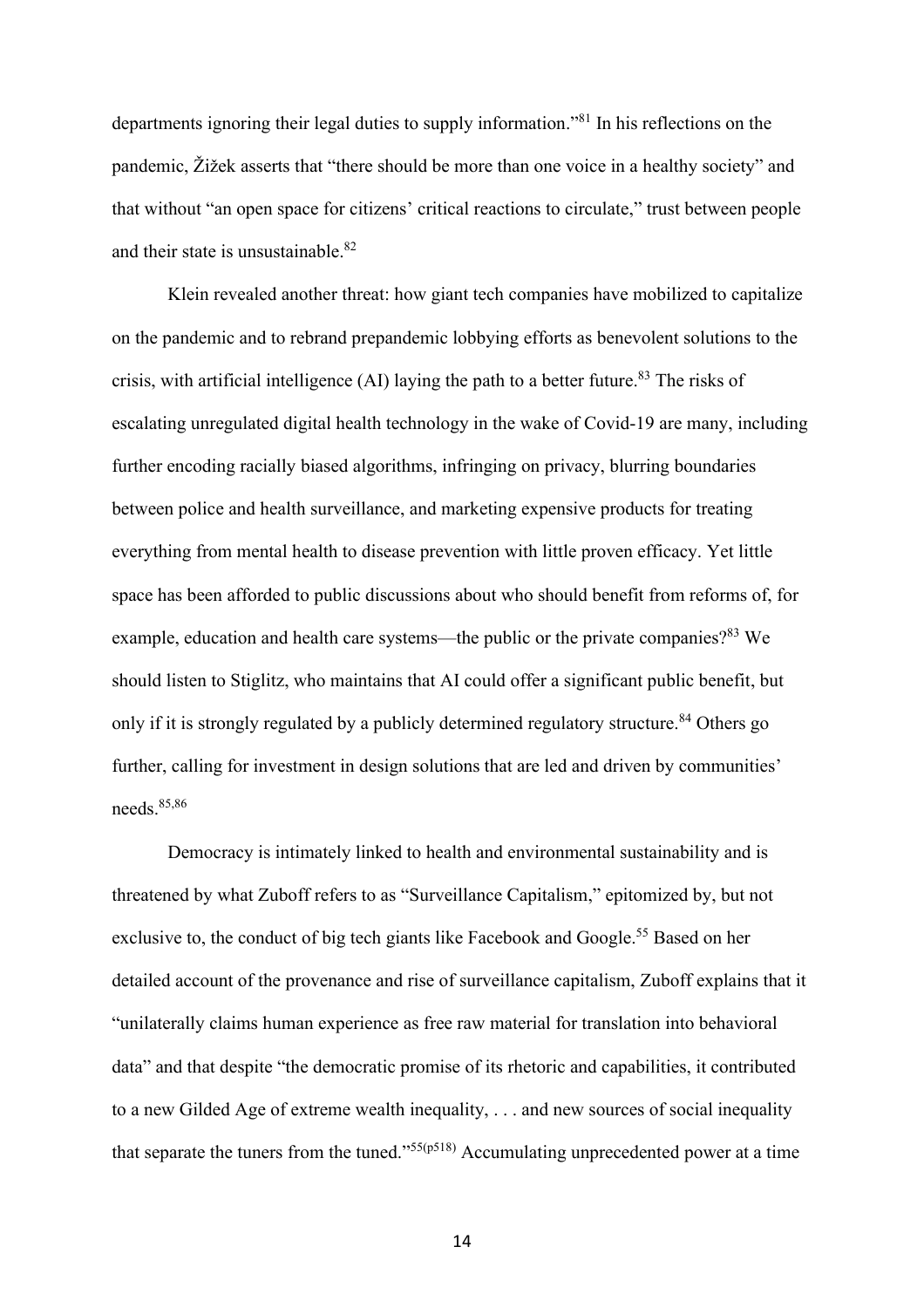when democracy was already weakening, surveillance capitalists have exploited this trajectory and have compromised democracy and democratic institutions. <sup>55</sup> There is much at stake: "What is at stake here is the human expectation of sovereignty over one's own life and authorship of one's own experience. . . . Let there be a digital future, but let it be a human future first."55(p521)

Nonetheless, we must protect our newfound hope and reject despair, fear, and cynicism. As Zuboff explains,

Cynicism is seductive and can blind us to the enduring fact that democracy remains our only channel for reformation. It is the one idea to have emerged from the long story of human oppression that insists upon a people's inalienable right to rule themselves. Democracy may be under siege, but we cannot allow its many injuries to deflect us from allegiance to its promise.<sup>55(p519)</sup>

**{{new** ¶**}}**We have a window of opportunity for radical reform and the strengthening of our democratic systems. It is now apparent that politicians espousing populist arguments have been associated with the catastrophic mismanagement of the pandemic, something that is all too apparent to their electorates. $87$  Democratic spaces are critical to exposing the failings of the neoliberal paradigm that dominates as a form of global capitalism:

…frameworks associated with the dominant neoliberal political ideology have enhanced the ability of self-regarding economic considerations and short-term interests to dominate in all aspects of life, by giving rights to corporations to use their power to oppress individuals. Harshly stated, an increasing focus on materialism has become a central component of modern neoliberal ideology, with human nature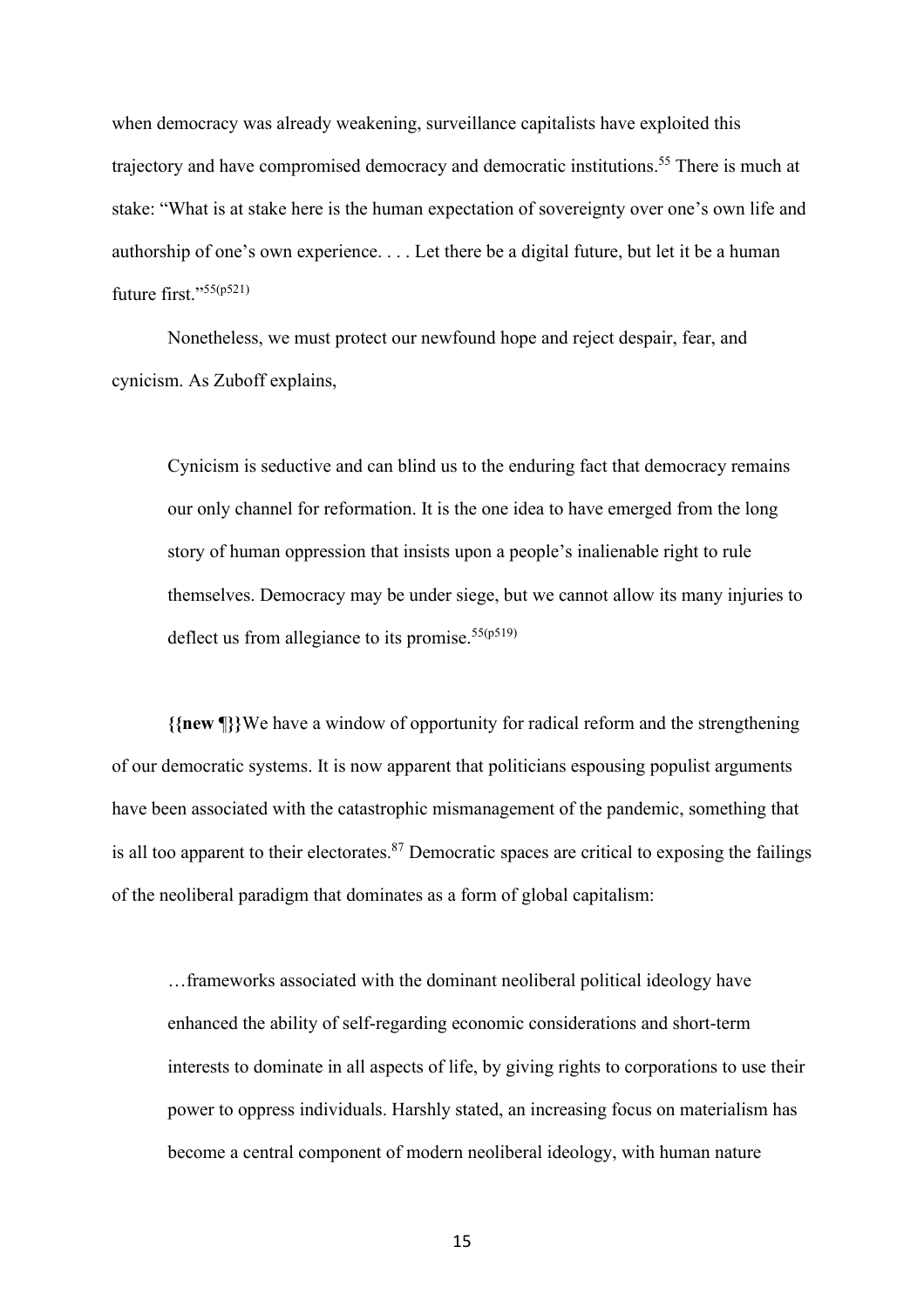characterized by an individualist form of independence, with economic self-interest as the prime virtue. $53(p7)$ 

**{{new** ¶**}}**Acknowledging the profoundly inequitable, unjust, and unsustainable impacts of our current economic, social, and political systems is an essential first step. Systemic problems call for transformational systemic solutions,<sup>88</sup> and new ideas and systems will be needed. Numerous examples of radical alternatives already exist,  $89,90$  and social movement networks offer countervisions to current hegemonic ideologies. 53,79 To build a more just and sustainable world, we should heed Benatar, Upshur, and Gill who call for governance structures and value systems based on a foundation of the notions of *power with* (collective power), broad rights and respect for the commons, as opposed to *power over* (coercive power), narrow rights and exploitation, and a fostering of virtues of social justice, social democracy, mutual respect, cooperation and solidarity, as well as policies grounded in such ethical commitments.<sup>53</sup>

Reclaiming systems of democracy, adopting new ways of doing things, and countering vested interests obliges us to recognize the ways in which ideas, institutions, and discourses have been appropriated. Ideas matter, as do their provenance, <sup>75,91,92</sup> and challenging the entrenched ideas and interests that threaten human and planetary health depends on having spaces that invite critical debate and the production of new ideas free from undue influence. We will need to reclaim and rebuild our places of public sanctuary.<sup>30</sup>

## **Reclaiming Ideas and Institutions for the Public Good**

Ideas, norms, and values, and the institutions in which they are (re)formed and debated play a key role in progress and prosperity. Academic and educational institutions are places where new ideas can be formed and dominant ways of thinking are contested. These institutions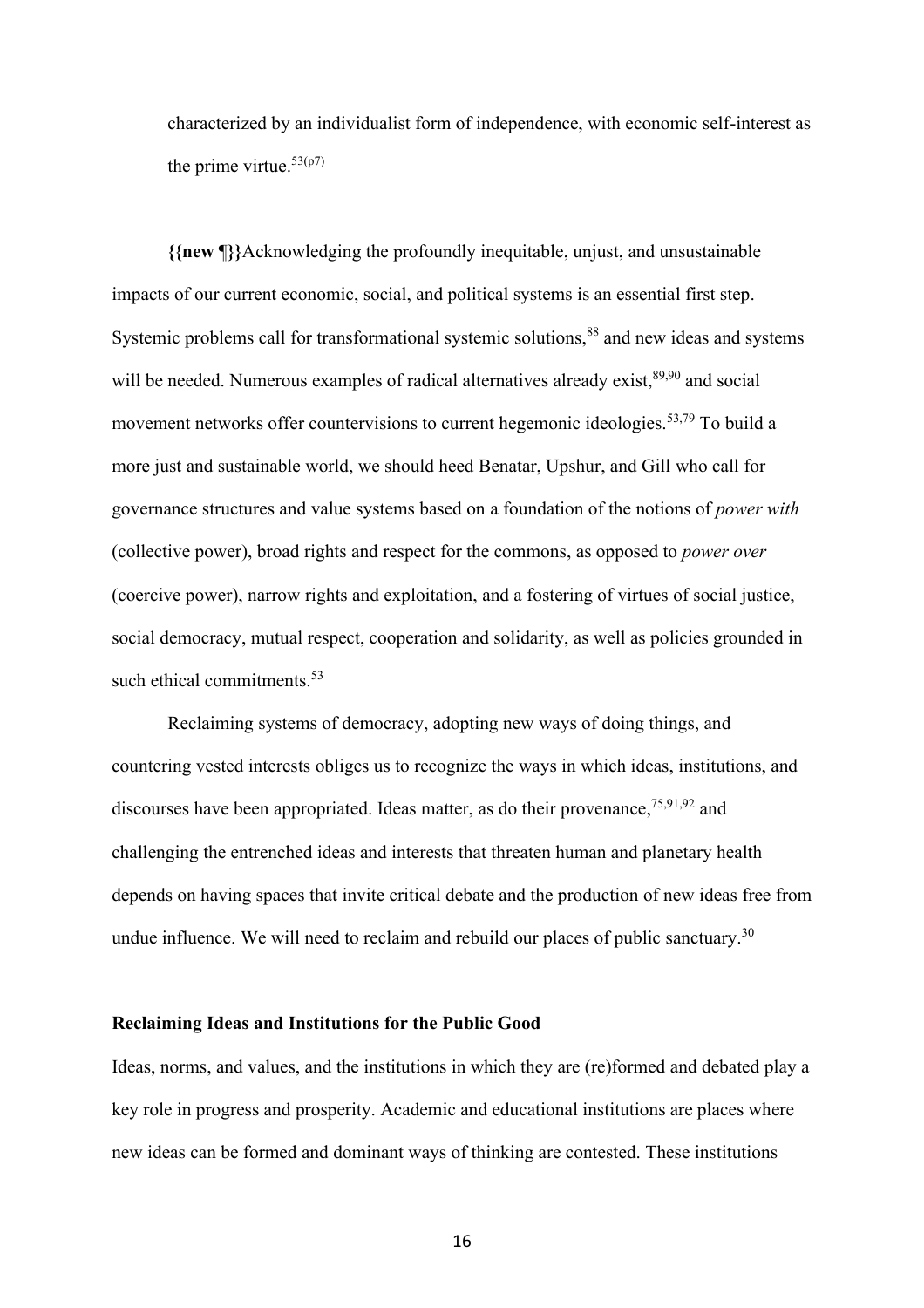influence the ideas available to the public and policymakers and influence the way that current and future generations conceptualize issues. Yet over several years, many of the powerful groups and corporations that benefit from the current order, obscured by a veneer of think tanks and foundations, have influenced places of learning and research, pushing ideas that favor their interests. 75

Around the world, schools have become fora in which corporations can disseminate ideas and values that align with their interests.<sup>93</sup> In what has at times been referred to as the "corporate assault on youth," public school systems around the world have become corporatized and commercialized.<sup>94-97</sup> Corporations have been reinvented as the experts that can provide the solutions to children's (un)healthy lifestyles and consumption<sup>98</sup> through the use of corporate philanthropy.<sup>99</sup> Children are taught that it is their personal responsibility to adopt a healthy lifestyle and to aspire to the consumerist ideal of thinness as equated with health.<sup>99-101</sup> Numerous industries attempt to contribute to the education of children. The fossil fuel industry, for example, has provided free teaching materials to schools, a prominent example being a storybook based on a character called Petro Pete who proclaims that "having no petroleum is like a nightmare!"<sup>97</sup> Another example is "Talisman Terry, your friendly Fracosaurus" who teaches about fracking through children's coloring books.  $97,102$  Such materials form part of what has is now referred to as "petro-pedagogy," which is described by Eaton and Day as intended to "restrict the imagination of possible climate solutions to individual acts of conservation that fail to challenge the structural growth of fossil fuel production and consumption."<sup>103(p458)</sup> It is important to recognize that the provision and funding of educational materials constitute just one element of a constellation of strategies and roles adopted by corporations in their attempts to shape education policy and practice.<sup>97</sup> As documented by Fontdevila, Verger, and Avelar, corporate actors assume a "diversification and hybridization of roles and strategies" that include "knowledge mobilization, networking,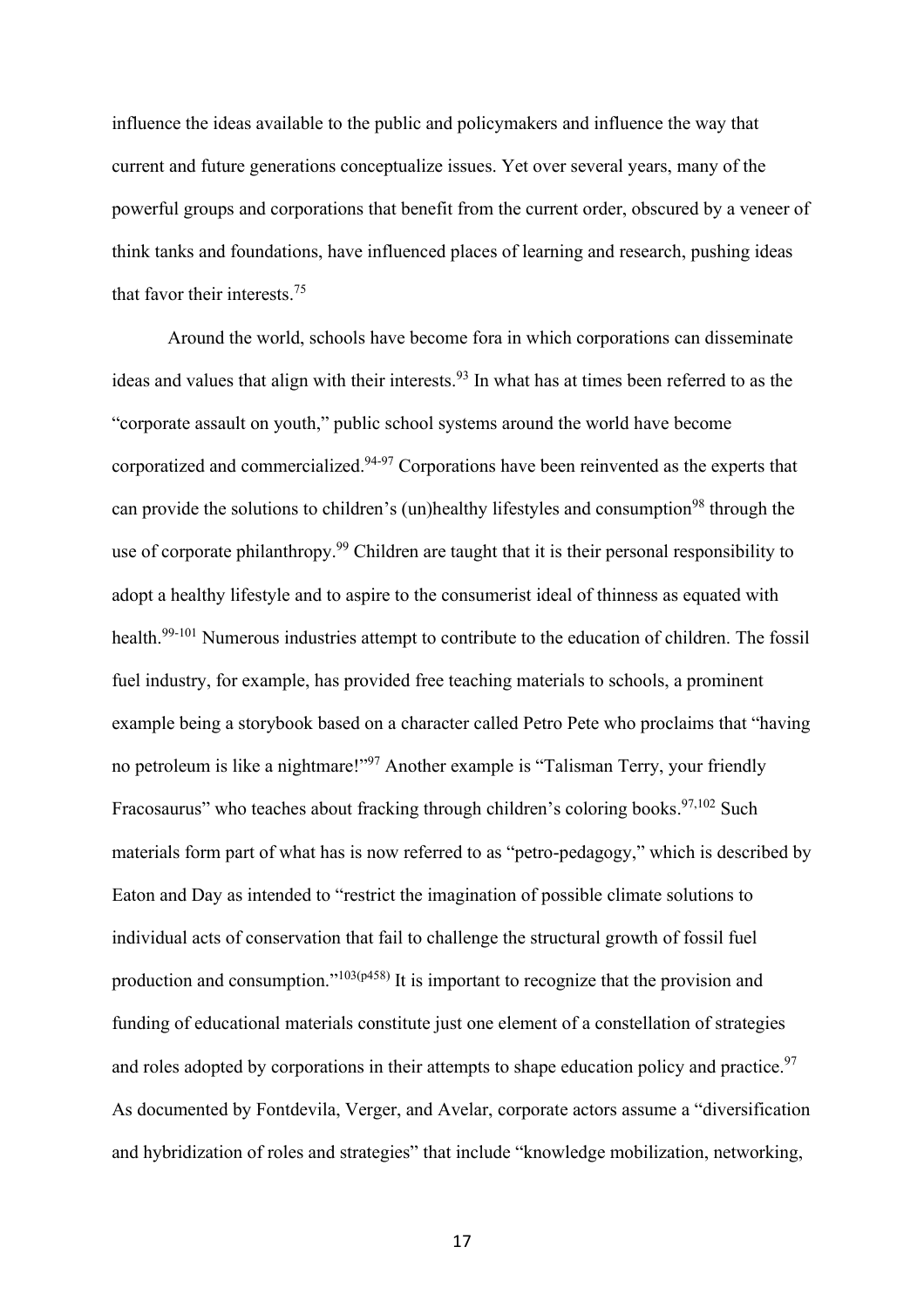engaging with grassroots, and sponsoring pilot projects," with the greatest influence achieved by corporations that "invest in multiple strategies" concurrently.  $96(p11&3)$ 

The corporatization of education poses a threat to the role of public schools as sacred spaces in which to engage critical citizenship and nurture a democratic ethos.<sup>95</sup> Sandlin and McLaren, as well as Powell and others, promote the adoption of a " 'critical pedagogy of consumption' […] to challenge the global corporate assault on schools, disrupt attempts to fuse children's identities with consumerism" to promote and enable democratic change.<sup>104(p382)</sup> They also advocate a radical reform of the way students and teachers engage and critique corporate materials and the dominate paradigms of corporatization and marketization of their lives.<sup>104,105</sup> Saltman and Goodman contend that

as corporate curricula continue to turn schooling into a propaganda ground for their own destructive interests, one solution is clearly to stop using them. Another is to provide teachers with resources for researching the agendas of the corporations that finance and distribute such products in public schools and museums so that the ideological functions of the curricula can be turned against themselves, and the corporation's global agendas will be shown as contextualized and centered within the curricula. In this way, students can be shown how their interests and worldviews actually differ from the way their interests and worldviews are constructed in the curricula.106(p53)

More broadly, Saltman and Gabbard maintain that approaches to teaching and learning in the United States are "essentially prohibitions on thinking."<sup>107(p21)</sup> As Giroux explains, public schools have become a place to produce consumers or impose "harsh disciplinary practices on those students marginalized by race and class," many of whom are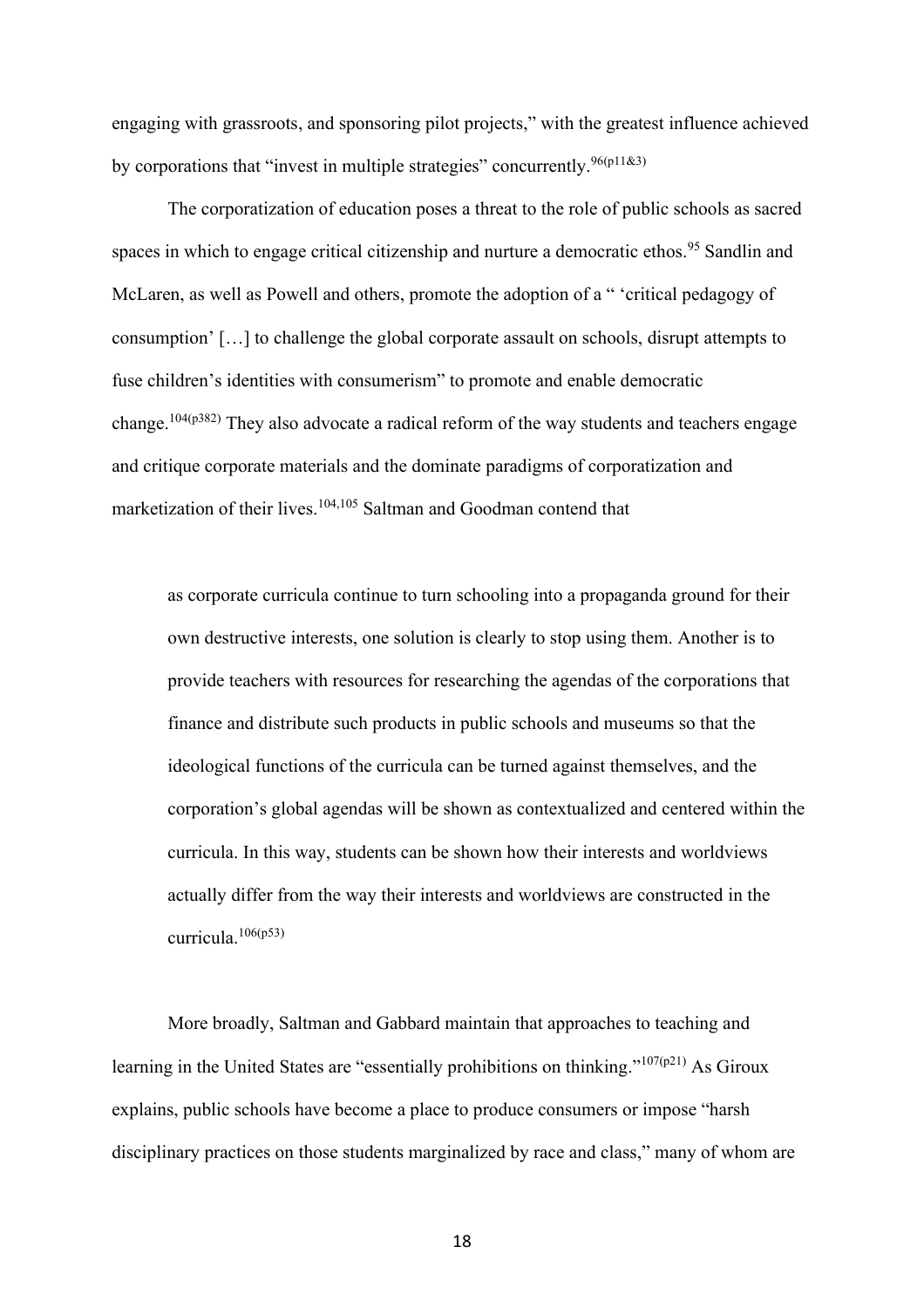at risk of falling into the "school-to-prison pipe-line."107(pviii) Addressing disparities in educational attainment and school punishments are fundamental to building healthy, just, and thriving societies. We must ensure that democratic values guide curricula and teaching practices, empowering individuals to think critically and "exercise their political rights and civic responsibilities meaningfully in shaping social institutions to serve their collective interests—the common or public good."<sup>107(p22)</sup> We must strive to fulfill the right of all individuals to a caring and quality education.

If we extend the theme of sacred spaces to the generation of scientific knowledge, a postpandemic world that meets the needs of people and planet would require research agendas that align with these needs. But many universities have entered into conflicted partnerships with industry, becoming dependent on industry funds to produce research aligned with the interests of commercial entities in a process that Marks refers to as "research agenda distortion."<sup>108</sup> While it may not be possible, or indeed necessary, to identify any single "true" agenda that must be pursued, it is important that "industry interactions with the academy and government are shaping bodies of scientific research in subtle but extremely important ways that have a profound impact on knowledge, policymaking, and public health."<sup>108(p76)</sup> Marks proposes frameworks for assessing and managing the risks of partnering with commercial actors in order to mitigate corporate capture and support the founding principle of academic and public health institutions, that is, the promotion of the public good.<sup>108</sup> Academic systems need to address societal issues like health equity and ecological stability, along with efforts to avoid conflicted partnerships and with greater emphasis on engagement with policymakers, communities, and the public around these specific issues. In 2018, schools of public health and public health associations across the world pledged not to accept funds from the Foundation for a Smoke-Free World, an organization fully funded by Philip Morris International.<sup>109,110</sup> More action is needed to address industry influence on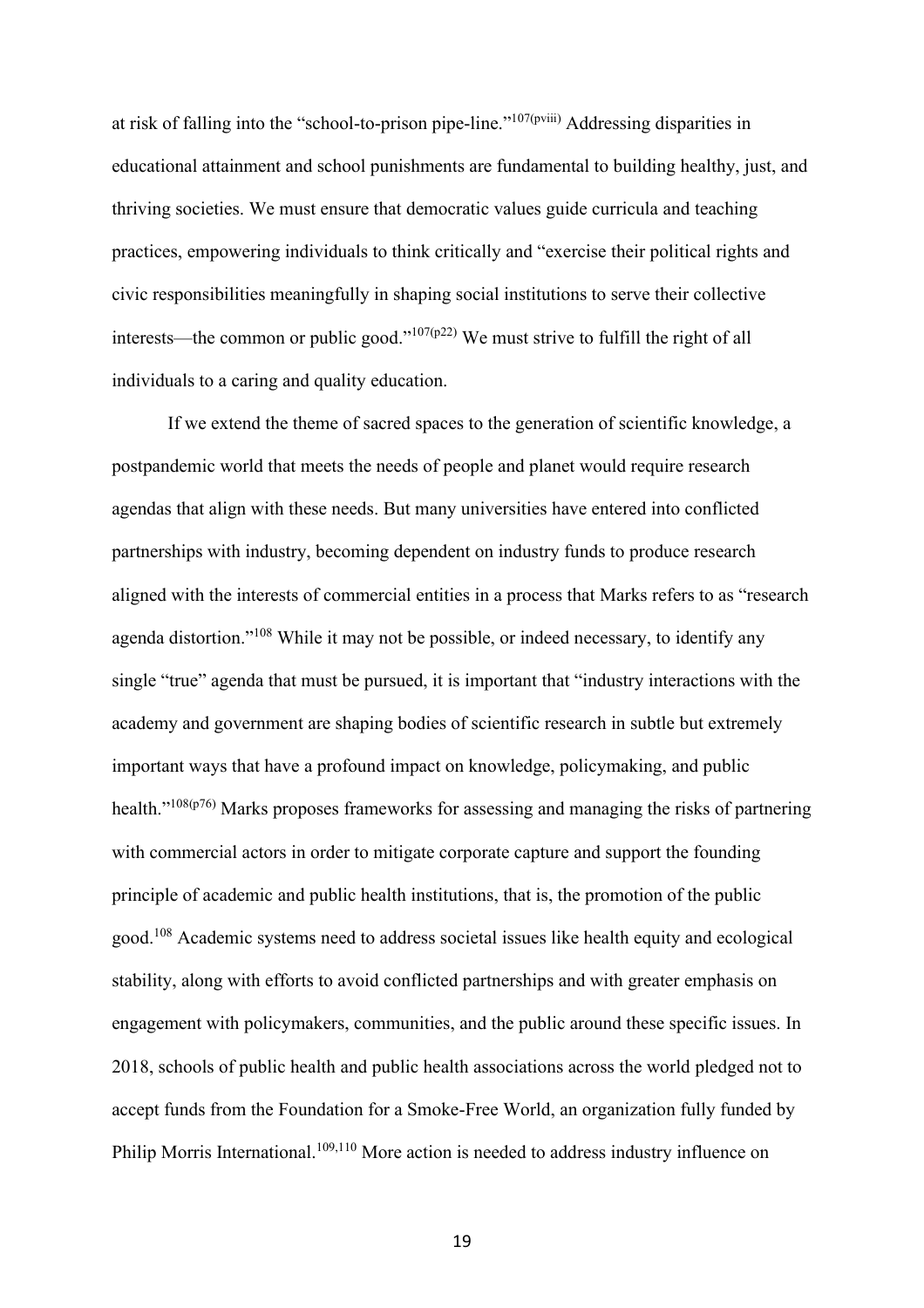science, including the funding of journals and editorial boards, all of which can bias the literature, leading to doubt and delay.<sup>28,32,111-113</sup> Such influence continues to threaten the integrity of the scientific process and, in turn, public and political discourse, particularly on contested topics. We must require major reforms, drawing on the emerging ideas about how to restore integrity and dignity to research and academic publishing, <sup>111</sup> and we must work for greater recognition of the limits, and harms, of conflict-of-interest (COI) declarations (vis-àvis prevention)<sup>114</sup> and the impacts of institutional COIs.<sup>115</sup>

### **Challenging the Discourses Defined by the Powerful**

Change will involve challenging dominant discourses and exposing their underlying assumptions and illusion of public support.<sup>116</sup> For decades, proponents of limited regulation and skeleton governments have deployed discourses of personal freedom and responsibility, and free markets while often simultaneously depending on, and benefiting from, government subsidies and funding.33,35,75,117 The fossil fuel industry has long used both overt and covert campaigns to combat environmental protections and to seed doubt, disguised as defending market freedoms and limited government.<sup>32,33,35,75</sup> Through their funding of front groups like Citizens for a Sound Economy and Americans for Prosperity, the tobacco and fossil fuel industries have created the false appearance of civil society movements that act in the name of getting government "off our back."<sup>118</sup> As one tobacco industry actor explained, "Ultimately, we are talking about a 'movement,' a national effort to change the way people think about government's (and big business') role in our lives. Any such effort requires an intellectual foundation—a set of theoretical and ideological arguments on its behalf." $118(p324)$ The pharmaceutical industry relies on a narrative of private-sector "innovation" to justify charging taxpayers twice for essential medicines, once in the form of publicly funded pharmaceutical research and again in the form of extortionate prices at pharmacies.<sup>119</sup> The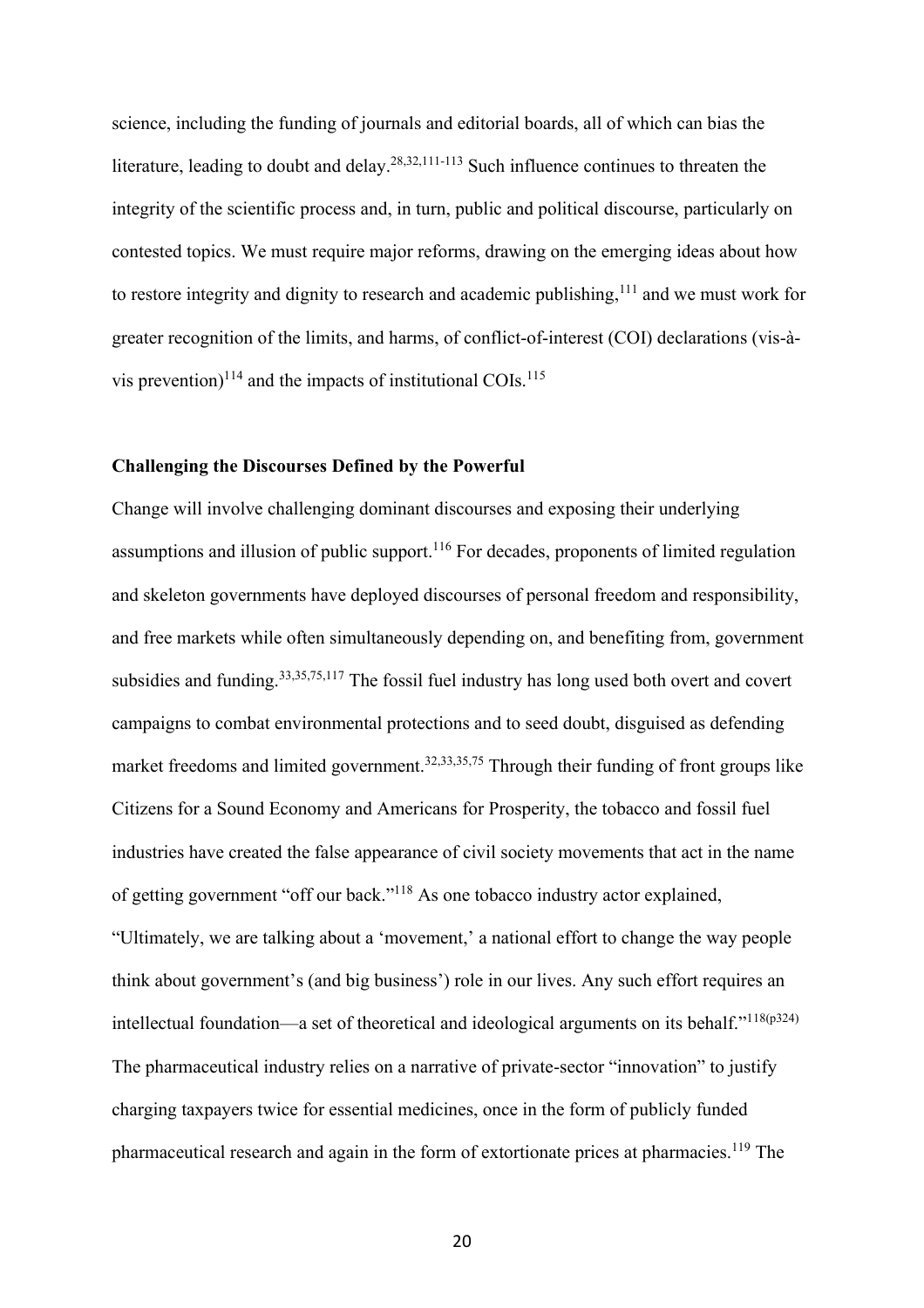effects of this price gouging on racial minorities are particularly stark.<sup>120</sup> Similar events are already transpiring in the wake of the pandemic. Groups with links to front groups and their funders have mobilized in the United States to give the appearance of grassroots opposition to the government's actions addressing the pandemic.<sup>121</sup> The Trump administration's decision to defund the World Health Organization, which was described as self-harming and counterproductive, echoes pre-Covid campaigns by the Consumer Choice Center,<sup>122</sup> a group with ties to tobacco and other harmful product industries.<sup>123</sup> Of note, initiatives such as Who Funds You?<sup>124</sup> that seek to establish funding transparency among think tanks and political campaigns are able to challenge such deceptive practices.

Those national responses to the pandemic which result in the worst outcomes will undoubtedly be framed as evidence of the perils of an overreaching state, drawing on widely used frames that advocate deregulation. These frames exist within the wider discourse of free-market fundamentalism and must be countered if we are to build systems and government structures that can deliver health, social justice, and environmental sustainability. Countries like New Zealand, Vietnam, and South Korea that have invested in the long-term building of core public-sector capabilities appear to have fared better than the United States and the United Kingdom, where years of outsourcing, privatization of core functions, and underinvestment have hampered their ability to respond effectively. This has been termed the "Big Failure of Small Government."<sup>125</sup> Indeed, the devastating impacts of the pandemic and the lockdown measures in the United States, especially on the most deprived, are in part the products of decades of underinvesting in the American people and population health, which has led to inequities that Covid-19 both exploited and exacerbated.<sup>126</sup> There are likely to be efforts to conceal, or "own," how the public conceptualizes government support during the course of the pandemic and the role of public institutions in protecting societies and their economies. The current circumstances offer an opportunity to strengthen the counternarrative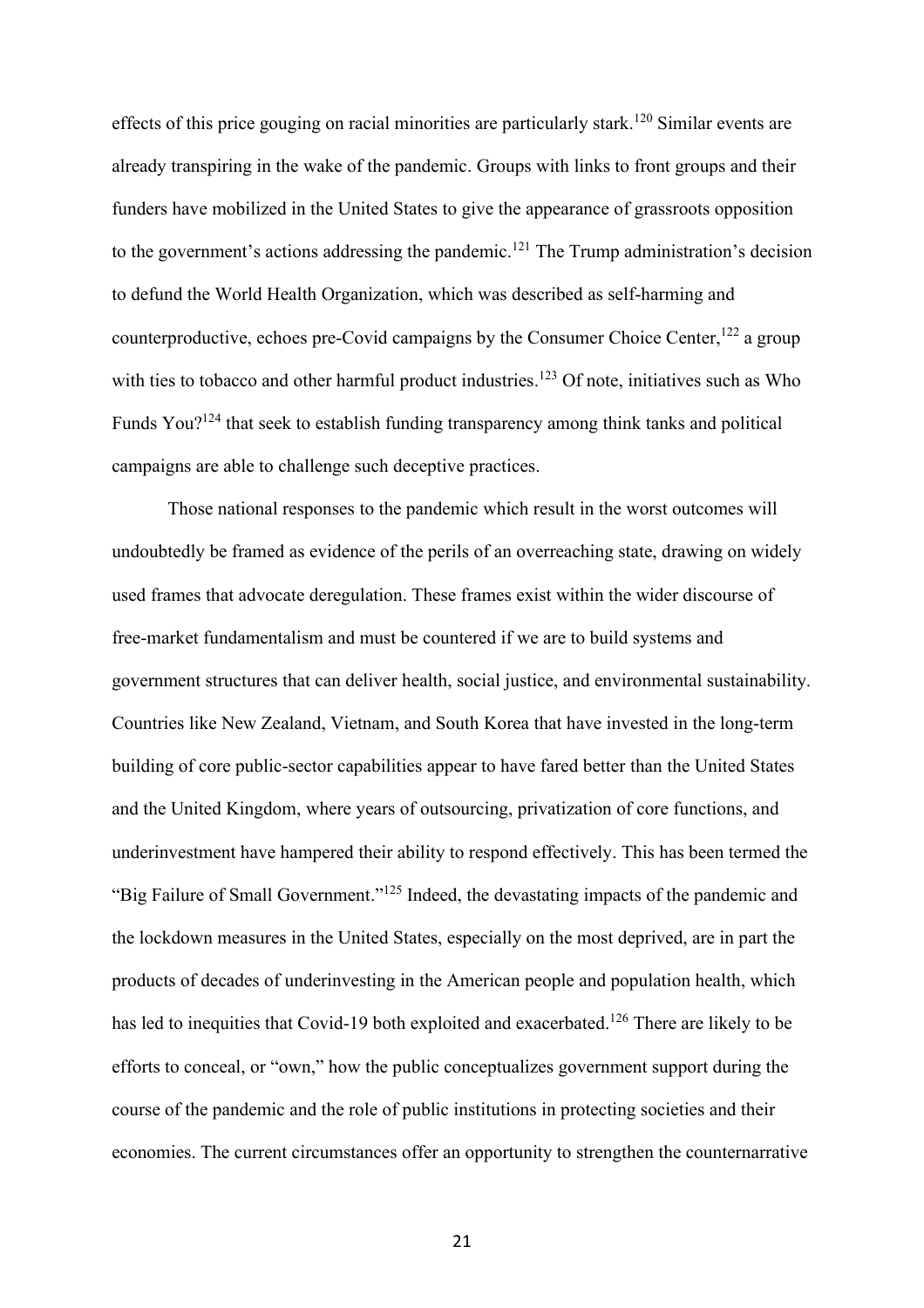regarding the role of public structures. The activities of central banks are a powerful example: they acted to prevent financial panic and maintain the flow of credit, a critical precondition to mounting a public health response to the pandemic.<sup>127</sup> Action was also taken to support the corporate world. The US Federal Reserve made an extraordinary decision to broaden its intervention in the economy, "establishing itself as the backstop to the trillion-dollar corporate bond market," $127$  including assistance for the junk bond market.<sup>128</sup> These events highlight the pressing need for more discussion and awareness among scholars, advocacy groups, and the public about the role of public institutions and the existence of corporate welfare.<sup>117,129</sup> Farnsworth has shown that flourishing capitalist economies and thriving corporations require a strong foundation of government and public services, explaining that

the greatest myth of modern times is the suggestion that capitalism and corporations do better with less government. . . . Government programmes, designed to meet the needs of business, are not just every day, they are everywhere and they are essential. Just as social welfare protects citizens from the cradle to the grave, corporate welfare protects and benefits corporations throughout their life course.<sup>129</sup>

It is essential to shed light on the scale of corporate welfare in order to overcome the barriers to transparency that are undermining meaningful public debate.<sup>129</sup>

To achieve the system and policy changes critical to protecting health and the environment, we must continue researching the origins and impacts of those who seek to counter such change, often deceptively, and we must offer a counterdiscourse based on evidence, transparency, and the "point of assumption."<sup>130</sup> This must include educating the public, policymakers, and the media on the need to challenge the funding, goals, and provenance of certain organizations and movements. By adopting a people's perspective of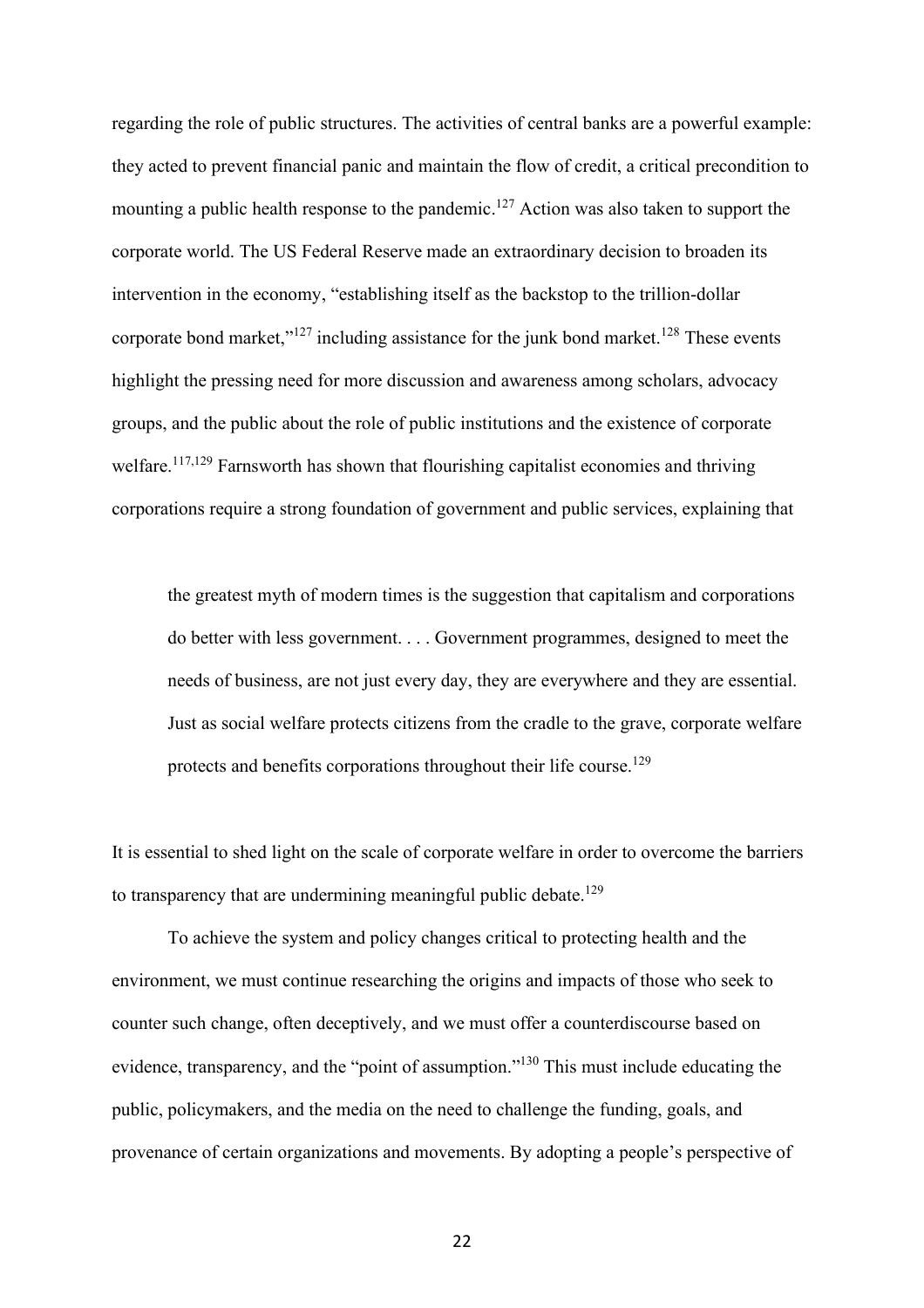regulations, referring to them as "protections," for example, we can support a counternarrative.<sup>125</sup> How issues and concepts are "talked" about is of paramount importance.<sup>131</sup> However, framing is much more than the provision of sound bites and slogans, as it also requires empowering the public, policymakers, and the media by giving them frameworks and systems of thinking, "conceptual structures," that allow such frames to be received, understood, and contemplated.<sup>131</sup> We need to counter dominant neoliberal discourses and structures that serve particular agendas, legitimize some actors while limiting the authority of others, and preclude debate informed by other values such as human rights and environmental and social justice. This requires us to expose the contradictions and challenge the underlying assumptions.<sup>59,132,133</sup> We must invest in new discourses that allow deliberative debates about complex and abstract issues like social justice and the distribution of power and resources. This includes power that is hidden, often acting through opaque attempts to define the discourse and the terms on which issues are discussed.<sup>134</sup> Neoliberal ideas and philosophies were ushered in by their proponents to fill a "policy vacuum" created by the economic and social crises of the 1970s,  $135,136$  and we must now act to fill the postpandemic void created by people's desire for change, drawing from the work of those committed to offering a counternarrative informed by health and environmental agendas, such as that set out in the Vienna Declaration endorsed by European public health bodies.<sup>137</sup> Benatar and colleagues promote the adoption of a broader human rights–based discourse, moving beyond the narrow framing dominated by civil and political rights to one that recognizes the social, cultural, and economic rights fundamental to human flourishing and the obligations of duty bearers to provide the material resources needed to realize most human rights, and that draws from moral concepts like solidarity, virtue, and character.<sup>53,54,56</sup>

To achieve such a transformation, we must start by shifting the discourse surrounding the pandemic and recovery. Dominant global discourses among political and business leaders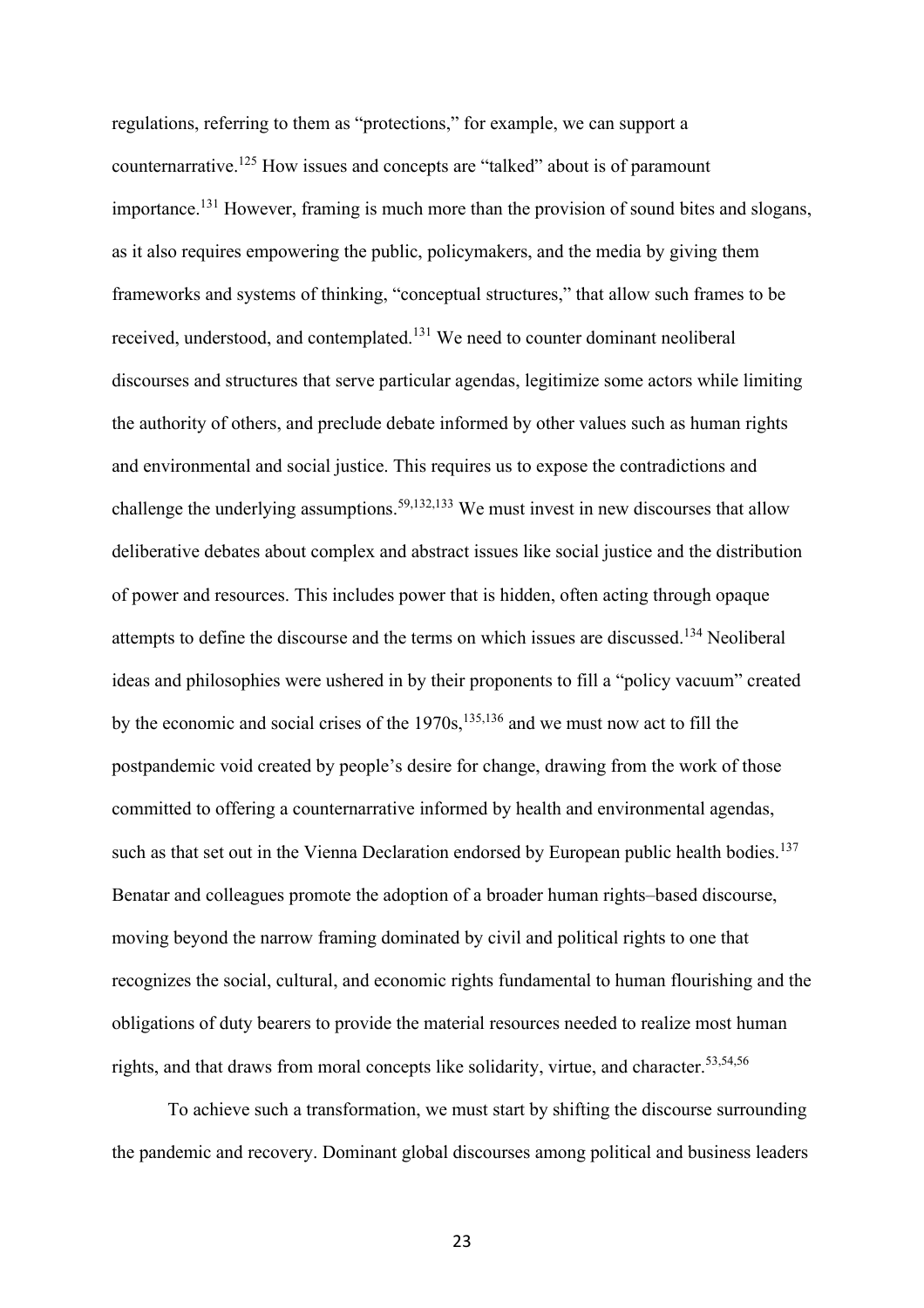rest firmly on arguments for a speedy return to "business as usual" from what is conceptualized as an inconvenient detour on an otherwise successful path. These conceptualizations, which risk foreclosing the possibility for change and concealing the racially and socially inequitable impact of the status quo ante, need to be challenged, drawing from the hope and desire for change expressed globally. We must not let the inspirational but potentially fleeting images of cities free of pollution and the return of wildlife to urban spaces be dismissed as a utopian vision.<sup>138</sup> We must show why the pandemic is both a tragedy and an opportunity, exacerbating the weaknesses and injustices imparted by our ways of governing the world but also opening a space for recognizing the dedication and value of our essential workers and the power of community solidarity, and further exposing how the path we were on will lead to human suffering and environmental destruction that in turn fuels crises that deepen existing harms. We must argue how the change moment that the pandemic has created is an asset, an opportunity to choose a healthier and equitable path and add further momentum to social justice movements advocating for meaningful change.

#### **Building Global Solidarity**

If we are to build a more equitable and sustainable world, we must work together as a global community. In this Perspective, we have described not *their* crises or *your* crises but *our* crises and the broken systems that *we* must and can fix. The vested interests that hinder transformative change and deepen and obscure the crises that jeopardize a prosperous future threaten us all. Many operate transnationally while we all too often focus on harm within our own borders, perpetuating forms of nationalism that are expressed in everything from the racist labeling of Covid-19 as a "China virus," to the race for a vaccine.<sup>49,139</sup> While Covid-19 and the climate crisis demonstrate the threats posed by our connectivity, both illustrate the devastating consequences that will follow if our response is to close our borders, leave vested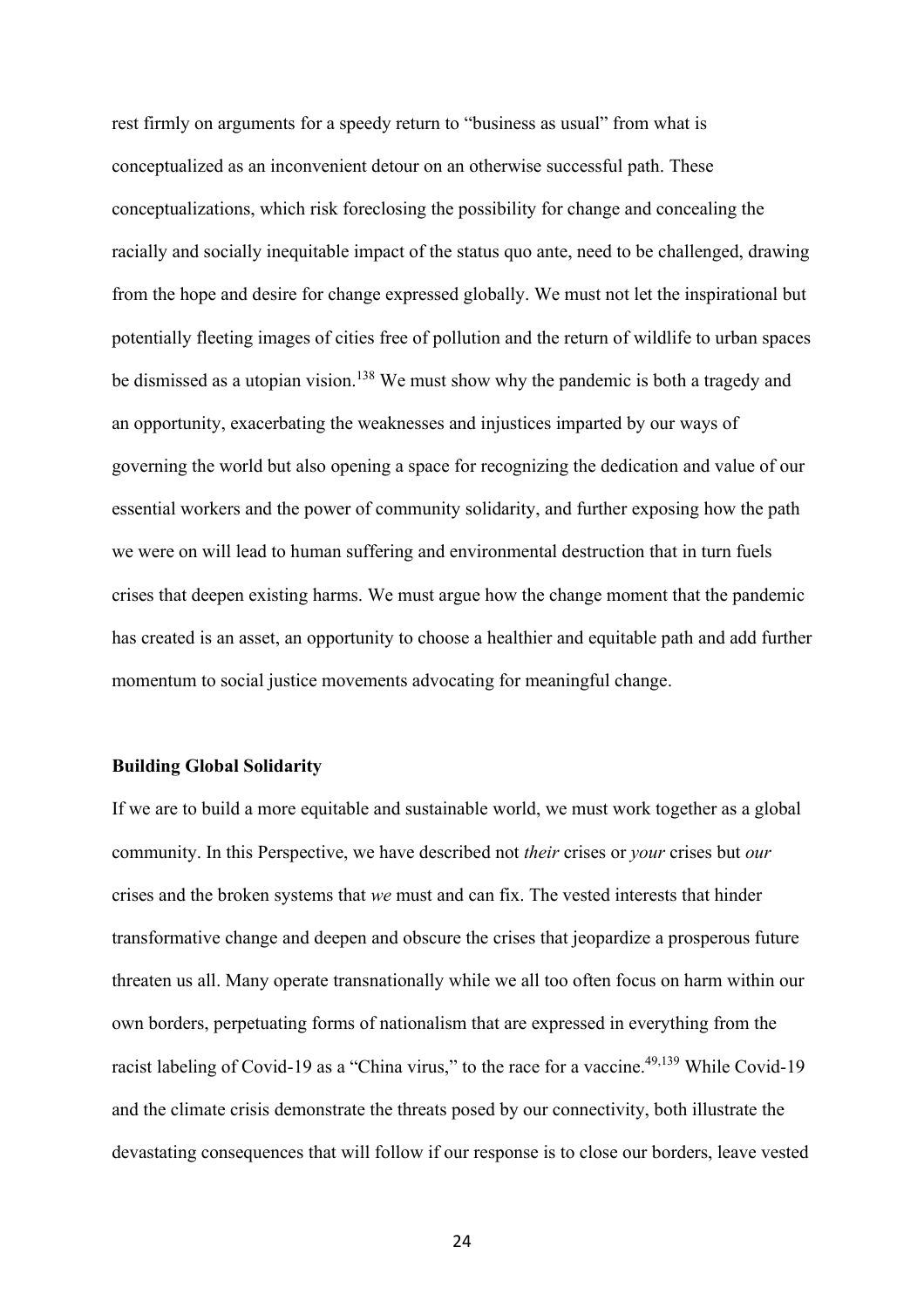interests unchallenged, blame others, and lose compassion. Our current systems are built on fear of others and notions of scarcity, whose daily impacts are mitigated by the acts of solidarity, altruism, and mutual aid carried out by those who are driven by love and hope.<sup>7</sup> As Solnit notes, disaster can encourage these values as it becomes clear that they do work, unlike fear and divisiveness, which serve only to cause more harm.<sup>7</sup> In this way,

disaster reveals what else the world could be like—reveals the strength of that hope, that generosity, and that solidarity. . . . A world could be built on that basis, and to do so would redress the long divides that produce everyday pain, poverty, and loneliness and in times of crisis homicidal fear and opportunism.<sup>7(p312)</sup>

**{{new** ¶**}}**We must promote moral imagination, which for too long has been dulled, allowing us to conceal our interconnectedness and remain complicit in the quest for personal comfort and economic growth while others are harmed as a consequence.<sup>54</sup> We should heed Benatar when he says that

the ability to empathise with others requires the critical examination of our individual lives and of our nations' actions, the capacity to see ourselves as bound to all other human beings, and the sensitivity to imagine what it might be like to be a person living a very deprived and threatened life.<sup>54(p1209)</sup>

## **Concluding Remarks**

This moment in history is both an opportunity and a test: how are we going to change in order to save our planet and end the injustices exposed by the pandemic? Because we face unprecedented challenges and powerful vested interests, we cannot afford to interpret these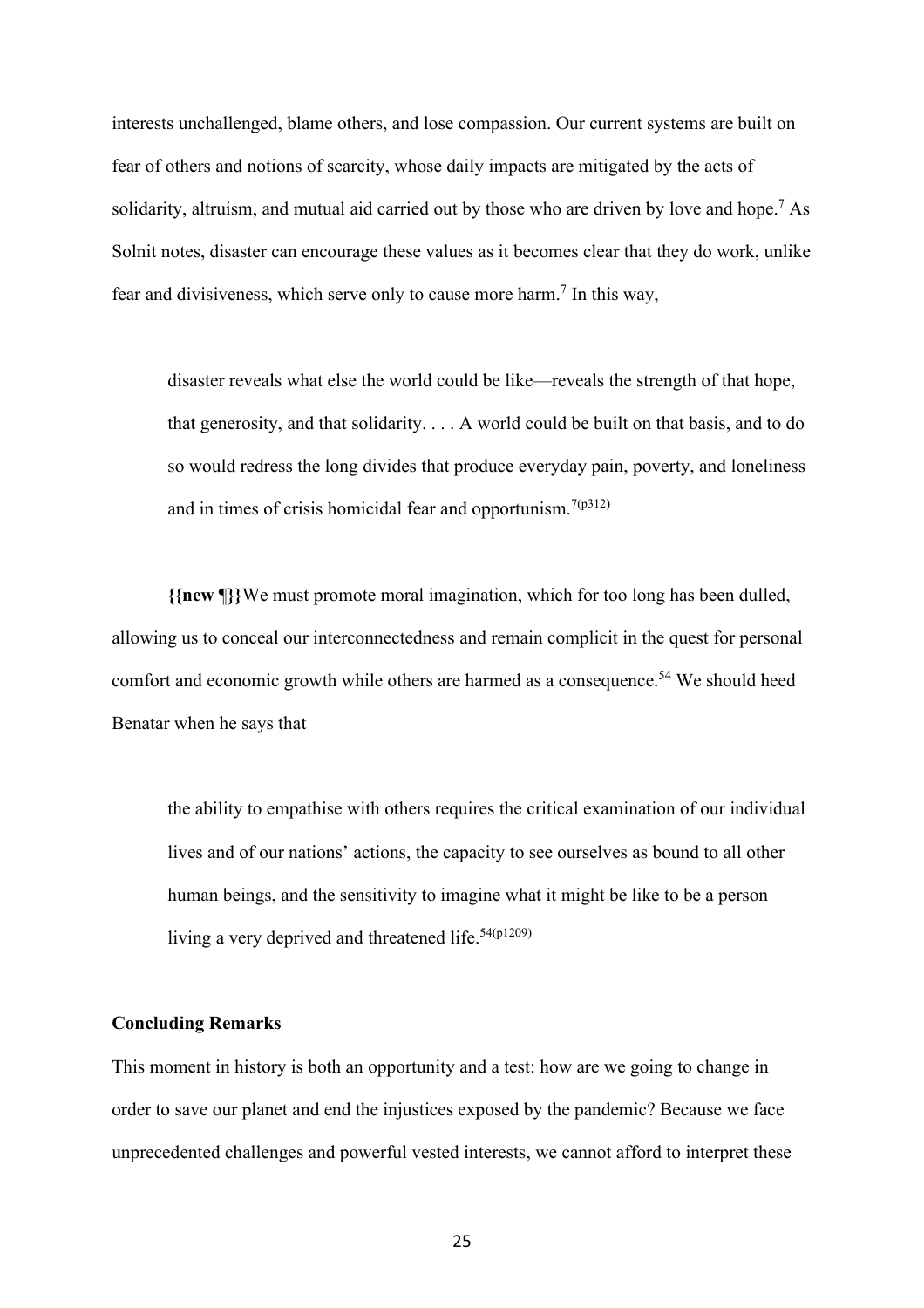"through the lenses of familiar categories, thereby rendering invisible precisely that which is unprecedented." $55(p12)$  We need new lenses and structures, and we must use evidence that has long been confined to the shadows. Those who have been silenced for too long must be given a voice. Transformational change will necessitate believing we must, and can, do things differently, bringing others with us on this journey; "If paradise now arises in hell, it's because in the suspension of the usual order and the failure of most systems, we are free to live and act another way."<sup>7(p7)</sup>

## **References**

- 1. Arendt H, Kohn J. *Between Past and Future*. Penguin Publishing Group; 2006.
- 2. HealthyRecovery website. 2020. [https://healthyrecovery.net.](https://healthyrecovery.net/) Accessed February 2, 20201.
- 3. Bailey A, Carney M, Villeroy de Galhau F, Elderson F. The world must seize this opportunity to meet the climate challenge. *The Guardian*. June 5, 2020. https://www.theguardian.com/commentisfree/2020/jun/05/world-climate-breakdownpandemic.
- 4. Baker PC. "We can't go back to normal": how will coronavirus change the world? *The Guardian*. March 31, 2020. https://www.theguardian.com/world/2020/mar/31/howwill-the-world-emerge-from-the-coronavirus-crisis.
- 5. Diamond J. *Guns, Germs, and Steel: The Fates of Human Societies*. New York, NY: Norton; 2017.
- 6. Snowden FM. *Epidemics and Society: From the Black Death to the Present*. New Haven, CT: Yale University Press; 2019.
- 7 Solnit R. *A Paradise Built in Hell: The Extraordinary Communities That Arise in Disaster*. New York, NY: Penguin Books; 2010.
- 8. Post-Covid-19 spending. Editorial. *Lancet Planetary Health.* 2020; 4(5): e168.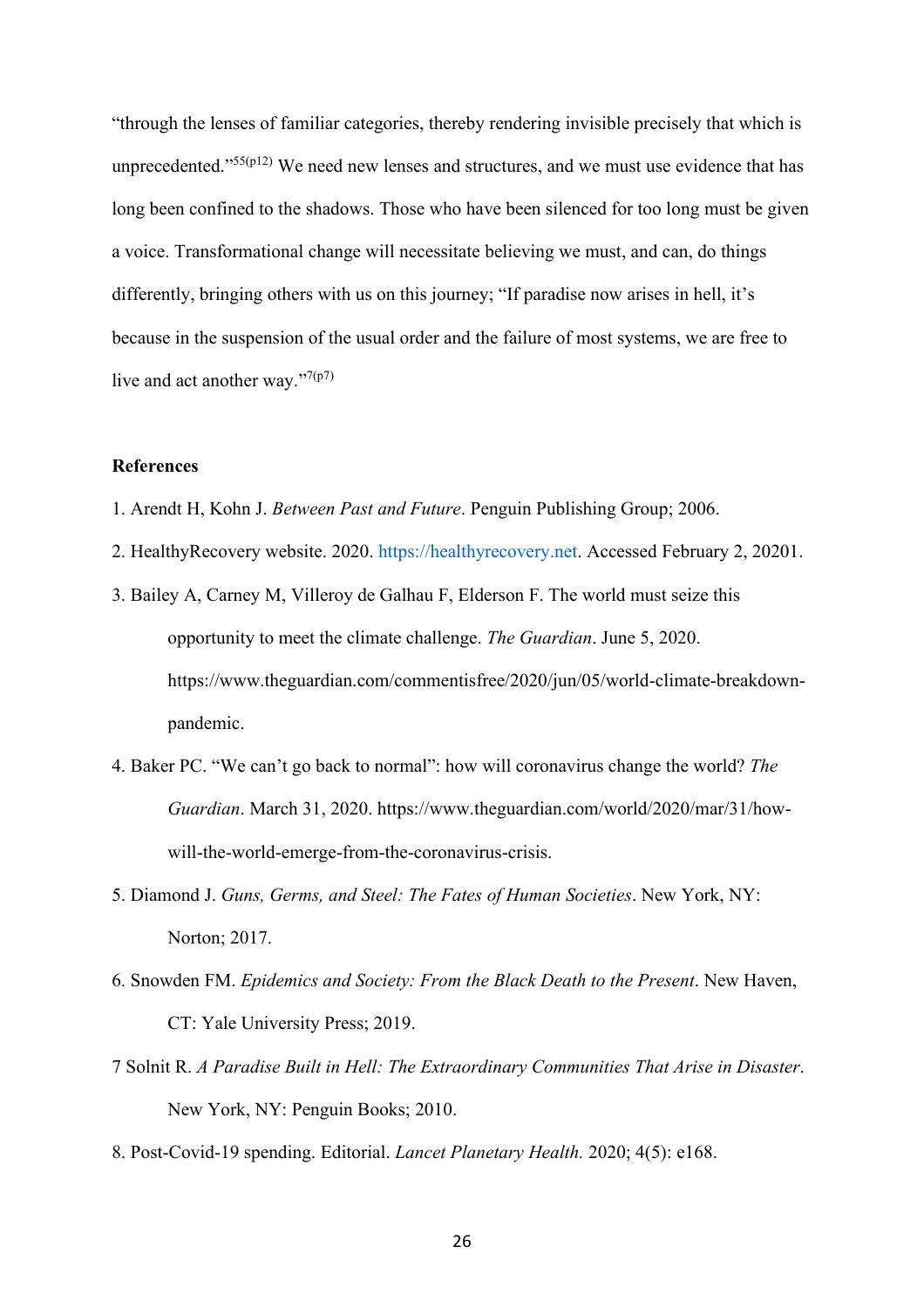9.A tale of two emergencies. Editorial. *Lancet Planetary Health.* 2020;4(3):e86.

exploiting-coronavirus-crisis?CMP=Share\_iOSApp\_Other.

10. McKee M. Never again. The UK needs to sort out its systems for procuring PPE urgently. *BMJ.* 2020 2020;370:m2858

11. Reich R. It's morally repulsive how corporations are exploiting this crisis. Workers will suffer. *The Guardian*. March 22, 2020. https://www.theguardian.com/commentisfree/2020/mar/22/large-corporations-

- 12. Atkin E. Using covid-19 to wage war on reusable grocery bags. *Heated*. March 26, 2020. https://heated.world/p/the-right-is-using-covid-19-towage?fbclid=IwAR3v3a7oV\_CSeQE448S\_fMVv-CpVBTst75tAiHD7HDKUIOSi\_ugkikxR6nQ.
- 13. McVeigh K. Rightwing thinktanks use fear of covid-19 to fight bans on plastic bags. *The Guardian*. March 27, 2020.

https://www.theguardian.com/environment/2020/mar/27/rightwing-thinktanks-usefear-of-covid-19-to-fight-bans-on-plastic-bags.

- 14. Oliver M, Holden E. Trump administration allows companies to break pollution laws during coronavirus pandemic. *The Guardian*. March 27, 2020. https://www.theguardian.com/environment/2020/mar/27/trump-pollution-laws-epaallows-companies-pollute-without-penalty-during-coronavirus.
- 15. Paul M. US think tank reminds Ireland spending could "get out of control." *Irish Times*. April 15, 2020. https://www.irishtimes.com/business/economy/us-think-tank-remindsireland-spending-could-get-out-of-control-1.4228942.
- 16. Morton A. Leaked covid-19 commission report calls for Australian taxpayers to underwrite gas industry expansion. *The Guardian*. May 20, 2020. https://www.theguardian.com/environment/2020/may/21/leaked-covid-19-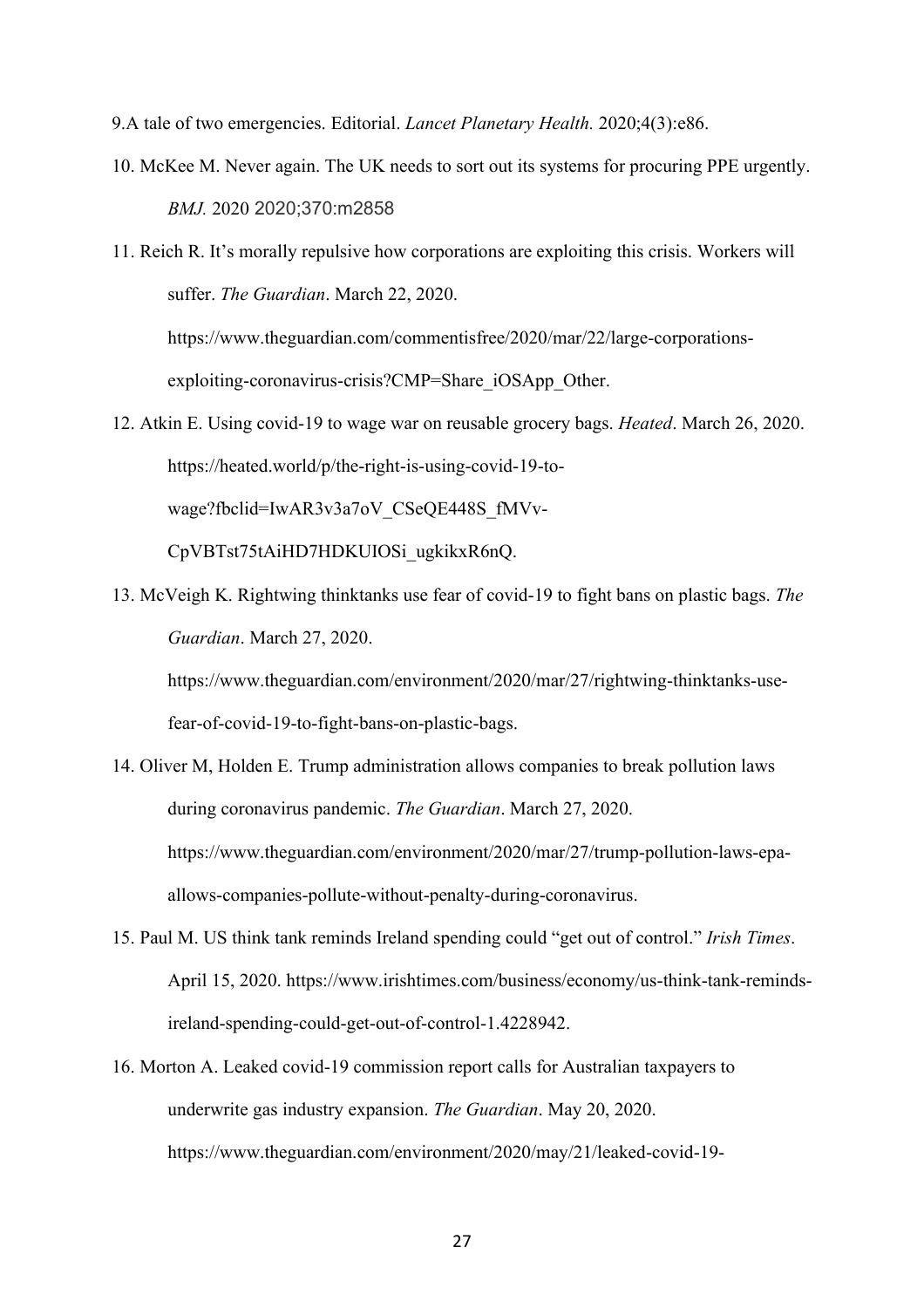commission-report-calls-for-australian-taxpayers-to-underwrite-gas-industryexpansion.

- 17. Murphy K. Zali Steggall increasingly concerned about Morrison government's covid commission. *The Guardian*. May 12, 2020. https://www.theguardian.com/australianews/2020/may/13/zali-steggall-increasingly-concerned-about-morrisongovernments-covid-commission.
- 18. Parkinson G. Gas lobby seizes covid moment, and declares war on Australia's future. *Renew Economy*. May 22, 2020. https://reneweconomy.com.au/gas-lobby-seizescovid-moment-and-declares-war-on-australias-future-60077/.
- 19. Weiss JA. The powers of problem definition: the case of government paperwork. *Policy Sci.* 1989;22(2):97-121.
- 20. Klein N. *The Shock Doctrine: The Rise of Disaster Capitalism*. London, England: Penguin Books Limited; 2014.
- 21. Milov S. *The Cigarette: A Political History*. Cambridge, MA: Harvard University Press; 2019.
- 22. Proctor RN. *Golden Holocaust: Origins of the Cigarette Catastrophe and the Case for Abolition*. Oakland, CA: University of California Press; 2011.
- 23. van Beemen O. *Heineken in Africa: A Multinational Unleashed*. London, England: C. Hurst Limited; 2019.
- 24. Solnit R. Oil fuels war and terrorists like ISIS. The climate movement can bring peace. *The Guardian*. December 8, 2015. https://www.theguardian.com/commentisfree/2015/dec/08/oil-fuels-war-terroristsisis-climate-movement-peace-cop-21.
- 25. Bichler S, Nitzan J. Dominant capital and the new wars. *J World-Syst Res.* 2004;10(2):255-327.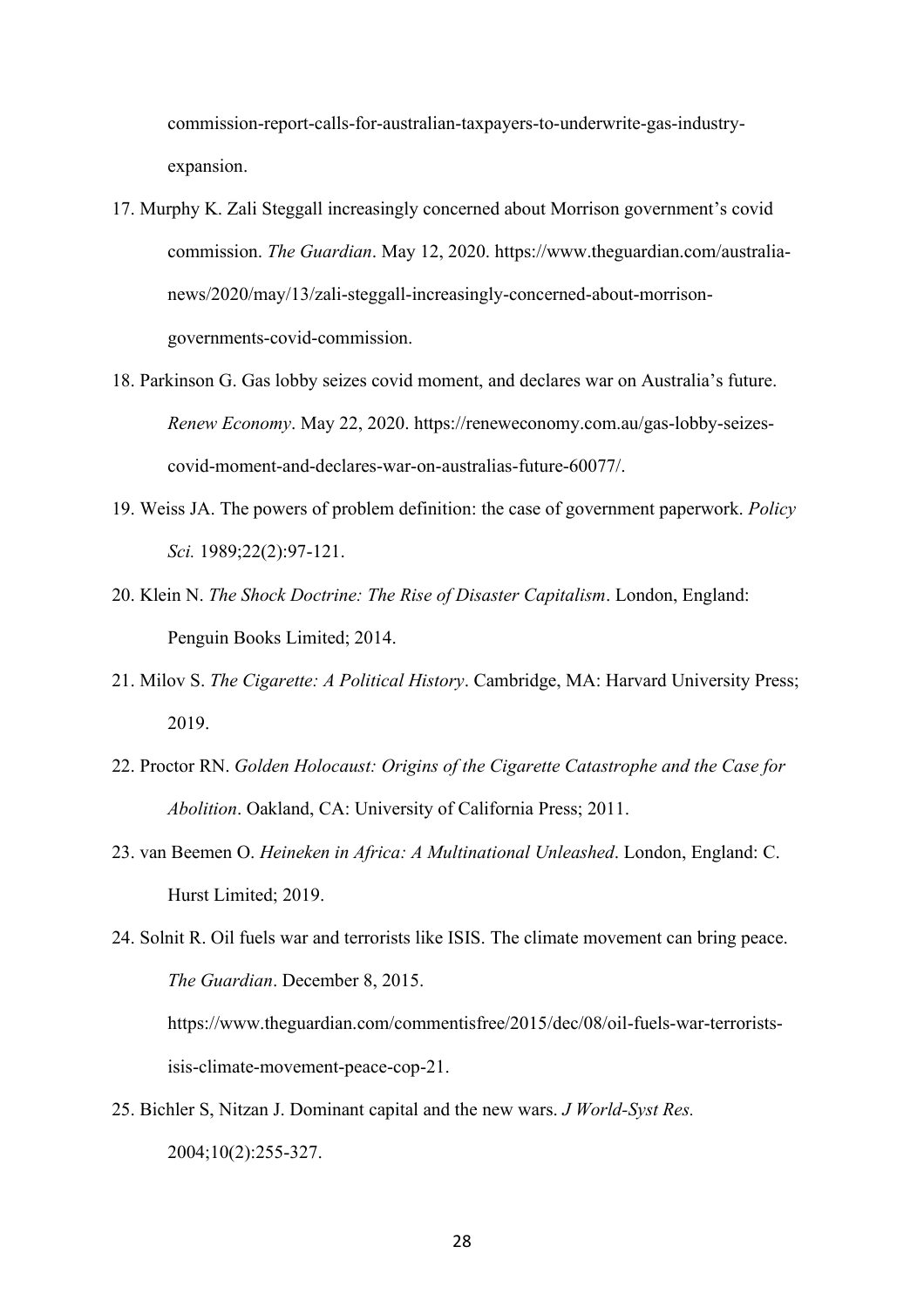- 26. Hinnebusch R. The US invasion of Iraq: explanations and implications. *Crit Middle Eastern Stud.* 2007;16(3):209-228.
- 27. Bignell P. Secret memos expose link between oil firms and invasion of Iraq. *Independent*. 2011. https://www.independent.co.uk/news/uk/politics/secret-memos-expose-linkbetween-oil-firms-and-invasion-of-iraq-2269610.html.
- 28. Adams PJ. *Moral Jeopardy: Risks of Accepting Money from the Alcohol, Tobacco and Gambling Industries*. Cambridge, England: Cambridge University Press; 2016.
- 29. Brownell KD, Warner KE. The perils of ignoring history: Big Tobacco played dirty and millions died. How similar is Big Food? *Milbank Q.* 2009;87(1):259-294.
- 30. Freudenberg N. *Lethal but Legal: Corporations, Consumption, and Protecting Public Health*. New York, NY: Oxford University Press; 2014.
- 31. Kearns CE, Schmidt LA, Glantz SA. Sugar industry and coronary heart disease research: a historical analysis of internal industry documents. *JAMA Intern Med.* 2016;176(11):1680-1685.
- 32. Michaels D. *Doubt Is Their Product: How Industry's Assault on Science Threatens Your Health*. New York, NY: Oxford University Press; 2008.
- 33. Michaels D. *The Triumph of Doubt: Dark Money and the Science of Deception*. New York, NY: Oxford University Press; 2020.
- 34. Nestle M. *Unsavory Truth: How Food Companies Skew the Science of What We Eat*. New York, NY: Basic Books; 2018.
- 35. Oreskes N, Conway EM. *Merchants of Doubt: How a Handful of Scientists Obscured the Truth on Issues From Tobacco Smoke to Global Warming*. London, England: Bloomsbury; 2011.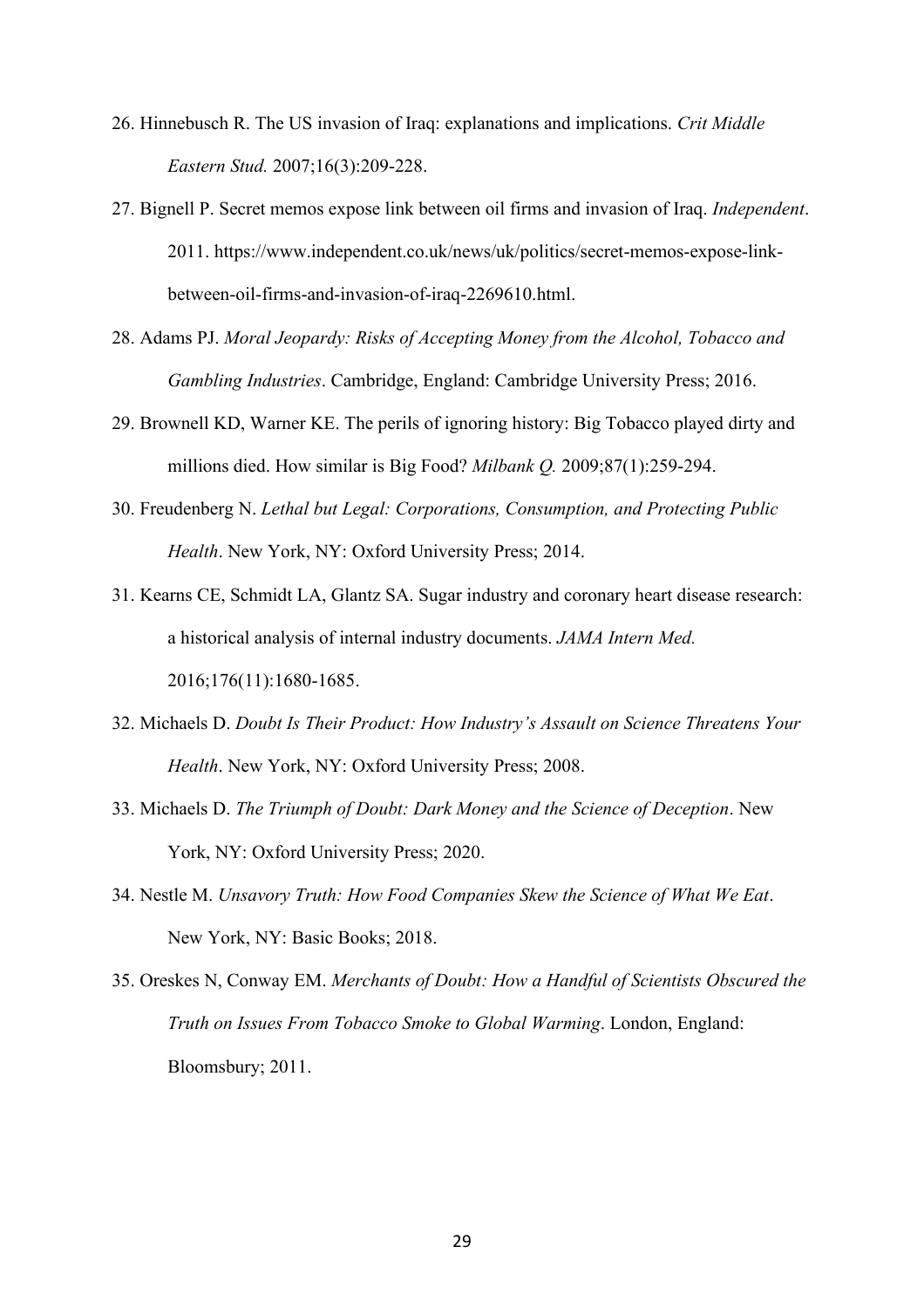- 36. McCambridge J, Daube M, McKee M. Brussels Declaration: a vehicle for the advancement of tobacco and alcohol industry interests at the science/policy interface? *Tobacco Control.* 2019;28(1):7-12.
- 37. McKee M, Stuckler D. Revisiting the corporate and commercial determinants of health. *Am J Public Health.* 2018;108(9):1167-1170.
- 38. Supran G, Oreskes N. Assessing ExxonMobil's climate change communications (1977– 2014). *Environ Res Lett.* 2017;12(8):084019.
- 39. Diethelm P, McKee M. Denialism: what is it and how should scientists respond? *Eur J Public Health.* 2009;19(1):2-4.
- 40. Petticrew M, Maani Hessari N, Knai C, Weiderpass E. How alcohol industry organisations mislead the public about alcohol and cancer. *Drug Alcohol Rev.* 2018;37(3):293-303.
- 41. Petticrew M, Maani N, Pettigrew L, Rutter H, van Schalkwyk M. Dark nudges and sludge in big alcohol: behavioral economics, cognitive biases, and alcohol industry corporate social responsibility. *Milbank Q* 2020;98(4):1290-1328.
- 42. Muggli ME, Ebbert JO, Robertson C, Hurt RD. Waking a sleeping giant: the tobacco industry's response to the polonium-210 issue. *Am J Public Health.* 2008;98(9):1643- 1650.
- 43. Frazier M. The poultry workers on the coronavirus front line: "if one of us gets sick, we all get sick." *The Guardian*. April 17, 2020. https://www.theguardian.com/environment/2020/apr/17/chicken-factory-tysonarkansas-food-workers-coronavirus.
- 44. Laughland O, Holpuch A. "We're modern slaves": how meat plant workers became the new frontline in covid-19 war. *The Guardian*. May 2, 2020.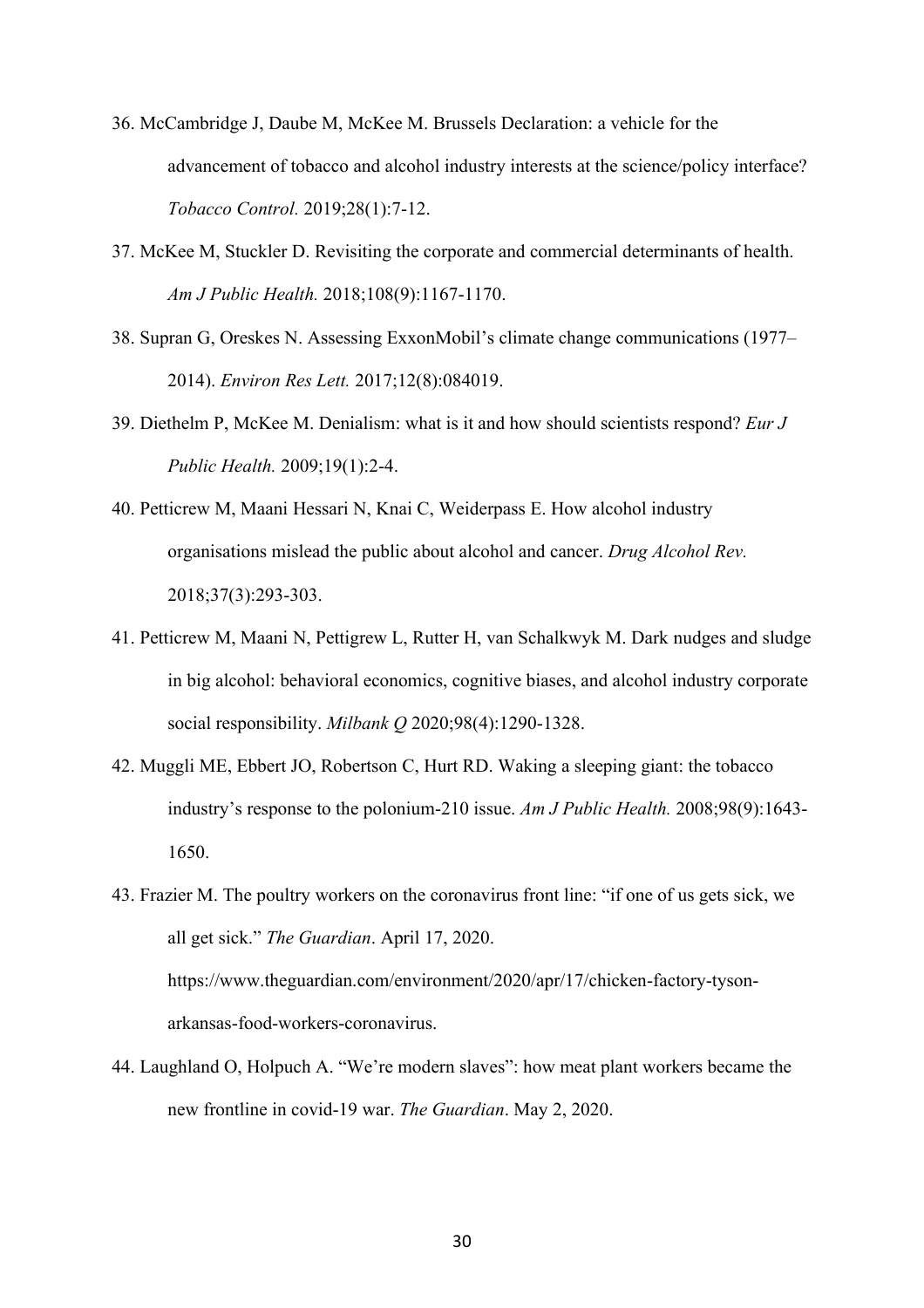https://www.theguardian.com/world/2020/may/02/meat-plant-workers-uscoronavirus-war.

- 45. Williams A, Meyer G. US meat inspectors given new role looking after people. *Financial Times*. May 1, 2020. https://www.ft.com/content/143569ab-cc75-4f7a-bb25 fc80bea0868b.
- 46. Editorial Board. Trump's war on worker rights. *New York Times*. June 3, 2019. https://www.nytimes.com/2019/06/03/opinion/trump-worker-safety-osha.html.
- 47. Krieger N. ENOUGH: covid-19, structural racism, police brutality, plutocracy, climate change—and time for health justice, democratic governance, and an equitable, sustainable future. *Am J Public Health.* 2020;110(11):1620-1623.
- 48. Moodie R, Stuckler D, Monteiro C, et al. Profits and pandemics: prevention of harmful effects of tobacco, alcohol, and ultra-processed food and drink industries. *Lancet.* 2013;381(9867):670-679.
- 49. Mazzucato M. Capitalism after the pandemic getting the recovery right. *Foreign Affairs*. October 2, 2020. https://www.foreignaffairs.com/articles/united-states/2020-10- 02/capitalism-after-covid-19-pandemic.
- 50. Farnsworth K, Irving Z. Austerity: neoliberal dreams come true? *Crit Soc Policy.* 2018;38(3):461-481.
- 49. Ritholtz B. What caused the financial crisis? The Big Lie goes viral. *Washington Post*. November 5, 2011. https://www.washingtonpost.com/business/what-caused-thefinancial-crisis-the-big-lie-goes-viral/2011/10/31/gIQAXlSOqM\_story.html.
- 52. Cooper V, Whyte D. *The Violence of Austerity*. London, England: Pluto Press; 2017.
- 53. Benatar S, Upshur R, Gill S. Understanding the relationship between ethics, neoliberalism and power as a step towards improving the health of people and our planet. *Anthropocene Rev.* 2018;5(2):155-176.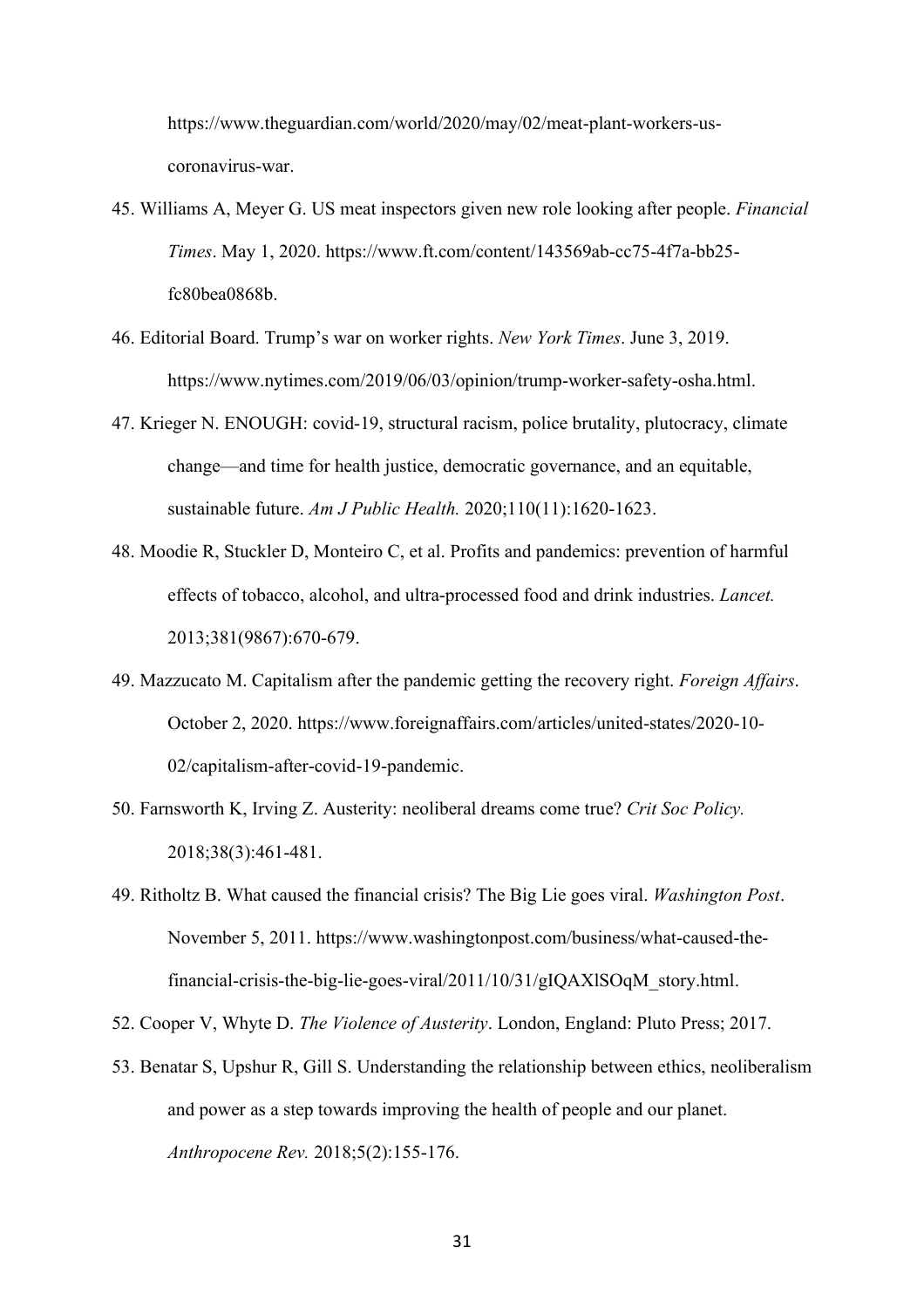- 54. Benatar SR. Moral imagination: the missing component in global health. *PLOS Med.* 2005;2(12):e400-e.
- 55. Zuboff S. *The Age of Surveillance Capitalism: The Fight for the Future at the New Frontier of Power*. London, England: Profile Books; 2019.
- 56. Benatar S. Politics, power, poverty and global health: systems and frames. *Int J Health Policy Manage.* 2016;5(10):599-604.
- 57. Bassett MT, Galea S. Reparations as a public health priority—a strategy for ending black–white health disparities. *N Engl J Med.* 2020;383:2101-2103.
- 58. Bassett MT, Graves JD. Uprooting institutionalized racism as public health practice. *Am J Public Health.* 2018;108(4):457-458.
- 59. Smith J. Towards critical analysis of the political determinants of health; comment on "How Neoliberalism Is Shaping the Supply of Unhealthy Commodities and What This Means for NCD Prevention." *Int J Health Policy Manage.* 2020;9(3):121-123.
- 60. Glasgow S, Schrecker T. The double burden of neoliberalism? Noncommunicable disease policies and the global political economy of risk. *Health & Place.* 2015;34:279-86.
- 61. Popay J, Whitehead M, Hunter DJ. Injustice is killing people on a large scale—but what is to be done about it? *J Public Health.* 2010;32(2):148-149.
- 62. Norris T. *Consuming Schools: Commercialism and the End of Politics*. Toronto, Canada: University of Toronto Press, Scholarly Publishing Division; 2011.
- 63. Yamin AE, Boulanger VM. Embedding sexual and reproductive health and rights in a transformational development framework: lessons learned from the MDG targets and indicators. *Reprod Health Matters.* 2013;21(42):74-85.
- 64. Bambra C, Fox D, Scott-Samuel A. Towards a politics of health. *Health Promotion Int.* 2005;20(2):187-193.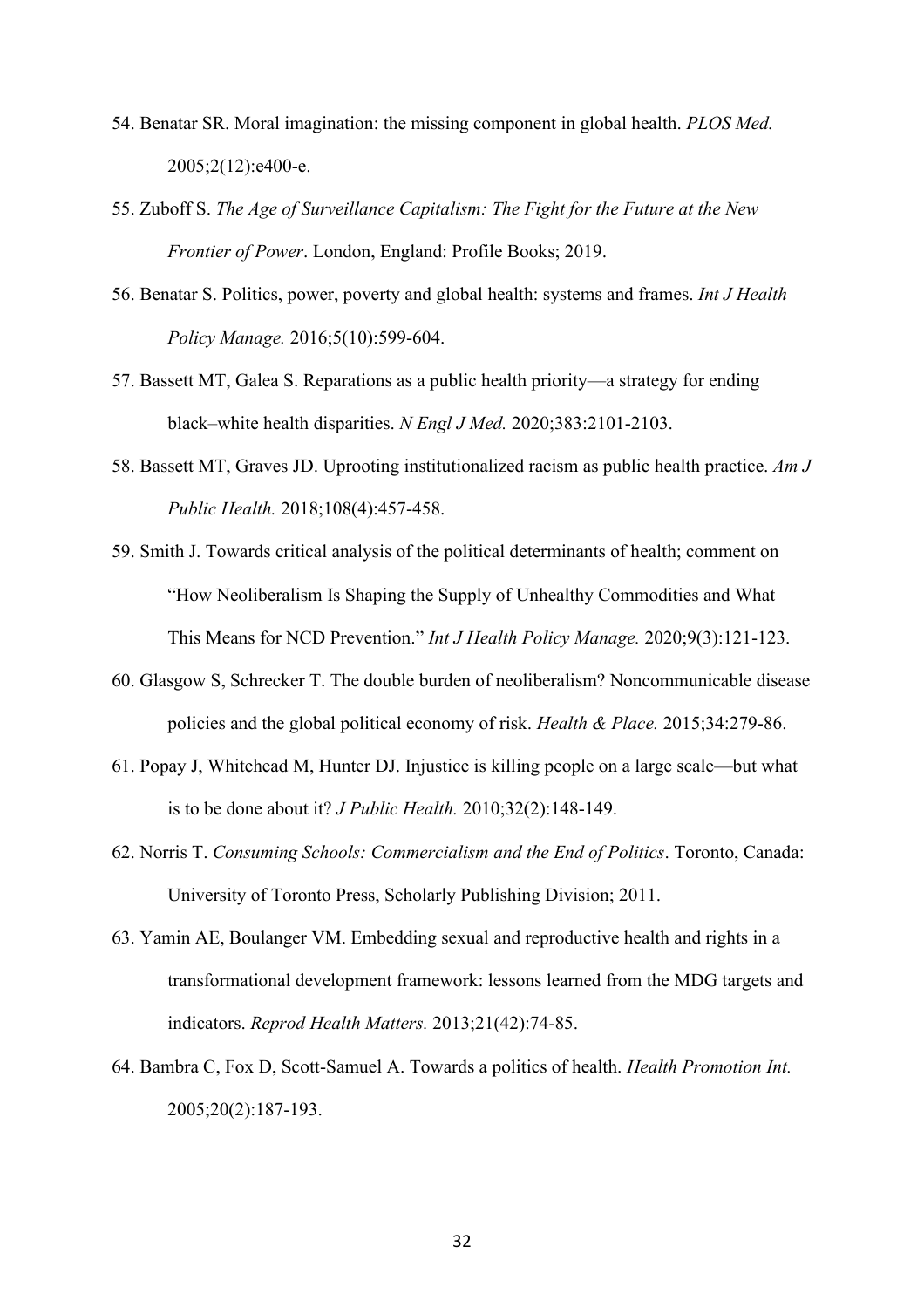- 65. Krieger N. Climate crisis, health equity, and democratic governance: the need to act together. *J Public Health Policy.* 2020;41(1):4-10.
- 66. Schuftan C. Poverty and inequity in the era of globalization: our need to change and to reconceptualize. *Int J Equity Health.* 2003;2(1):4.
- 67. Taylor A. Bad ancestors: does the climate crisis violate the rights of those yet to be born? *The Guardian*. October 1, 2019.

https://www.theguardian.com/environment/2019/oct/01/bad-ancestors-climate-crisisdemocracy?CMP=Share\_iOSApp\_Other.

- 68. Schulz AJ, Mehdipanah R, Chatters LM, Reyes AG, Neblett EW, Israel BA. Moving health education and behavior upstream: lessons from covid-19 for addressing structural drivers of health inequities. *Health Education Behav.* 2020;47(4):519-524.
- 69 Ispahani L, Cohen J. Demanding a just covid-19 response. *Open Soc Found*. July 16, 2020. https://www.opensocietyfoundations.org/voices/demanding-a-just-covid-19 response?utm\_medium=referral&utm\_campaign=osftwacct&utm\_source=t.co.
- 70. Henley J. Europe must go beyond science to survive covid crisis, says WHO. *The Guardian*. October 6, 2020. https://www.theguardian.com/world/2020/oct/06/europemust-go-beyond-science-to-survive-covid-crisis-says-who.
- 71. Pongsiri MJ, Bickersteth S, Colón C, et al. Planetary health: from concept to decisive action. *Lancet Planetary Health.* 2019;3(10):e402-e404.
- 72. Foa RS, Klassen A, Slade M, Rand A, Collins R. The global satisfaction with democracy report 2020. Cambridge, England: Centre for the Future of Democracy; 2020.
- 73. Wouters OJ. Lobbying expenditures and campaign contributions by the pharmaceutical and health product industry in the United States, 1999–2018. *JAMA Intern Med.* 2020;180(5):1-10.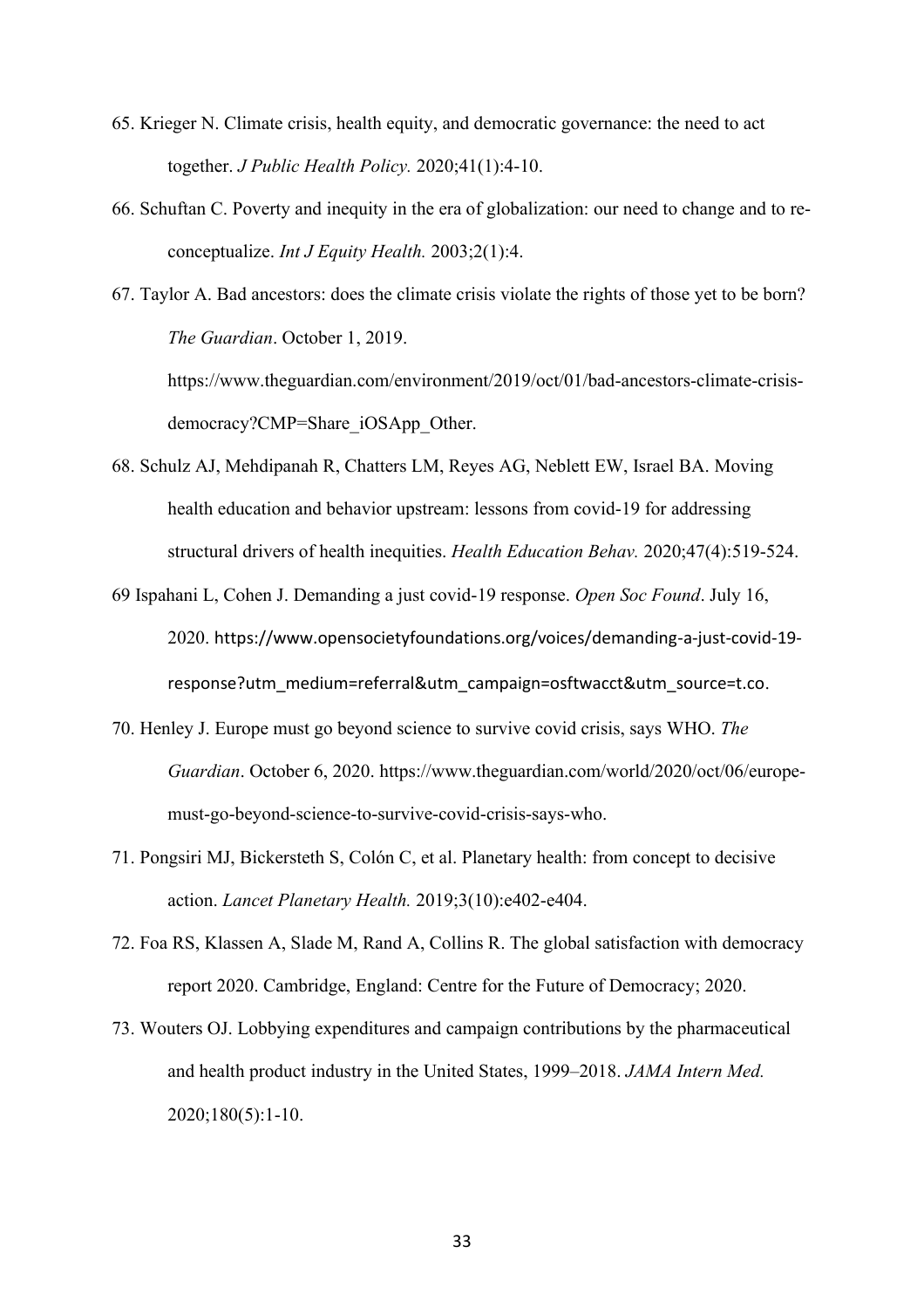- 74. Hancock T. Beyond science and technology: creating planetary health needs not just "head stuff," but social engagement and "heart, gut and spirit" stuff. *Challenges.* 2019;10(1):31.
- 75. Mayer J. *Dark Money: How a Secretive Group of Billionaires Is Trying to Buy Political Control in the US*. London, England: Scribe Publications; 2016.
- 76. Wiist WH. Public health and the anticorporate movement: rationale and recommendations. *Am J Public Health.* 2006;96(8):1370-1375.
- 77. Wiist WH. Citizens United, public health, and democracy: the Supreme Court ruling, its implications, and proposed action. *Am J Public Health.* 2011;101(7):1172-1179.
- 78. Wiist WH. Public health and corporate avoidance of U.S. federal income tax. *World Med Health Policy.* 2018;10(3):272-300.
- 79. Escobar A. Beyond the third world: imperial globality, global coloniality and antiglobalisation social movements. *Third World Q.* 2004;25(1):207-230.
- 80. Buckley C. China readies strict security law for Hong Kong. *New York Times*. June 19, 2020. https://www.nytimes.com/2020/06/19/world/asia/hong-kong-china-nationalsecurity.html.
- 81. Vize R. Secrecy is this cowardly government's weapon of choice against public scrutiny. *The Guardian*. January 24, 2020. https://www.theguardian.com/society/2020/jan/24/secrecy-governments-publicscrutiny.
- 82. Horton R. Offline: After covid-19—is an "alternate society" possible? *Lancet.* 2020;395(10238):1682.
- 83. Klein N. How big tech plans to profit from the pandemic. *The Guardian*. May 13, 2020. https://www.theguardian.com/news/2020/may/13/naomi-klein-how-big-tech-plans-toprofit-from-coronavirus-pandemic.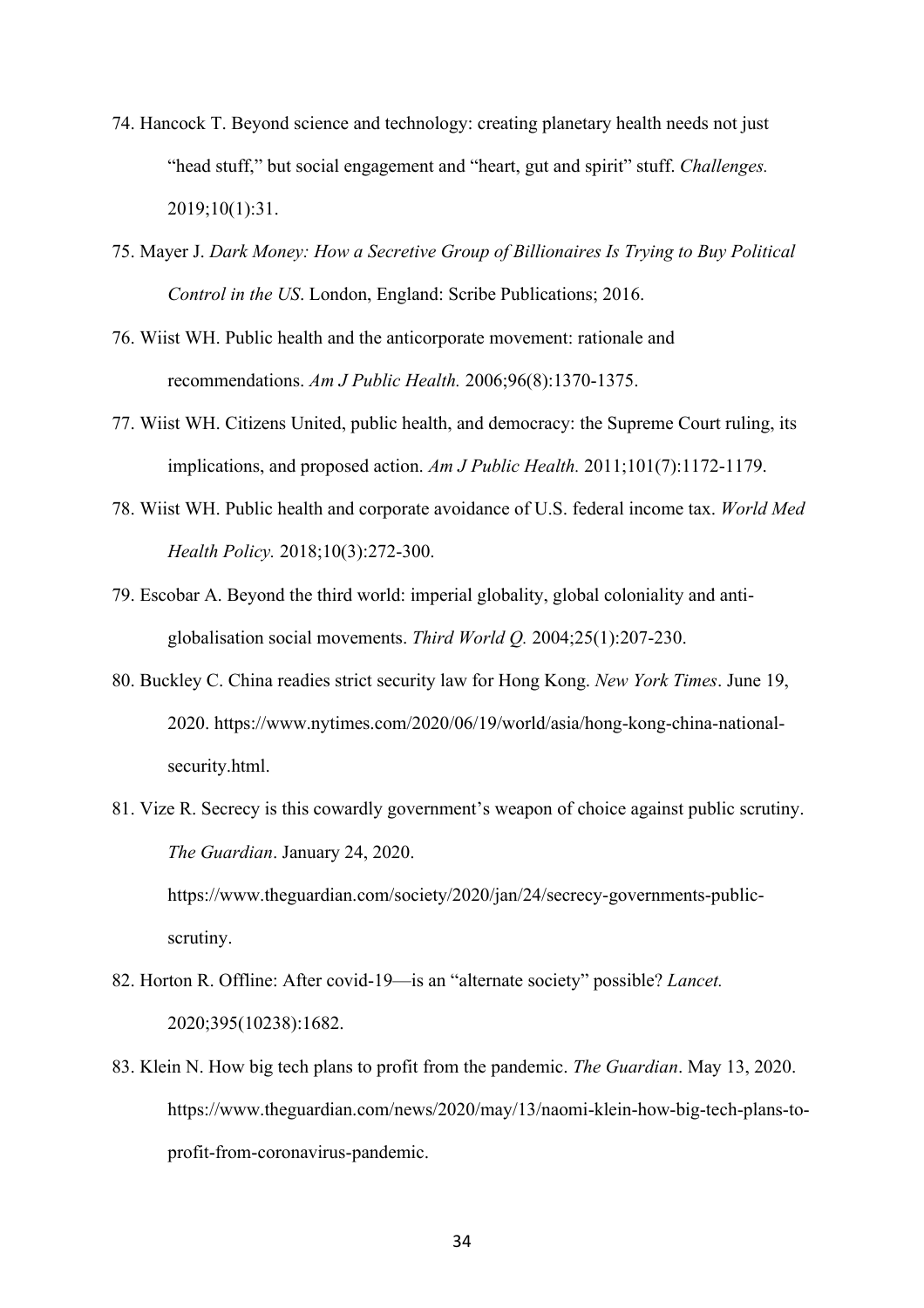84. Sample I. Joseph Stiglitz on artificial intelligence: "We're going towards a more divided society." *The Guardian*. September 8, 2018. https://www.theguardian.com/technology/2018/sep/08/joseph-stiglitz-on-artificial-

intelligence-were-going-towards-a-more-divided-society.

- 85. Design Justice Network. https://designjustice.org/read-the-principles. Accessed October 16, 2020.
- 86. Costanza-Chock S. Design justice, A.I., and escape from the matrix of domination. *J Design Sci.* 2018. https://doi.org/10.21428/96c8d426
- 87. McKee M, Gugushvili A, Koltai J, Stuckler D. Are populist leaders creating the conditions for the spread of covid-19? Comment on "A Scoping Review of Populist Radical Right Parties' Influence on Welfare Policy and Its Implications for Population Health in Europe." *Int J Health Policy Manage.* 2020. doi:

10.34172/IJHPM.2020.124

- 88. Cohen J. Paradigm under threat: health and human rights today. *Health Hum Rights J*. 2020;22(2):309-312.
- 89. Pradella L, Marois T. *Polarizing Development: Alternatives to Neoliberalism and the Crisis*. London, England: Pluto Press; 2014.
- 90. The Next System Project website. [https://thenextsystem.org.](https://thenextsystem.org/) Accessed February 2, 2021.
- 91. Carstensen MB, Schmidt VA. Power through, over and in ideas: conceptualizing ideational power in discursive institutionalism. *J Eur Public Policy.* 2016;23(3):318- 337.
- 92. Schmidt VA. Discursive institutionalism: the explanatory power of ideas and discourse. *Annu Rev Political Sci.* 2008;11(1):303-326.
- 93. Mandel LL, Bialous SA, Glantz SA. Avoiding "truth": tobacco industry promotion of life skills training. *J Adolesc Health.* 2006;39(6):868-879.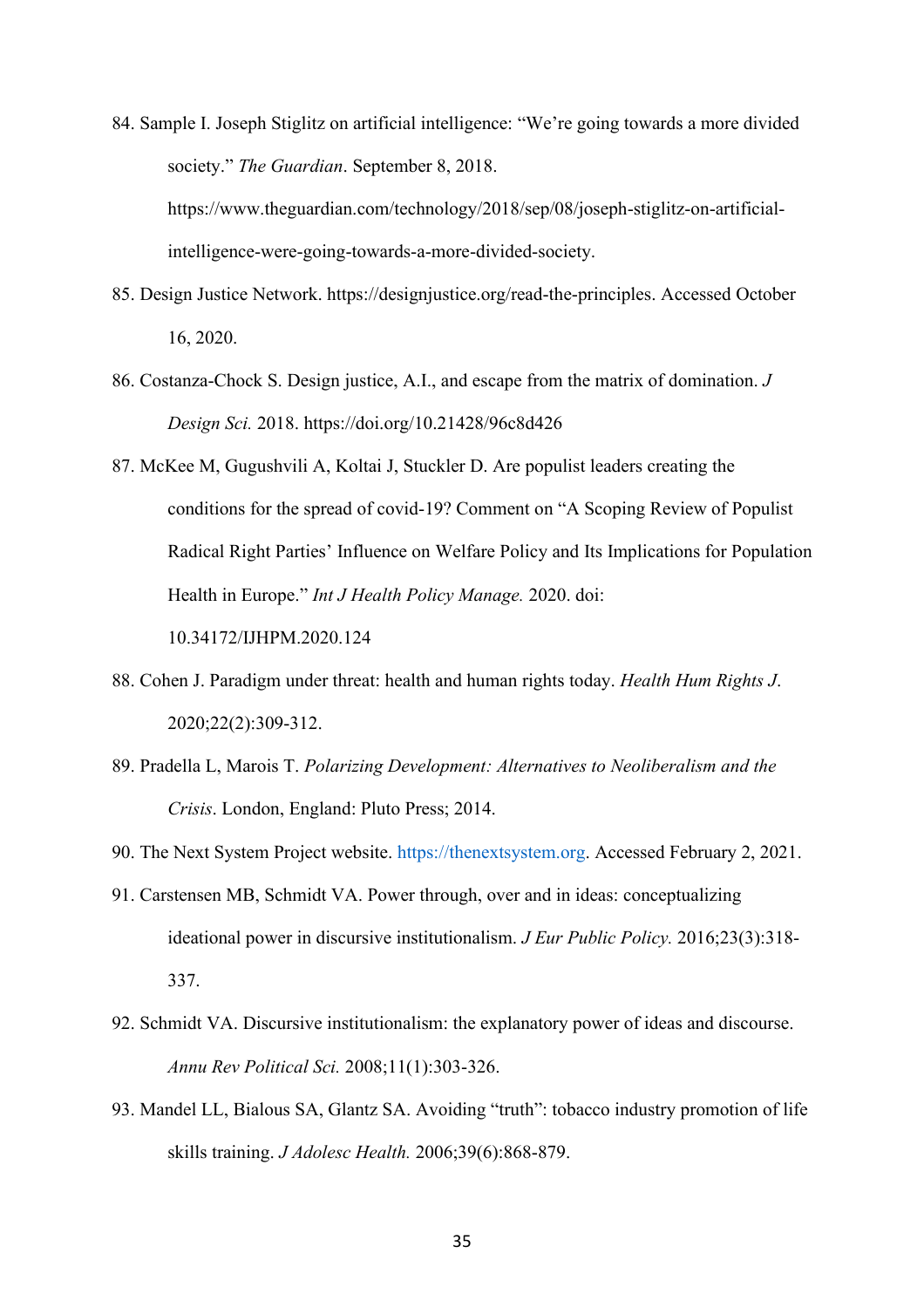- 94. Ball SJ. *Global Education Inc.: New Policy Networks and the Neo-Liberal Imaginary*. New York, NY: Routledge; 2012.
- 95. Boyles D. *The Corporate Assault on Youth: Commercialism, Exploitation, and the End of Innocence*. New York, NY: Peter Lang; 2008.
- 96. Fontdevila C, Verger A, Avelar M. The business of policy: a review of the corporate sector's emerging strategies in the promotion of education reform. *Crit Stud Education.* 2019. doi: 10.1080/17508487.2019.1573749
- 97. Tannock S. The oil industry in our schools: from Petro Pete to science capital in the age of climate crisis. *Environ Education Res.* 2020;26(4):474-490.
- 98. Murray LT. Practices of assemblage and community forest management. *Economy Soc.* 2007;36(2):263-293.
- 99. Powell D. The "will to give": corporations, philanthropy and schools. *J Education Policy.* 2019;34(2):195-214.
- 100. Powell D. Governing the (un)healthy child-consumer in the age of the childhood obesity crisis. *Sport, Education Soc.* 2018;23(4):297-310.
- 101. Powell D. *Schools, Corporations, and the War on Childhood Obesity: How Corporate Philanthropy Shapes Public Health and Education*. Milton Park, England: Taylor & Francis; 2019.
- 102. Hickman L. "Fracking" company targets US children with colouring book. *The Guardian*. July 14, 2011. https://www.theguardian.com/environment/blog/2011/jul/14/gas-frackingchildren-colouring-book.
- 103. Eaton EM, Day NA. Petro-pedagogy: fossil fuel interests and the obstruction of climate justice in public education. *Environ Education Res.* 2020;26(4):457-473.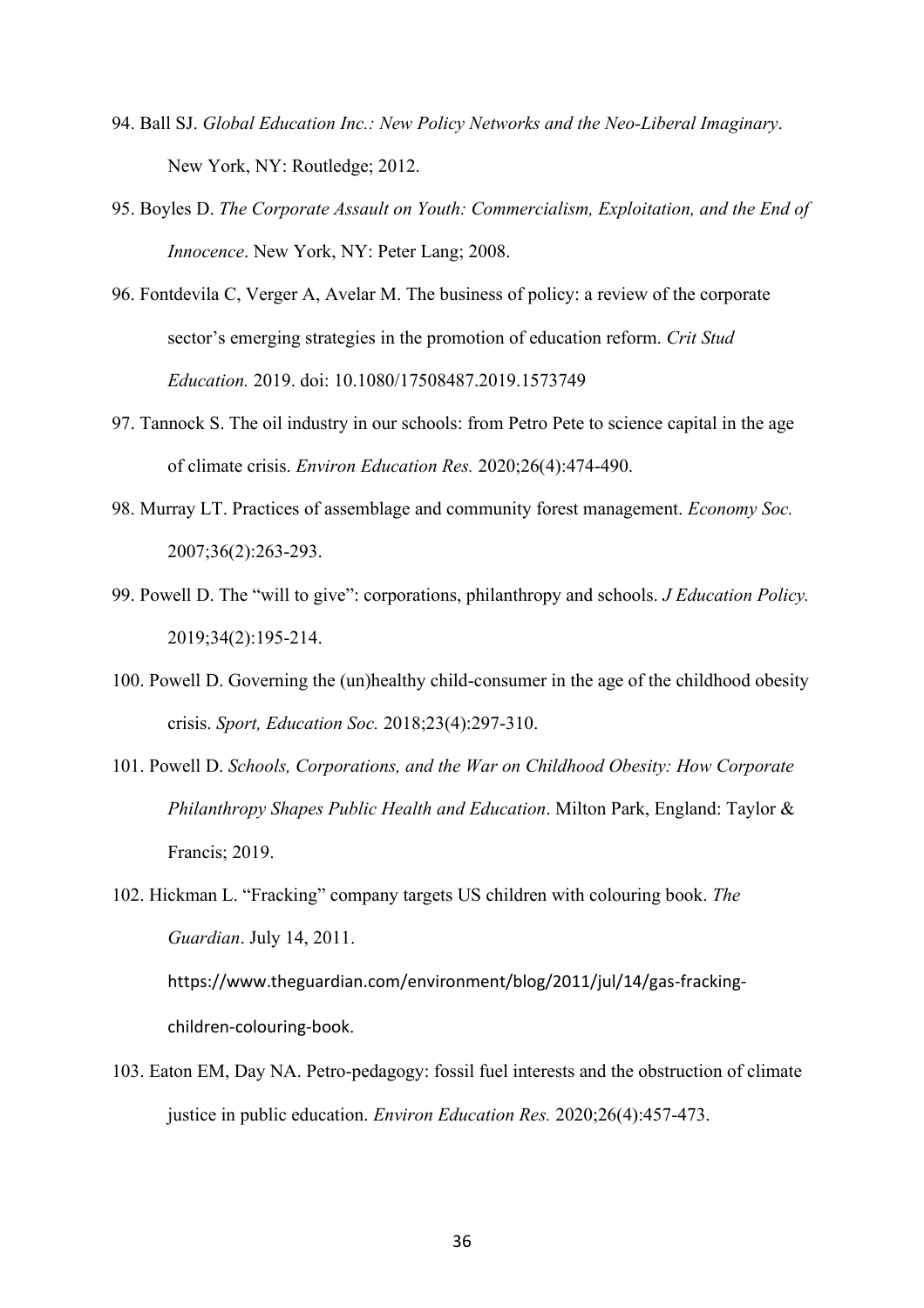- 104. Powell D. Culture jamming the "corporate assault" on schools and children. *Global Stud Child.* 2018;8(4):379-391.
- 105. Sandlin JA, McLaren P. *Critical Pedagogies of Consumption: Living and Learning in the Shadow of the "shopocalypse*." New York, NY: Routledge; 2010.
- 106. Saltman K, Goodman R. Rivers of fire: BPAmaco's iMPACT on education. In: Saltman K, Gabbard D, eds. *Education as Enforcement: The Militarization and Corporatization of Schools*. 2nd ed. New York, NY: Routledge; 2011.
- 107. Saltman KJ, Gabbard DA. *Education as Enforcement: The Militarization and Corporatization of Schools*. Milton Park, England: Taylor & Francis; 2010.
- 108. Marks JH. *The Perils of Partnership: Industry Influence, Institutional Integrity, and Public Health*. New York, NY: Oxford University Press; 2019.
- 109. Daube M, Moodie R, McKee M. Towards a smoke-free world? Philip Morris International's new foundation is not credible. *Lancet.* 2017;390(10104):1722-1724.
- 110. European Public Health Association. Statement by the European Public Health Association on the Philip Morris International "Foundation for a Smoke-Free World," 2017.
- 111. Baur X, Soskolne CL, Bero LA. How can the integrity of occupational and environmental health research be maintained in the presence of conflicting interests? *Environ Health.* 2019;18(1):93.
- 112. Bero LA. Tobacco industry manipulation of research. *Public Health Rep.* 2005;120(2):200-208.
- 113. Moynihan R, Bero L, Hill S, et al. Pathways to independence: towards producing and using trustworthy evidence. *BMJ.* 2019;367:l6576.
- 114. Goldberg DS. The shadows of sunlight: why disclosure should not be a priority in addressing conflicts of interest. *Public Health Ethics.* 2018;12(2):202-212.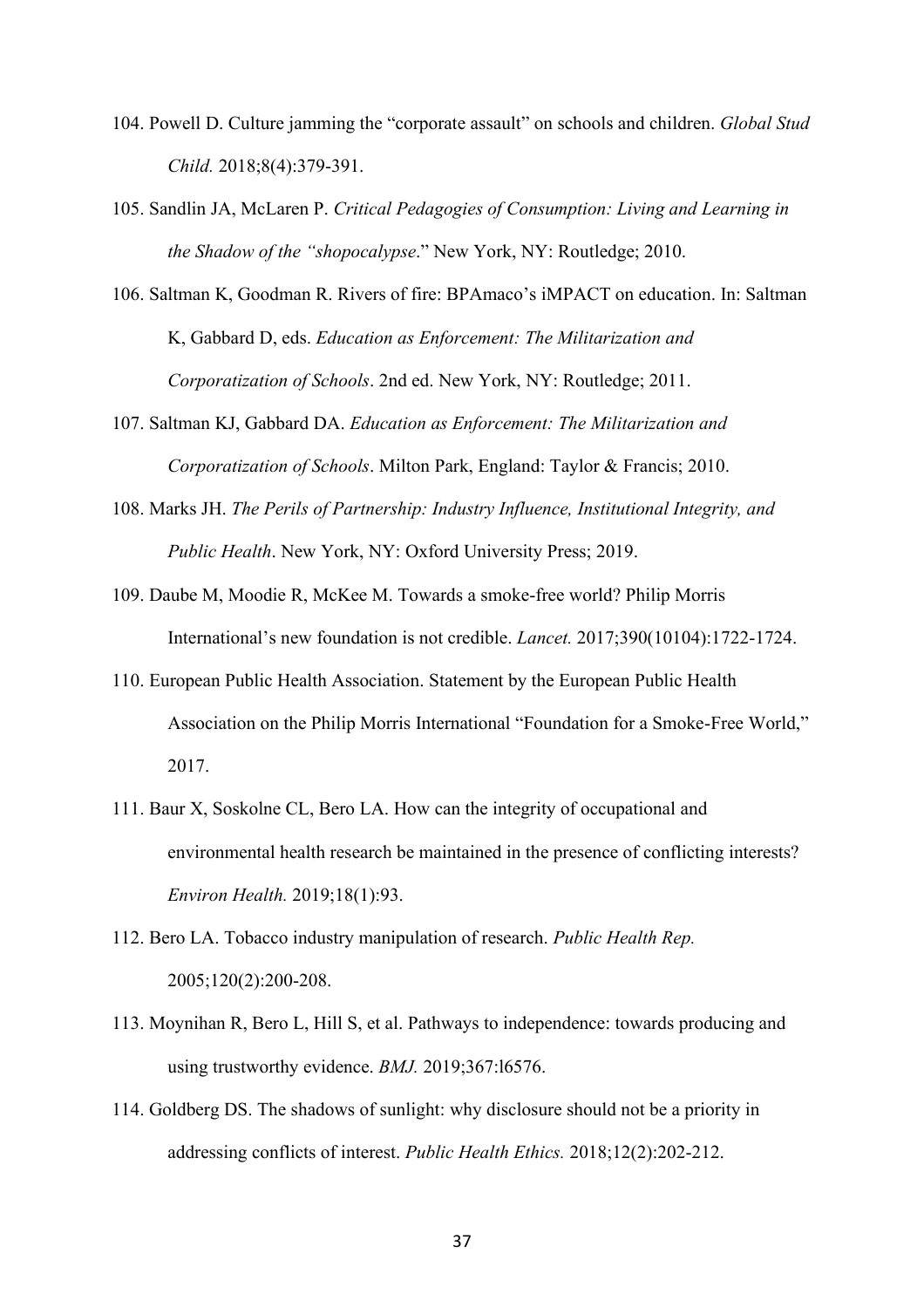- 115. Collin J. Towards preventing and managing conflict of interest in nutrition policy? An analysis of submissions to a consultation on a draft WHO tool. *Int J Health Policy Manage.* 2020. doi: 10.34172/ijhpm.2020.52
- 116. Fairclough N. *Language and Power*. Abingdon, England: Routledge; 2015.
- 117. Bakan J. *The Corporation: The Pathological Pursuit of Profit and Power*. New York, NY: Little, Brown; 2012.
- 118. Fallin A, Grana R, Glantz SA. "To quarterback behind the scenes, third-party efforts": the tobacco industry and the tea party. *Tobacco Control.* 2014;23(4):322.
- 119. Zaitchik A. How big pharma was captured by the one percent. *New Republic*. 2018. https://newrepublic.com/article/149438/big-pharma-captured-one-percent.
- 120. Economy TACoRt. How Big Pharma's racist price gouging kills black and brown folks, 2020.
- 121. Vogel KP, Rutenberg J, Lerer L. The quiet hand of conservative groups in the antilockdown protests. *New York Times*. April 21, 2020. https://www.nytimes.com/2020/04/21/us/politics/coronavirus-protests-trump.html.
- 122. Consumer Choice Centre website. https://consumerchoicecenter.org/defund-the-worldhealth-organization/. Accessed July 7, 2020.
- 123. Frequently Asked Questions. Coumer Choice Centre website. [https://consumerchoicecenter.org/about-us/#faq.](https://consumerchoicecenter.org/about-us/#faq) Accessed July 7, 2020.
- 124. Who Funds You website. [http://whofundsyou.org.](http://whofundsyou.org/) Accessed September 28, 2020.
- 125. Mazzucato M, Quaggiotto G. The big failure of small government. *Project Syndicate*. May 19, 2020. https://www.project-syndicate.org/commentary/small-governmentsbig-failure-covid19-by-mariana-mazzucato-and-giulio-quaggiotto-2020- 05?barrier=accesspaylog.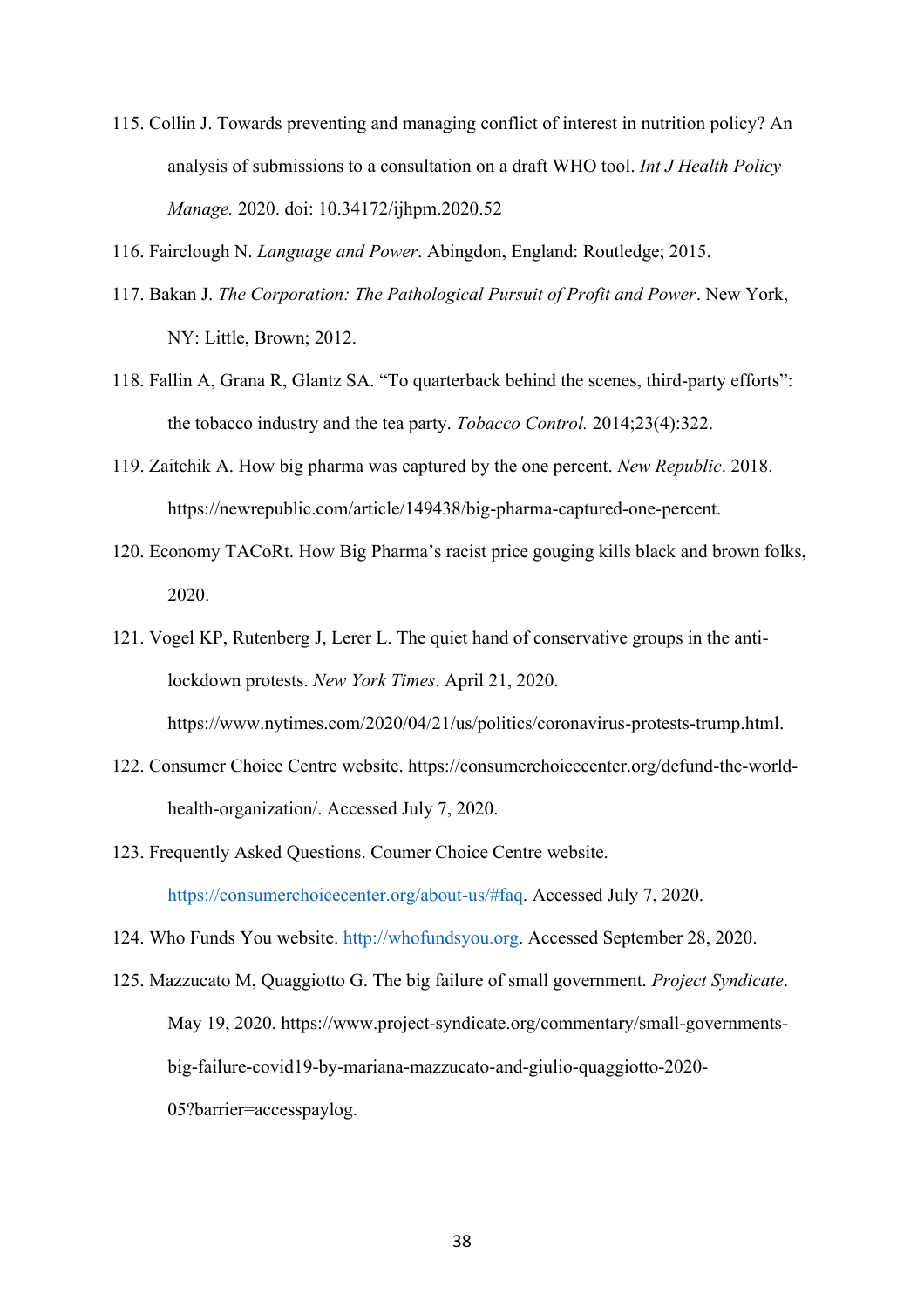- 126. Maani N, Galea S. Covid-19 and underinvestment in the public health infrastructure of the United States. *Milbank Q* 2020;98(2):250-259.
- 127. Tooze A. How coronavirus almost brought down the global financial system. *The Guardian*. April 14, 2020. https://www.theguardian.com/business/2020/apr/14/howcoronavirus-almost-brought-down-the-global-financial-system.
- 128. Aliaj O. Loeb slams fed move into junk bonds. *Financial Times*. April 16, 2020. https://www.ft.com/content/374277bb-c686-4593-9cf9-d9dbf42d156b.
- 129. Farnsworth K. *Social Versus Corporate Welfare: Competing Needs and Interests Within the Welfare State*. London, England: Palgrave Macmillan; 2012.
- 130. Reinsborough P, Canning D, Smucker JM. *Re:Imagining Change: How to Use Story-Based Strategy to Win Campaigns, Build Movements, and Change the World*. London, England: Palgrave Macmillan; 2017.
- 131. Lakoff G. Why it matters how we frame the environment. *Environ Commun.* 2010;4(1):70-81.
- 132. Schram A. When evidence isn't enough: ideological, institutional, and interest-based constraints on achieving trade and health policy coherence. *Global Soc Policy.* 2018;18(1):62-80.
- 133. Townsend B, Schram A, Baum F, Labonté R, Friel S. How does policy framing enable or constrain inclusion of social determinants of health and health equity on trade policy agendas? *Crit Public Health.* 2020;30(1):115-126.
- 134. Madureira Lima J, Galea S. Corporate practices and health: a framework and mechanisms. *Globalization Health.* 2018;14(1):21.
- 135. Jones DS. *Masters of the Universe: Hayek, Friedman, and the Birth of Neoliberal Politics*. Princeton, NJ: Princeton University Press; 2014.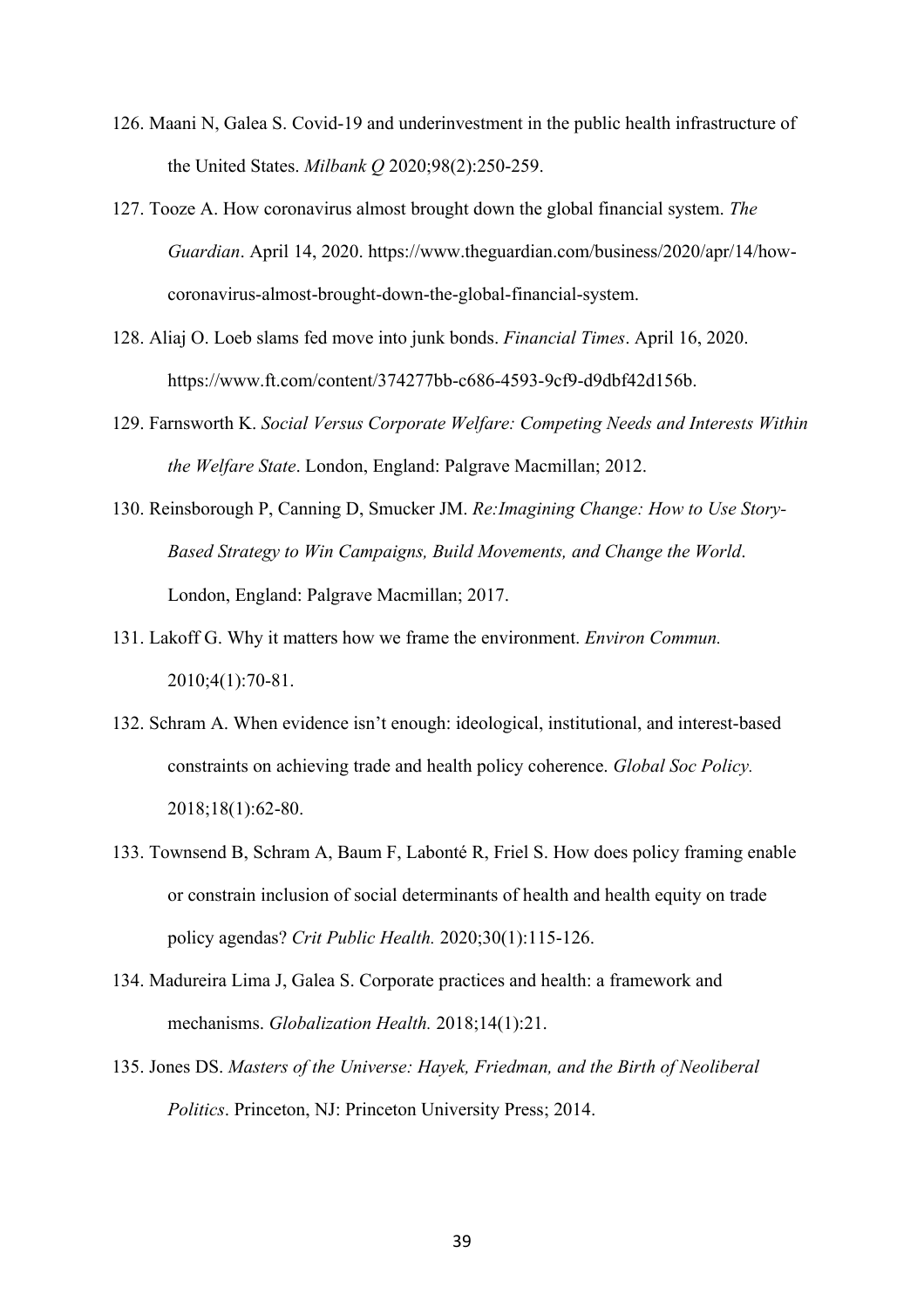- 136. Krippner GR. *Capitalizing on Crisis: The Political Origins of the Rise of Finance*. Cambridge, MA: Harvard University Press; 2011.
- 137. McKee M, Stuckler D, Zeegers Paget D, Dorner T. The Vienna Declaration on public health. *Eur J Public Health.* 2016;26(6):897-898.
- 138. Ellis-Petersen H, Ratcliffe R, Cowie SJ, Parkin Daniels J, Kuo L. "It's positively alpine!": disbelief in big cities as air pollution falls. *The Guardian*. April 11, 2020. https://www.theguardian.com/environment/2020/apr/11/positively-alpine-disbeliefair-pollution-falls-lockdown-coronavirus.
- 139. Kayum Ahmed A. Oxford, AstraZeneca covid-19 deal reinforces "vaccine sovereignty." We need a people's vaccine instead. *STATNews*. June 4, 2020. https://www.statnews.com/2020/06/04/oxford-astrazeneca-covid-19-deal-reinforcesvaccine-sovereignty/.

*Funding/Support:* May van Schalkwyk was funded by a NIHR doctoral fellowship, and Nason Maani was supported by a Harkness fellowship, funded by the Commonwealth Fund. The views presented here are those of the authors and should not be attributed to the preceding organizations, their directors, officers, or staff.

*Conflict of Interest Disclosures:* The authors declare no conflicts of interest.

*Acknowledgments:* May van Schalkwyk wishes to thank Dr. Pepita Barlow and Dr. Donelly van Schalkwyk for the insightful and reflective discussions we had during the lockdown and whose content inspired the inception of this Perspective. The authors also wish to thank their anonymous reviewers for their insightful and helpful comments, which greatly enhanced this Perspective.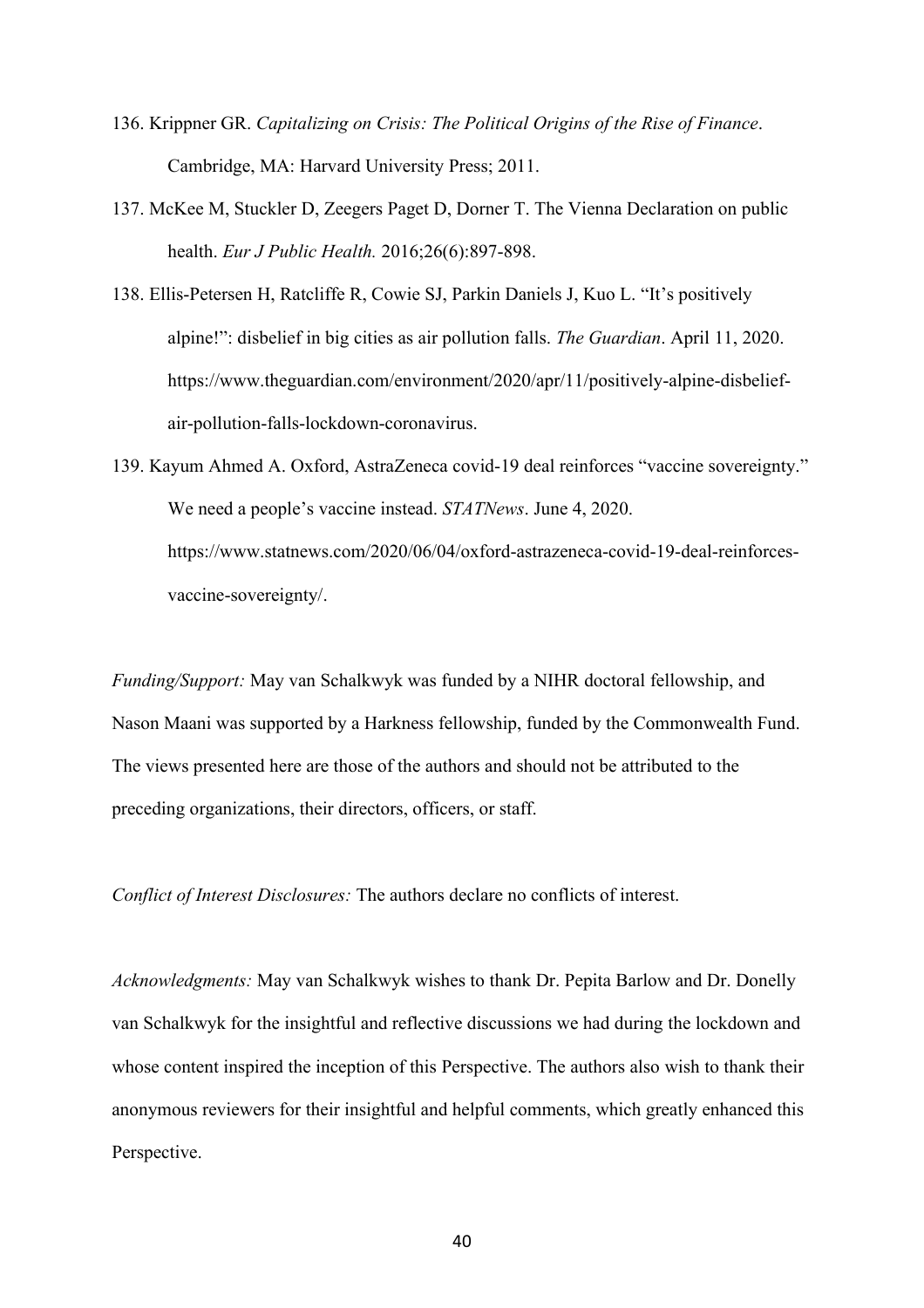*Address correspondence to:* May van Schalkwyk, London School of Hygiene and Tropical

Medicine, 15-17 Tavistock Place, London, UK, WC1H 9SH,0207 927 2009

(may.vanschalkwyk@lshtm.ac.uk).

# **Appendix**

## **Supplementary Material Collected by the Authors During the Pandemic**

- 1. Ascherson N. After the crisis, a new world won't emerge as if by magic. We will have to fight for it. *The Guardian*. April 19, 2020. [https://www.theguardian.com/commentisfree/2020/apr/19/after-the-crisis-a](https://www.theguardian.com/commentisfree/2020/apr/19/after-the-crisis-a-new-world-wont-emerge-as-if-by-magic-we-will-have-to-fight-for-it?CMP=Share_iOSApp_Other)[new-world-wont-emerge-as-if-by-magic-we-will-have-to-fight-for](https://www.theguardian.com/commentisfree/2020/apr/19/after-the-crisis-a-new-world-wont-emerge-as-if-by-magic-we-will-have-to-fight-for-it?CMP=Share_iOSApp_Other)[it?CMP=Share\\_iOSApp\\_Other.](https://www.theguardian.com/commentisfree/2020/apr/19/after-the-crisis-a-new-world-wont-emerge-as-if-by-magic-we-will-have-to-fight-for-it?CMP=Share_iOSApp_Other)
- 2. Malik K. Coronavirus exposes society's fragility. Let's find solutions that endure once it's over. *The Guardian*. March 22, 2020. [https://www.theguardian.com/commentisfree/2020/mar/22/coronavirus](https://www.theguardian.com/commentisfree/2020/mar/22/coronavirus-exposes-society-fragility-find-solutions-that-will-endure)[exposes-society-fragility-find-solutions-that-will-endure.](https://www.theguardian.com/commentisfree/2020/mar/22/coronavirus-exposes-society-fragility-find-solutions-that-will-endure)
- 3. Davies W. The last global crisis didn't change the world. But this one could. *The Guardian*. March 24, 2020. [https://www.theguardian.com/commentisfree/2020/mar/24/coronavirus-crisis](https://www.theguardian.com/commentisfree/2020/mar/24/coronavirus-crisis-change-world-financial-global-capitalism)[change-world-financial-global-capitalism.](https://www.theguardian.com/commentisfree/2020/mar/24/coronavirus-crisis-change-world-financial-global-capitalism)
- 4. Nunn J. Restaurants will never be the same after coronavirus but that may be a good thing. *The Guardian*. April 14, 2020. [https://www.theguardian.com/commentisfree/2020/apr/14/coronavirus](https://www.theguardian.com/commentisfree/2020/apr/14/coronavirus-restaurants-pandemic-workers-communities-prices?CMP=Share_iOSApp_Other)[restaurants-pandemic-workers-communities](https://www.theguardian.com/commentisfree/2020/apr/14/coronavirus-restaurants-pandemic-workers-communities-prices?CMP=Share_iOSApp_Other)[prices?CMP=Share\\_iOSApp\\_Other](https://www.theguardian.com/commentisfree/2020/apr/14/coronavirus-restaurants-pandemic-workers-communities-prices?CMP=Share_iOSApp_Other).
- 5. Wintour P. Coronavirus: who will be winners and losers in new world order? *The Guardian*. April 11, 2020. [https://www.theguardian.com/world/2020/apr/11/coronavirus-who-will-be](https://www.theguardian.com/world/2020/apr/11/coronavirus-who-will-be-winners-and-losers-in-new-world-order?CMP=Share_iOSApp_Other)[winners-and-losers-in-new-world-order?CMP=Share\\_iOSApp\\_Other.](https://www.theguardian.com/world/2020/apr/11/coronavirus-who-will-be-winners-and-losers-in-new-world-order?CMP=Share_iOSApp_Other)
- 6. Carrington D, Ambrose J, Taylor M. Will the coronavirus kill the oil industry and help save the climate? *The Guardian*. April 1, 2020.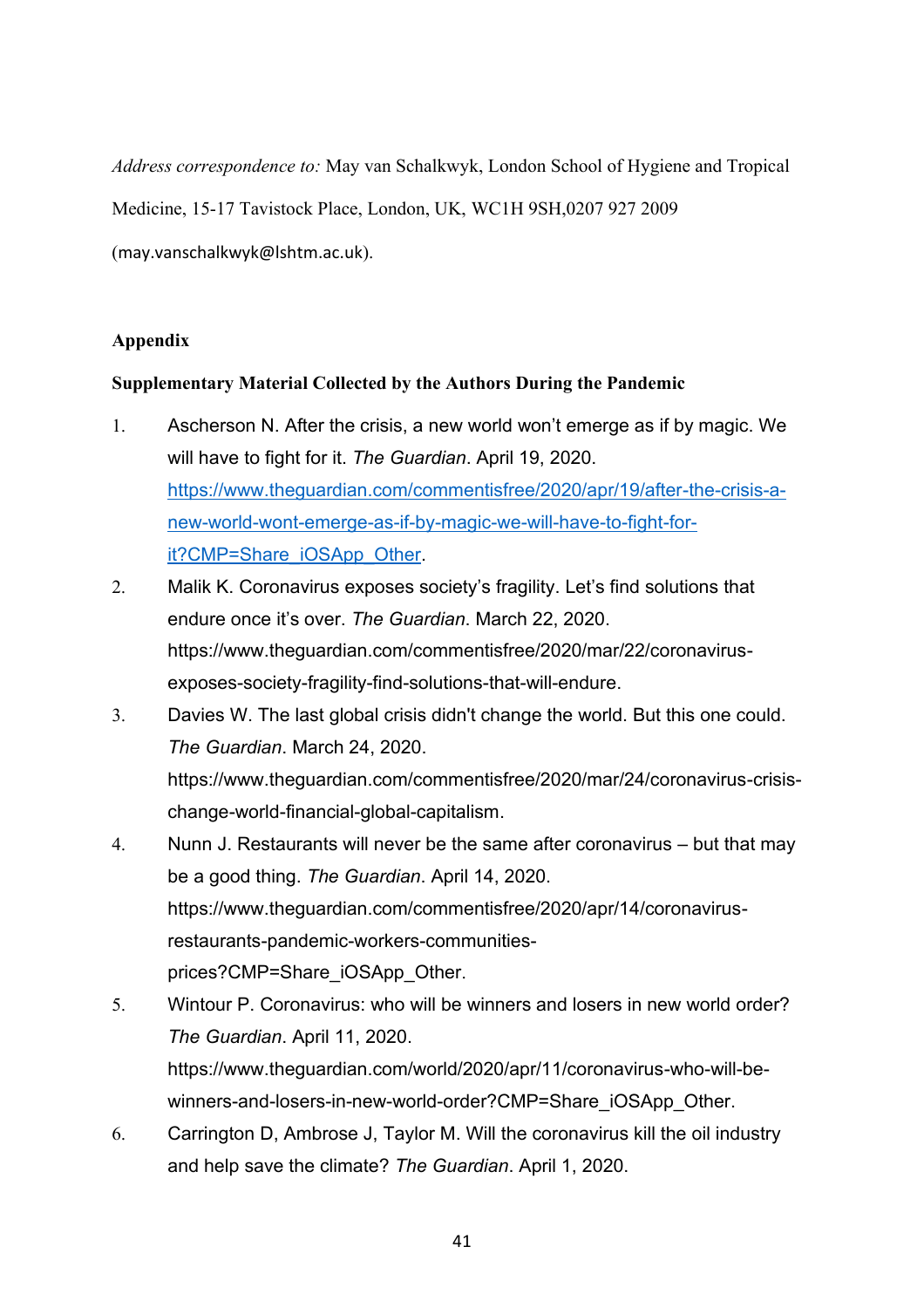[https://www.theguardian.com/environment/2020/apr/01/the-fossil-fuel](https://www.theguardian.com/environment/2020/apr/01/the-fossil-fuel-industry-is-broken-will-a-cleaner-climate-be-the-result)[industry-is-broken-will-a-cleaner-climate-be-the-result](https://www.theguardian.com/environment/2020/apr/01/the-fossil-fuel-industry-is-broken-will-a-cleaner-climate-be-the-result).

- 7. Goldin I, Muggah R. The world before this coronavirus and after cannot be the same. *The Conversation*. March 27, 2020. [https://theconversation.com/the](https://theconversation.com/the-world-before-this-coronavirus-and-after-cannot-be-the-same-134905?utm_medium=email&utm_campaign=Latest%20from%20The%20Conversation%20for%20March%2030%202020%20-%201578215106&utm_content=Latest%20from%20The%20Conversation%20for%20March%2030%202020%20-%201578215106+CID_cd9964cbdc42c3c9352c53bab3eb9907&utm_source=campaign_monitor_uk&utm_term=how%20different%20the%20world%20after%20Covid-19%20might%20look)[world-before-this-coronavirus-and-after-cannot-be-the-same-](https://theconversation.com/the-world-before-this-coronavirus-and-after-cannot-be-the-same-134905?utm_medium=email&utm_campaign=Latest%20from%20The%20Conversation%20for%20March%2030%202020%20-%201578215106&utm_content=Latest%20from%20The%20Conversation%20for%20March%2030%202020%20-%201578215106+CID_cd9964cbdc42c3c9352c53bab3eb9907&utm_source=campaign_monitor_uk&utm_term=how%20different%20the%20world%20after%20Covid-19%20might%20look)[134905?utm\\_medium=email&utm\\_campaign=Latest%20from%20The%20Co](https://theconversation.com/the-world-before-this-coronavirus-and-after-cannot-be-the-same-134905?utm_medium=email&utm_campaign=Latest%20from%20The%20Conversation%20for%20March%2030%202020%20-%201578215106&utm_content=Latest%20from%20The%20Conversation%20for%20March%2030%202020%20-%201578215106+CID_cd9964cbdc42c3c9352c53bab3eb9907&utm_source=campaign_monitor_uk&utm_term=how%20different%20the%20world%20after%20Covid-19%20might%20look) [nversation%20for%20March%2030%202020%20-](https://theconversation.com/the-world-before-this-coronavirus-and-after-cannot-be-the-same-134905?utm_medium=email&utm_campaign=Latest%20from%20The%20Conversation%20for%20March%2030%202020%20-%201578215106&utm_content=Latest%20from%20The%20Conversation%20for%20March%2030%202020%20-%201578215106+CID_cd9964cbdc42c3c9352c53bab3eb9907&utm_source=campaign_monitor_uk&utm_term=how%20different%20the%20world%20after%20Covid-19%20might%20look) [%201578215106&utm\\_content=Latest%20from%20The%20Conversation%2](https://theconversation.com/the-world-before-this-coronavirus-and-after-cannot-be-the-same-134905?utm_medium=email&utm_campaign=Latest%20from%20The%20Conversation%20for%20March%2030%202020%20-%201578215106&utm_content=Latest%20from%20The%20Conversation%20for%20March%2030%202020%20-%201578215106+CID_cd9964cbdc42c3c9352c53bab3eb9907&utm_source=campaign_monitor_uk&utm_term=how%20different%20the%20world%20after%20Covid-19%20might%20look) [0for%20March%2030%202020%20-](https://theconversation.com/the-world-before-this-coronavirus-and-after-cannot-be-the-same-134905?utm_medium=email&utm_campaign=Latest%20from%20The%20Conversation%20for%20March%2030%202020%20-%201578215106&utm_content=Latest%20from%20The%20Conversation%20for%20March%2030%202020%20-%201578215106+CID_cd9964cbdc42c3c9352c53bab3eb9907&utm_source=campaign_monitor_uk&utm_term=how%20different%20the%20world%20after%20Covid-19%20might%20look) [%201578215106+CID\\_cd9964cbdc42c3c9352c53bab3eb9907&utm\\_source=](https://theconversation.com/the-world-before-this-coronavirus-and-after-cannot-be-the-same-134905?utm_medium=email&utm_campaign=Latest%20from%20The%20Conversation%20for%20March%2030%202020%20-%201578215106&utm_content=Latest%20from%20The%20Conversation%20for%20March%2030%202020%20-%201578215106+CID_cd9964cbdc42c3c9352c53bab3eb9907&utm_source=campaign_monitor_uk&utm_term=how%20different%20the%20world%20after%20Covid-19%20might%20look) [campaign\\_monitor\\_uk&utm\\_term=how%20different%20the%20world%20after](https://theconversation.com/the-world-before-this-coronavirus-and-after-cannot-be-the-same-134905?utm_medium=email&utm_campaign=Latest%20from%20The%20Conversation%20for%20March%2030%202020%20-%201578215106&utm_content=Latest%20from%20The%20Conversation%20for%20March%2030%202020%20-%201578215106+CID_cd9964cbdc42c3c9352c53bab3eb9907&utm_source=campaign_monitor_uk&utm_term=how%20different%20the%20world%20after%20Covid-19%20might%20look) [%20Covid-19%20might%20look.](https://theconversation.com/the-world-before-this-coronavirus-and-after-cannot-be-the-same-134905?utm_medium=email&utm_campaign=Latest%20from%20The%20Conversation%20for%20March%2030%202020%20-%201578215106&utm_content=Latest%20from%20The%20Conversation%20for%20March%2030%202020%20-%201578215106+CID_cd9964cbdc42c3c9352c53bab3eb9907&utm_source=campaign_monitor_uk&utm_term=how%20different%20the%20world%20after%20Covid-19%20might%20look)
- 8. Howard C. COVID-19 crisis is a tipping point. Will we invest in planetary health, or oil and gas? *National Observer*. March 24, 2020. [https://www.nationalobserver.com/2020/03/24/opinion/covid-19-crisis-tipping](https://www.nationalobserver.com/2020/03/24/opinion/covid-19-crisis-tipping-point-will-we-invest-planetary-health-or-oil-and-gas)[point-will-we-invest-planetary-health-or-oil-and-gas](https://www.nationalobserver.com/2020/03/24/opinion/covid-19-crisis-tipping-point-will-we-invest-planetary-health-or-oil-and-gas).
- 9. Gambuto JV. Prepare for the Ultimate Gaslighting. *Forge*. April 10, 2020. [https://medium.com/@juliovincent/prepare-for-the-ultimate-gaslighting-](https://medium.com/@juliovincent/prepare-for-the-ultimate-gaslighting-6a8ce3f0a0e0)[6a8ce3f0a0e0](https://medium.com/@juliovincent/prepare-for-the-ultimate-gaslighting-6a8ce3f0a0e0).
- 10. Horton R. Offline: COVID-19—what countries must do now. *The Lancet* 2020; **395**(10230): 1100..
- 11. Politico Magazine. Coronavirus Will Change the World Permanently. Here's How. *Politico*. March 19, 2020. [https://www.politico.com/news/magazine/2020/03/19/coronavirus-effect](https://www.politico.com/news/magazine/2020/03/19/coronavirus-effect-economy-life-society-analysis-covid-135579)[economy-life-society-analysis-covid-135579](https://www.politico.com/news/magazine/2020/03/19/coronavirus-effect-economy-life-society-analysis-covid-135579).
- 12. Freedland J. Coronavirus crisis has transformed our view of what's important. *The Guardian*. April 8, 2020 [https://www.theguardian.com/world/2020/apr/08/coronavirus-crisis-has](https://www.theguardian.com/world/2020/apr/08/coronavirus-crisis-has-transformed-our-view-of-whats-important)[transformed-our-view-of-whats-important](https://www.theguardian.com/world/2020/apr/08/coronavirus-crisis-has-transformed-our-view-of-whats-important).
- 13. The America We Need. *The New York Times*. 2020. [https://www.nytimes.com/interactive/2020/opinion/america-inequality](https://www.nytimes.com/interactive/2020/opinion/america-inequality-coronavirus.html)[coronavirus.html](https://www.nytimes.com/interactive/2020/opinion/america-inequality-coronavirus.html).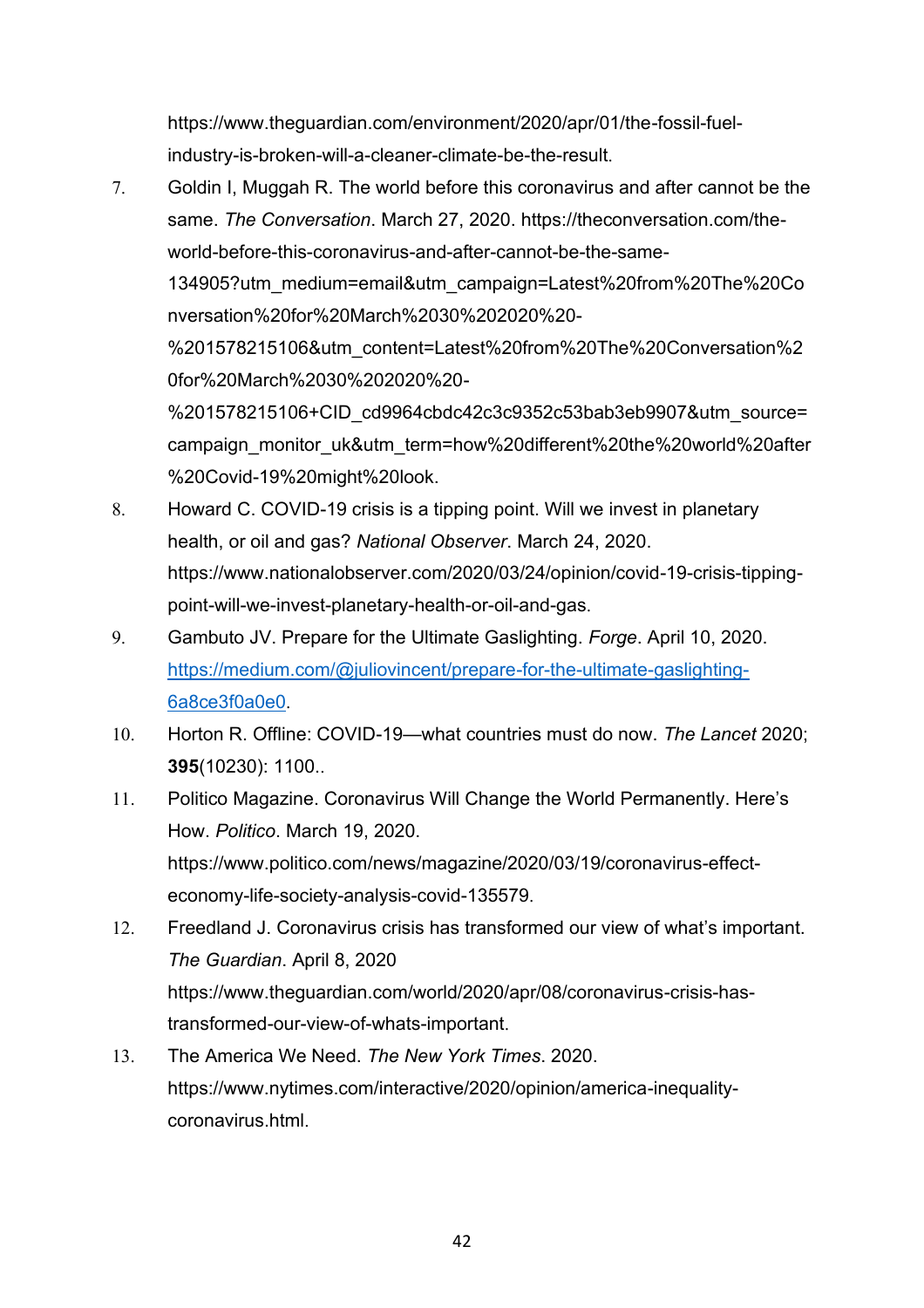- 14. Galea S. COVID-19 calls for a Marshall Plan for health. The Hill. April 17, 2020. [https://thehill.com/opinion/healthcare/493232-covid-19-calls-for-a](https://thehill.com/opinion/healthcare/493232-covid-19-calls-for-a-marshall-plan-for-health?rnd=1587129240)[marshall-plan-for-health?rnd=1587129240](https://thehill.com/opinion/healthcare/493232-covid-19-calls-for-a-marshall-plan-for-health?rnd=1587129240).
- 15. Power Sayeed R. What history can teach us about building a fairer society after coronavirus. *The Guardian*. April 18, 2020. [https://www.theguardian.com/commentisfree/2020/apr/18/history-fairer](https://www.theguardian.com/commentisfree/2020/apr/18/history-fairer-society-coronavirus-workers-black-death-spanish-flu?CMP=Share_iOSApp_Other)[society-coronavirus-workers-black-death-spanish](https://www.theguardian.com/commentisfree/2020/apr/18/history-fairer-society-coronavirus-workers-black-death-spanish-flu?CMP=Share_iOSApp_Other)[flu?CMP=Share\\_iOSApp\\_Other](https://www.theguardian.com/commentisfree/2020/apr/18/history-fairer-society-coronavirus-workers-black-death-spanish-flu?CMP=Share_iOSApp_Other).
- 16. Elliott L. The coronavirus crisis may lead to a new way of economic thinking. *The Guardian*. March 22, 2020. [https://www.theguardian.com/business/2020/mar/22/the-coronavirus-is](https://www.theguardian.com/business/2020/mar/22/the-coronavirus-is-leading-to-a-whole-new-way-of-economic-thinking?CMP=Share_iOSApp_Other)[leading-to-a-whole-new-way-of-economic](https://www.theguardian.com/business/2020/mar/22/the-coronavirus-is-leading-to-a-whole-new-way-of-economic-thinking?CMP=Share_iOSApp_Other)[thinking?CMP=Share\\_iOSApp\\_Other](https://www.theguardian.com/business/2020/mar/22/the-coronavirus-is-leading-to-a-whole-new-way-of-economic-thinking?CMP=Share_iOSApp_Other).
- 17. Mazzucato M. The Covid-19 crisis is a chance to do capitalism differently. *The Guardian*. March 18, 2020. [https://www.theguardian.com/commentisfree/2020/mar/18/the-covid-19-crisis](https://www.theguardian.com/commentisfree/2020/mar/18/the-covid-19-crisis-is-a-chance-to-do-capitalism-differently?CMP=Share_iOSApp_Other)[is-a-chance-to-do-capitalism-differently?CMP=Share\\_iOSApp\\_Other](https://www.theguardian.com/commentisfree/2020/mar/18/the-covid-19-crisis-is-a-chance-to-do-capitalism-differently?CMP=Share_iOSApp_Other).
- 18. Tisdall S. Power, equality, nationalism: how the pandemic will reshape the world. *The Guardian*. March 28, 2020. [https://www.theguardian.com/world/2020/mar/28/power-equality-nationalism](https://www.theguardian.com/world/2020/mar/28/power-equality-nationalism-how-the-pandemic-will-reshape-the-world?CMP=Share_iOSApp_Other)[how-the-pandemic-will-reshape-the-world?CMP=Share\\_iOSApp\\_Other](https://www.theguardian.com/world/2020/mar/28/power-equality-nationalism-how-the-pandemic-will-reshape-the-world?CMP=Share_iOSApp_Other).
- 19. Quah D. Could it be time to swop fast car for slower, sturdier one? *The Straits Times*. April 23, 2020. [https://www.straitstimes.com/opinion/could-it-be-time](https://www.straitstimes.com/opinion/could-it-be-time-to-swop-fast-car-for-slower-sturdier-one)[to-swop-fast-car-for-slower-sturdier-one.](https://www.straitstimes.com/opinion/could-it-be-time-to-swop-fast-car-for-slower-sturdier-one)
- 20. Morozov E. The tech 'solutions' for coronavirus take the surveillance state to the next level. *The Guardian*. April 15, 2020. [https://www.theguardian.com/commentisfree/2020/apr/15/tech-coronavirus](https://www.theguardian.com/commentisfree/2020/apr/15/tech-coronavirus-surveilance-state-digital-disrupt)[surveilance-state-digital-disrupt](https://www.theguardian.com/commentisfree/2020/apr/15/tech-coronavirus-surveilance-state-digital-disrupt).
- 21. Fraser N, Neiman S, Mouffe C, et al. Humans are not resources. Coronavirus shows why we must democratise work. *The Guardian*. May 15, 2020. [https://www.theguardian.com/commentisfree/2020/may/15/humans](https://www.theguardian.com/commentisfree/2020/may/15/humans-resources-coronavirus-democratise-work-health-lives-market?CMP=Share_iOSApp_Other)[resources-coronavirus-democratise-work-health-lives](https://www.theguardian.com/commentisfree/2020/may/15/humans-resources-coronavirus-democratise-work-health-lives-market?CMP=Share_iOSApp_Other)[market?CMP=Share\\_iOSApp\\_Other](https://www.theguardian.com/commentisfree/2020/may/15/humans-resources-coronavirus-democratise-work-health-lives-market?CMP=Share_iOSApp_Other).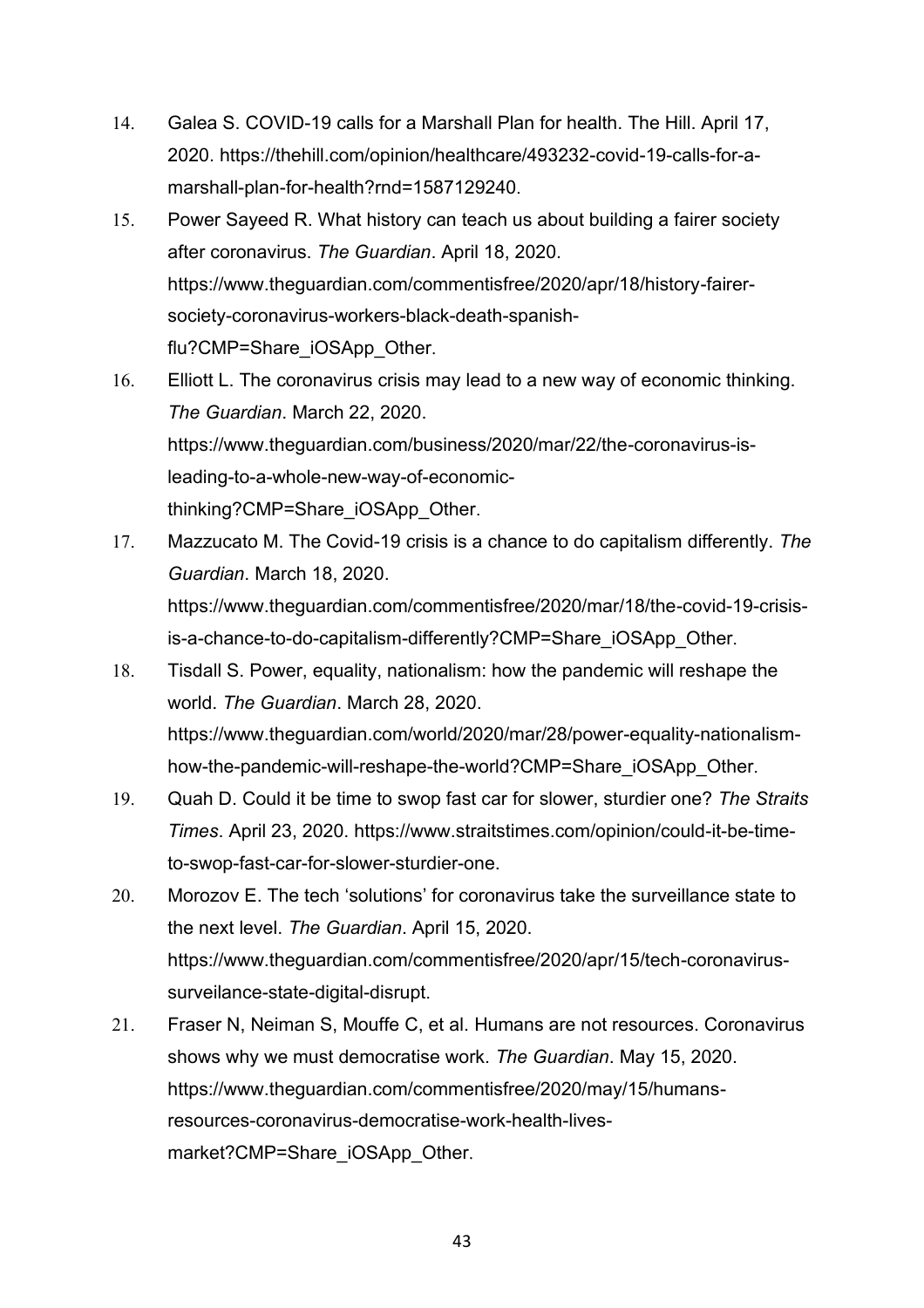- 22. Spinney L. Will coronavirus lead to fairer societies? Thomas Piketty explores the prospect. *The Guardian*. May 12, 2020. [https://www.theguardian.com/world/2020/may/12/will-coronavirus-lead-to](https://www.theguardian.com/world/2020/may/12/will-coronavirus-lead-to-fairer-societies-thomas-piketty-explores-the-prospect?CMP=Share_iOSApp_Other)[fairer-societies-thomas-piketty-explores-the](https://www.theguardian.com/world/2020/may/12/will-coronavirus-lead-to-fairer-societies-thomas-piketty-explores-the-prospect?CMP=Share_iOSApp_Other)[prospect?CMP=Share\\_iOSApp\\_Other](https://www.theguardian.com/world/2020/may/12/will-coronavirus-lead-to-fairer-societies-thomas-piketty-explores-the-prospect?CMP=Share_iOSApp_Other).
- 24. Ainge E. Jacinda Ardern flags four-day working week as way to rebuild New Zealand after Covid-19. The Guardian. May 20, 2020. [https://www.theguardian.com/world/2020/may/20/jacinda-ardern-flags-four](https://www.theguardian.com/world/2020/may/20/jacinda-ardern-flags-four-day-working-week-as-way-to-rebuild-new-zealand-after-covid-19?CMP=Share_iOSApp_Other)[day-working-week-as-way-to-rebuild-new-zealand-after-covid-](https://www.theguardian.com/world/2020/may/20/jacinda-ardern-flags-four-day-working-week-as-way-to-rebuild-new-zealand-after-covid-19?CMP=Share_iOSApp_Other)[19?CMP=Share\\_iOSApp\\_Other](https://www.theguardian.com/world/2020/may/20/jacinda-ardern-flags-four-day-working-week-as-way-to-rebuild-new-zealand-after-covid-19?CMP=Share_iOSApp_Other).
- 26. Topping A. TUC boss calls for new council to build fairer economy after Covid-19. *The Guardian*. May 19, 2020. [https://www.theguardian.com/politics/2020/may/19/unions-call-national](https://www.theguardian.com/politics/2020/may/19/unions-call-national-recovery-council-rebuild-uk-economy?CMP=Share_iOSApp_Other)[recovery-council-rebuild-uk-economy?CMP=Share\\_iOSApp\\_Other](https://www.theguardian.com/politics/2020/may/19/unions-call-national-recovery-council-rebuild-uk-economy?CMP=Share_iOSApp_Other).
- 27. Harvey F. Lockdowns trigger dramatic fall in global carbon emissions. *The Guardian*. May 19, 2020. [https://www.theguardian.com/environment/2020/may/19/lockdowns-trigger](https://www.theguardian.com/environment/2020/may/19/lockdowns-trigger-dramatic-fall-global-carbon-emissions?CMP=Share_iOSApp_Other)[dramatic-fall-global-carbon-emissions?CMP=Share\\_iOSApp\\_Other](https://www.theguardian.com/environment/2020/may/19/lockdowns-trigger-dramatic-fall-global-carbon-emissions?CMP=Share_iOSApp_Other).
- 28. Doherty A. Has the coronavirus crisis killed neoliberalism? Don't bet on it. The Guardian. May 16, 2020.

[https://www.theguardian.com/commentisfree/2020/may/16/state-intervention](https://www.theguardian.com/commentisfree/2020/may/16/state-intervention-agenda-dont-assume-neoliberalism-dead)[agenda-dont-assume-neoliberalism-dead](https://www.theguardian.com/commentisfree/2020/may/16/state-intervention-agenda-dont-assume-neoliberalism-dead).

- 29. Mishra P. Coronavirus Will Revive an All-Powerful State. *Bloomberg*. March 17, 2020. [https://www.bloomberg.com/opinion/articles/2020-03-](https://www.bloomberg.com/opinion/articles/2020-03-17/coronavirus-will-revive-an-all-powerful-state) [17/coronavirus-will-revive-an-all-powerful-state](https://www.bloomberg.com/opinion/articles/2020-03-17/coronavirus-will-revive-an-all-powerful-state).
- 30. Solnit R. 'The impossible has already happened': what coronavirus can teach us about hope. The Guardian. April 7, 2020. [https://www.theguardian.com/world/2020/apr/07/what-coronavirus-can-teach](https://www.theguardian.com/world/2020/apr/07/what-coronavirus-can-teach-us-about-hope-rebecca-solnit)[us-about-hope-rebecca-solnit](https://www.theguardian.com/world/2020/apr/07/what-coronavirus-can-teach-us-about-hope-rebecca-solnit).
- 32. Watts J. Britain beyond lockdown: could the country be healthier? *The Guardian*. June 20, 2020. [https://www.theguardian.com/politics/2020/jun/20/britain-beyond-lockdown](https://www.theguardian.com/politics/2020/jun/20/britain-beyond-lockdown-could-the-country-be-healthier?utm_term=RWRpdG9yaWFsX0d1YXJkaWFuVG9kYXlVS19XZWVrZW5kLTIwMDYyMA%3D%3D&utm_source=esp&utm_medium=Email&CMP=GTUK_email&utm_campaign=GuardianTodayUK)[could-the-country-be-](https://www.theguardian.com/politics/2020/jun/20/britain-beyond-lockdown-could-the-country-be-healthier?utm_term=RWRpdG9yaWFsX0d1YXJkaWFuVG9kYXlVS19XZWVrZW5kLTIwMDYyMA%3D%3D&utm_source=esp&utm_medium=Email&CMP=GTUK_email&utm_campaign=GuardianTodayUK)

[healthier?utm\\_term=RWRpdG9yaWFsX0d1YXJkaWFuVG9kYXlVS19XZWVr](https://www.theguardian.com/politics/2020/jun/20/britain-beyond-lockdown-could-the-country-be-healthier?utm_term=RWRpdG9yaWFsX0d1YXJkaWFuVG9kYXlVS19XZWVrZW5kLTIwMDYyMA%3D%3D&utm_source=esp&utm_medium=Email&CMP=GTUK_email&utm_campaign=GuardianTodayUK)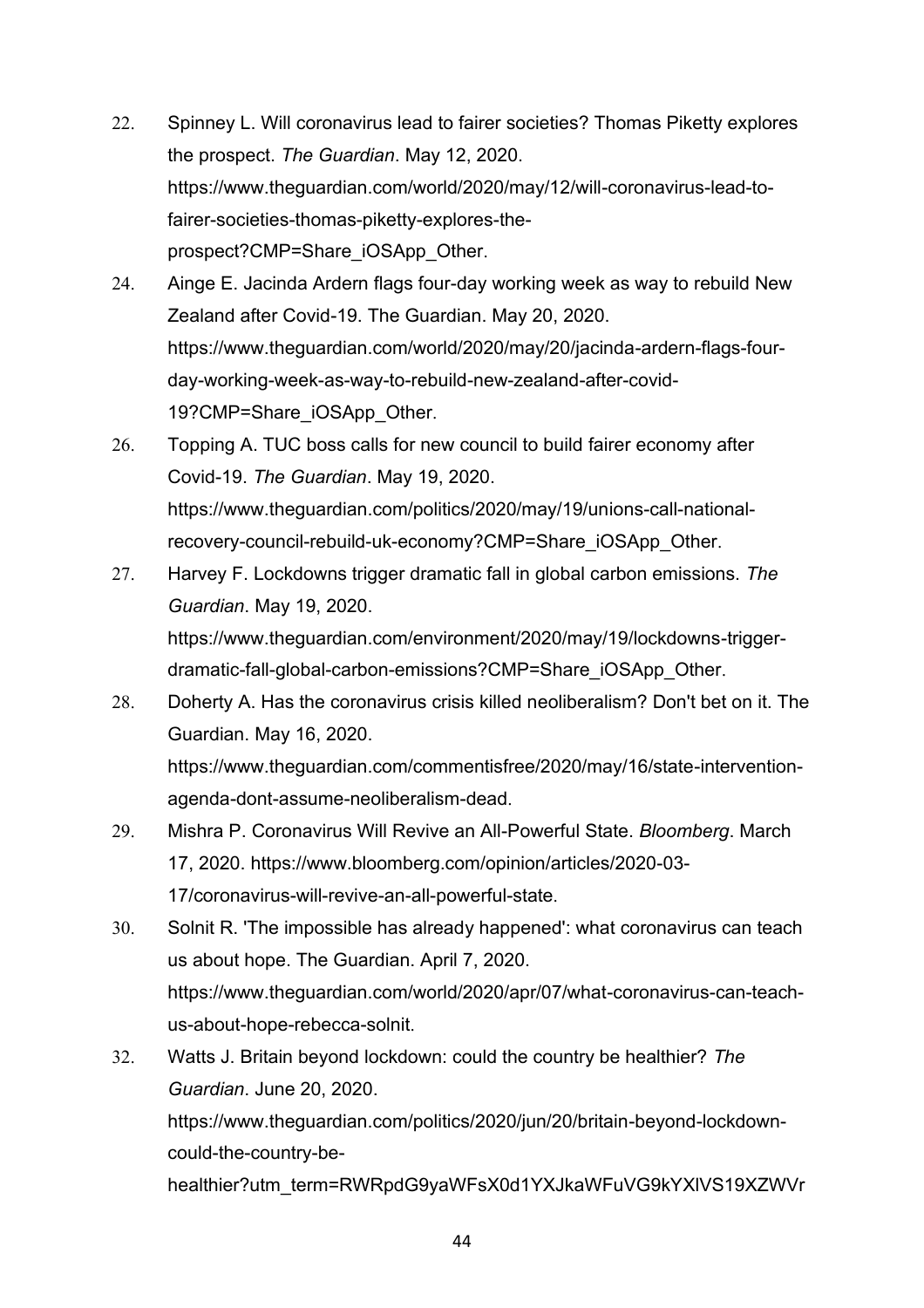[ZW5kLTIwMDYyMA%3D%3D&utm\\_source=esp&utm\\_medium=Email&CMP=](https://www.theguardian.com/politics/2020/jun/20/britain-beyond-lockdown-could-the-country-be-healthier?utm_term=RWRpdG9yaWFsX0d1YXJkaWFuVG9kYXlVS19XZWVrZW5kLTIwMDYyMA%3D%3D&utm_source=esp&utm_medium=Email&CMP=GTUK_email&utm_campaign=GuardianTodayUK) [GTUK\\_email&utm\\_campaign=GuardianTodayUK](https://www.theguardian.com/politics/2020/jun/20/britain-beyond-lockdown-could-the-country-be-healthier?utm_term=RWRpdG9yaWFsX0d1YXJkaWFuVG9kYXlVS19XZWVrZW5kLTIwMDYyMA%3D%3D&utm_source=esp&utm_medium=Email&CMP=GTUK_email&utm_campaign=GuardianTodayUK).

- 33. Carrington D. Pandemics result from destruction of nature, say UN and WHO. *The Guardian*. June 17, 2020. [https://www.theguardian.com/world/2020/jun/17/pandemics-destruction](https://www.theguardian.com/world/2020/jun/17/pandemics-destruction-nature-un-who-legislation-trade-green-recovery)[nature-un-who-legislation-trade-green-recovery](https://www.theguardian.com/world/2020/jun/17/pandemics-destruction-nature-un-who-legislation-trade-green-recovery).
- 35. Lambertini M, Maruma Mrema E, Neira M. Coronavirus is a warning to us to mend our broken relationship with nature. *The Guardian*. June 17, 2020. [https://www.theguardian.com/commentisfree/2020/jun/17/coronavirus](https://www.theguardian.com/commentisfree/2020/jun/17/coronavirus-warning-broken-relationship-nature)[warning-broken-relationship-nature](https://www.theguardian.com/commentisfree/2020/jun/17/coronavirus-warning-broken-relationship-nature).
- 36. Harvey F. Covid-19 economic rescue plans must be green, say environmentalists. *The Guardian*. March 24, 2020. [https://www.theguardian.com/environment/2020/mar/24/covid-19-economic](https://www.theguardian.com/environment/2020/mar/24/covid-19-economic-rescue-plans-must-be-green-say-environmentalists)[rescue-plans-must-be-green-say-environmentalists](https://www.theguardian.com/environment/2020/mar/24/covid-19-economic-rescue-plans-must-be-green-say-environmentalists).
- 37. Proctor K. Just 6% of UK public 'want a return to pre-pandemic economy'. *The Guardian*. June 28, 2020. [https://www.theguardian.com/world/2020/jun/28/just-6-of-uk-public-want-a](https://www.theguardian.com/world/2020/jun/28/just-6-of-uk-public-want-a-return-to-pre-pandemic-economy)[return-to-pre-pandemic-economy](https://www.theguardian.com/world/2020/jun/28/just-6-of-uk-public-want-a-return-to-pre-pandemic-economy).
- 38. The Lancet. No more normal. *The Lancet* 2020; **396**(10245): 143.
- 39. Knuth K. From Climate Change and Covid-19 To Racial Injustice, We Are In A Period Of Rapid Transformation. How Do We Make Sense of What's Happening? *Ensia*. July 14, 2020. [https://ensia.com/features/transformation](https://ensia.com/features/transformation-climate-change-covid-pandemic-disruption-racial-injustice/)[climate-change-covid-pandemic-disruption-racial-injustice/](https://ensia.com/features/transformation-climate-change-covid-pandemic-disruption-racial-injustice/).
- 40. Frankopan P. Past pandemics exacerbated disadvantages what we can learn from them about the coronavirus recovery. *The Conversation*. June 26, 2020. [https://theconversation.com/past-pandemics-exacerbated](https://theconversation.com/past-pandemics-exacerbated-disadvantages-what-we-can-learn-from-them-about-the-coronavirus-recovery-141254)[disadvantages-what-we-can-learn-from-them-about-the-coronavirus-recovery-](https://theconversation.com/past-pandemics-exacerbated-disadvantages-what-we-can-learn-from-them-about-the-coronavirus-recovery-141254)[141254](https://theconversation.com/past-pandemics-exacerbated-disadvantages-what-we-can-learn-from-them-about-the-coronavirus-recovery-141254).
- 41. Wu T. How to Avoid a 'Rich Man's Recovery'. The New York Times. June 18, 2020. [https://www.nytimes.com/2020/06/18/opinion/covid-economic-recovery](https://www.nytimes.com/2020/06/18/opinion/covid-economic-recovery-inequality.html?action=click&module=Opinion&pgtype=Homepage)[inequality.html?action=click&module=Opinion&pgtype=Homepage](https://www.nytimes.com/2020/06/18/opinion/covid-economic-recovery-inequality.html?action=click&module=Opinion&pgtype=Homepage).
- 42. Watts J. Bruno Latour: 'This is a global catastrophe that has come from within'. *The Guardian*. June 6, 2020.